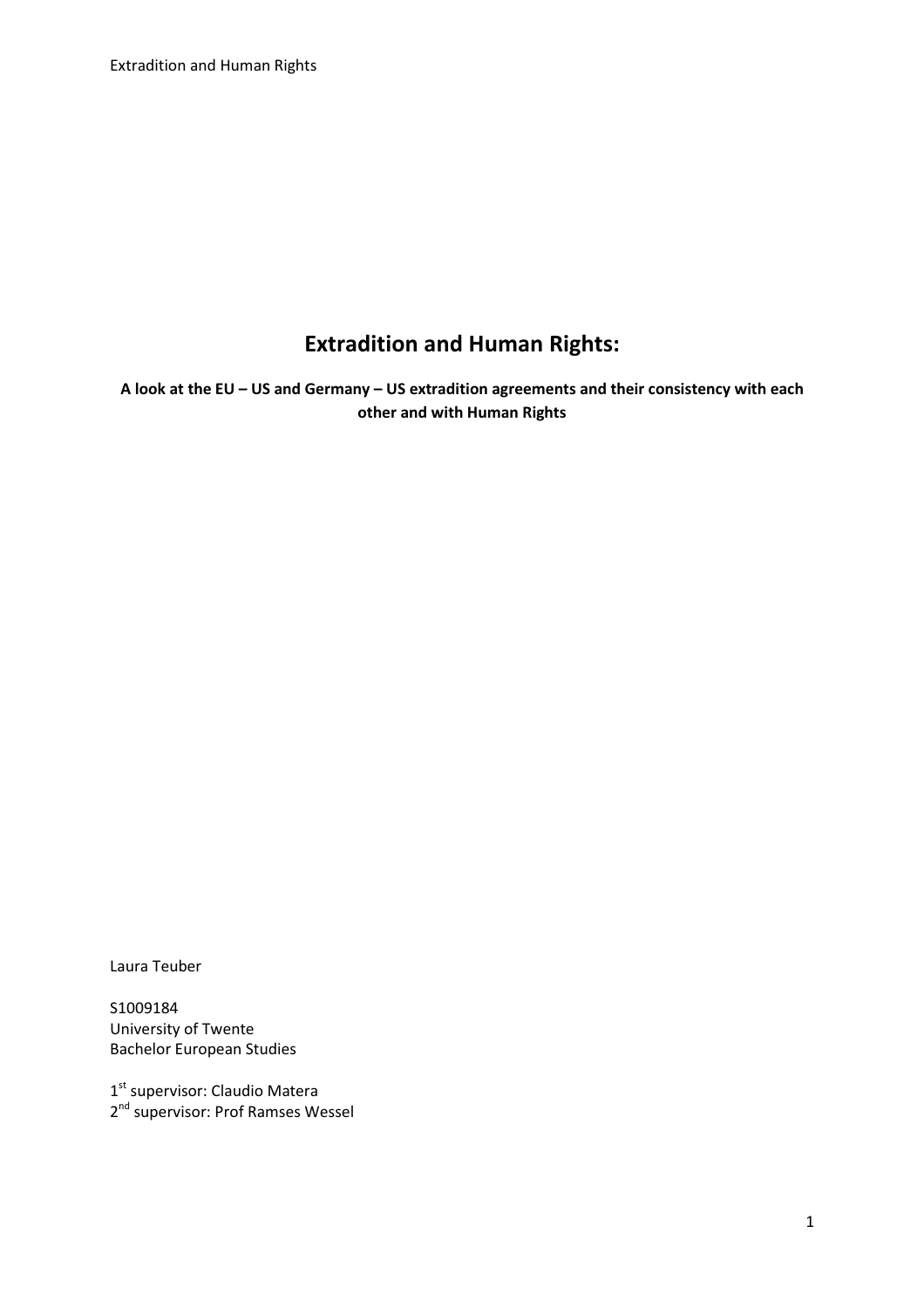# **Table of content**

| 3.1 The EU legal relationship between the EU – US agreement and the Germany – US agreement 16 |
|-----------------------------------------------------------------------------------------------|
|                                                                                               |
|                                                                                               |
|                                                                                               |
|                                                                                               |
|                                                                                               |
|                                                                                               |
|                                                                                               |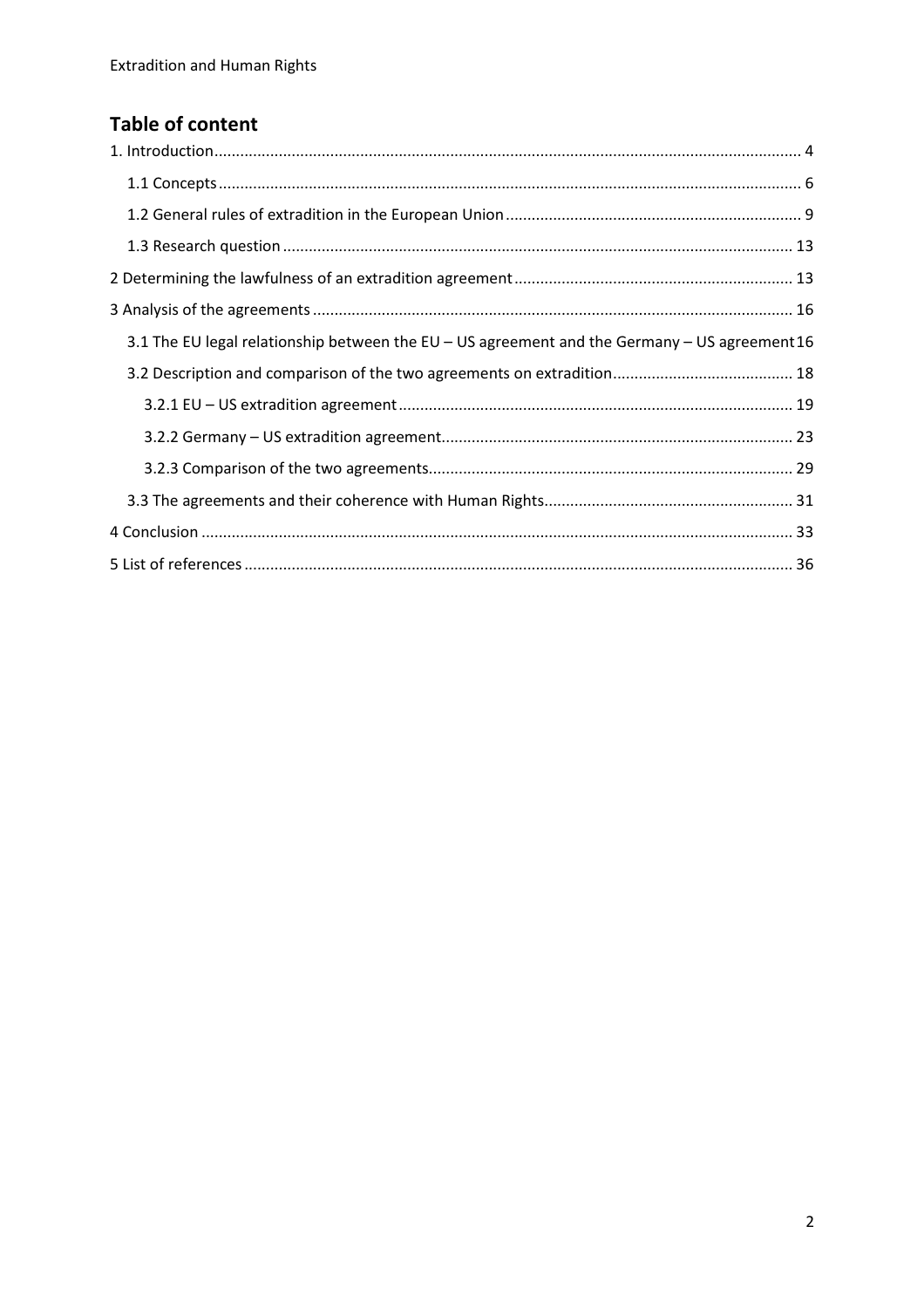### Abbreviations

- Area of Freedom, Security and Justice AFSJ
- EAW European Arrest Warrant
- ECHR European Convention on Human Rights
- EU European Union
- TEU Treaty on European Union
- TFEU Treaty on the Functioning of the European Union
- UK United Kingdom
- US United States (of America)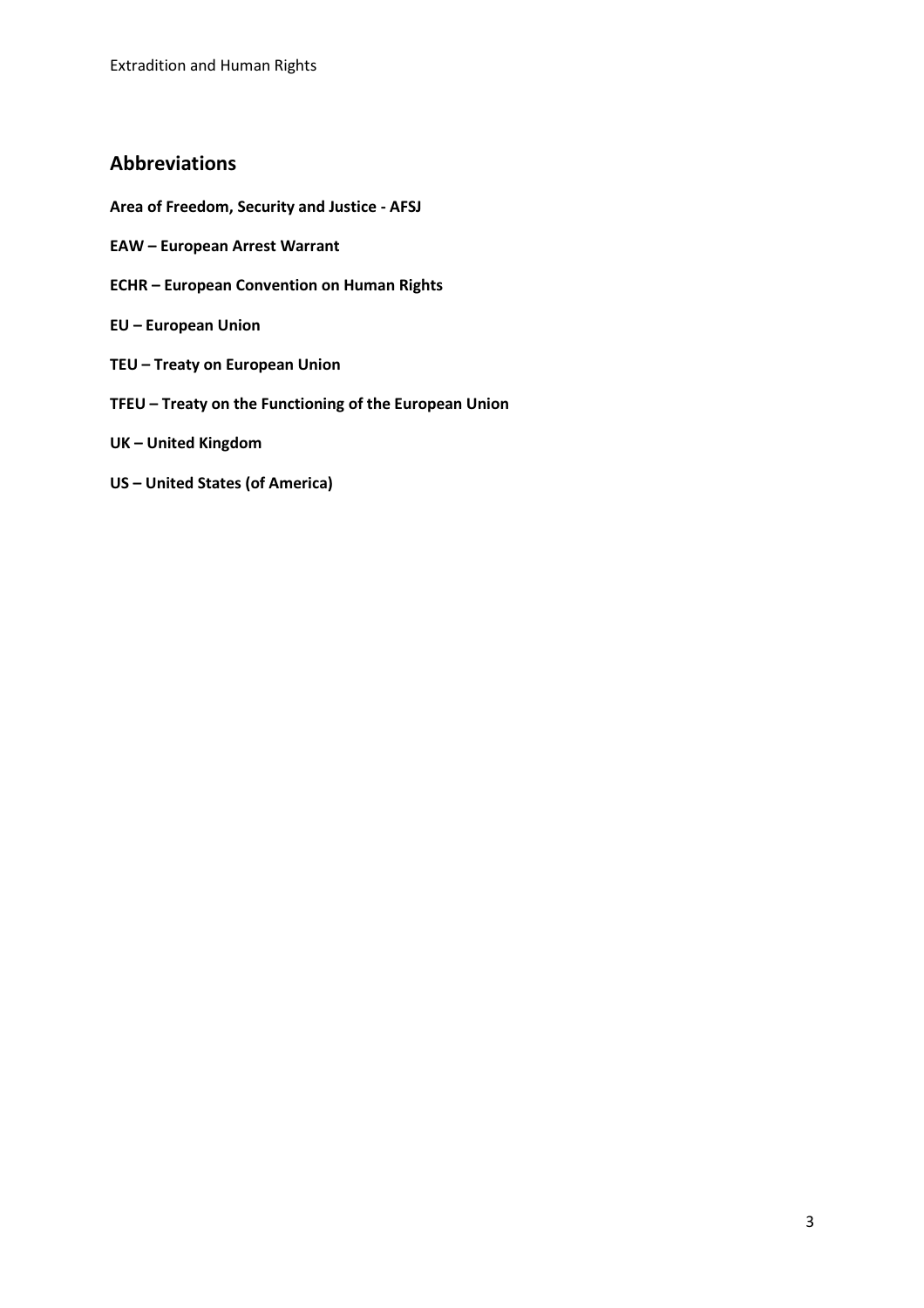### 1. Introduction

l

This study will analyze extradition agreements between the United States of America (USA) and the European Union (EU) as well as between Germany and the US in order to assess how consistent they are among each other and with Human Rights. The general problem which arises when looking at these agreements is the fact that Germany is a member state and therefore obliged to comply with EU rules and regulations. Nevertheless, the state has its own extradition agreement with the US which results in the question of how consistent they are and more importantly how the relationship of the two agreements is regulated i.e. do the agreements maybe state that the German - US agreement will only be used in cases which are not mentioned under the EU – US agreement? Another main problem arises when one looks at extradition agreements and their relationship with Human Rights. Dugard and Van de Wyngaert<sup>1</sup> point out that international crime has increased and thus states are more involved in extradition in order to stop this development. In doing so, the responsible parties (e.g. Germany, the EU and the US) often leave out Human Rights concerns and hence the development of extradition agreements "fails to provide a proper legal framework for the balancing of the human rights of the fugitive and the interest of states in the suppression of transnational crime"<sup>1</sup>. Because of this, the second general problem this thesis will deal with is the question to what degree the two chosen agreements are in line with Human Rights concerns.

At this point, it is crucial to not only understand what the main problems of extradition are but also why extradition has evolved and where its importance stems from. The practice of surrendering fugitives dates back to Antiquity<sup>2</sup> but the practice of extradition as described in this study dates back to the decades before 1914 and the beginning of World War  $I^4$ . Crime and law enforcement both become more internationalized due to new technologies that allow better communication and easier travel from one country to another which in turn allow more organized crime and easier evasion of criminal prosecution<sup>4</sup>. Especially Western countries have tried to overcome this problem by concluding extradition agreements which enable one state to ask another one to extradite a suspect without setting the grounds for that every time an extradition request is issued as they have been set in the agreements<sup>3</sup>.

John Bassett Moore<sup>4</sup> already pointed out this reason when he explained why states get involved in extradition in 1896 when he wrote that in earlier years, one state did not get involved in the punishment of foreign criminals and by that granted them asylum on its territory unless the principle of double criminality was applicable i.e. one state would only get involved in extradition matters with another state if the fugitive committed a crime which was also punishable according to their criminal law system. The change from the policy of safeguarding the rights of fugitives to a policy of extradition among states is, according to Moore<sup>4</sup>, mostly based on modern development: "The present century has been characterized by a wonderful improvement in facilities of travel and by vast

<sup>&</sup>lt;sup>1</sup> Dugard J., Van de Wyngaert C.(1998). "Reconciling Extradition with Human Rights." <u>The American Journal of</u> International Law 92(2): 187-212

Blakesly, C. L. (1981). "The Practice of Extradition from Antiquity to Modern France and the United States: A Brief History." 4.B.C. Int'l & Comp. L. Rev. 39 (1981).

<sup>&</sup>lt;sup>3</sup> Andreas P, Nadelmann A. (2006). Policing the Globe - Criminalization and Crime Control in International Relations. Oxford, Oxford University Press.

Moore, J. B. (1896). "Extradition." The American Law Register and Review 44(12).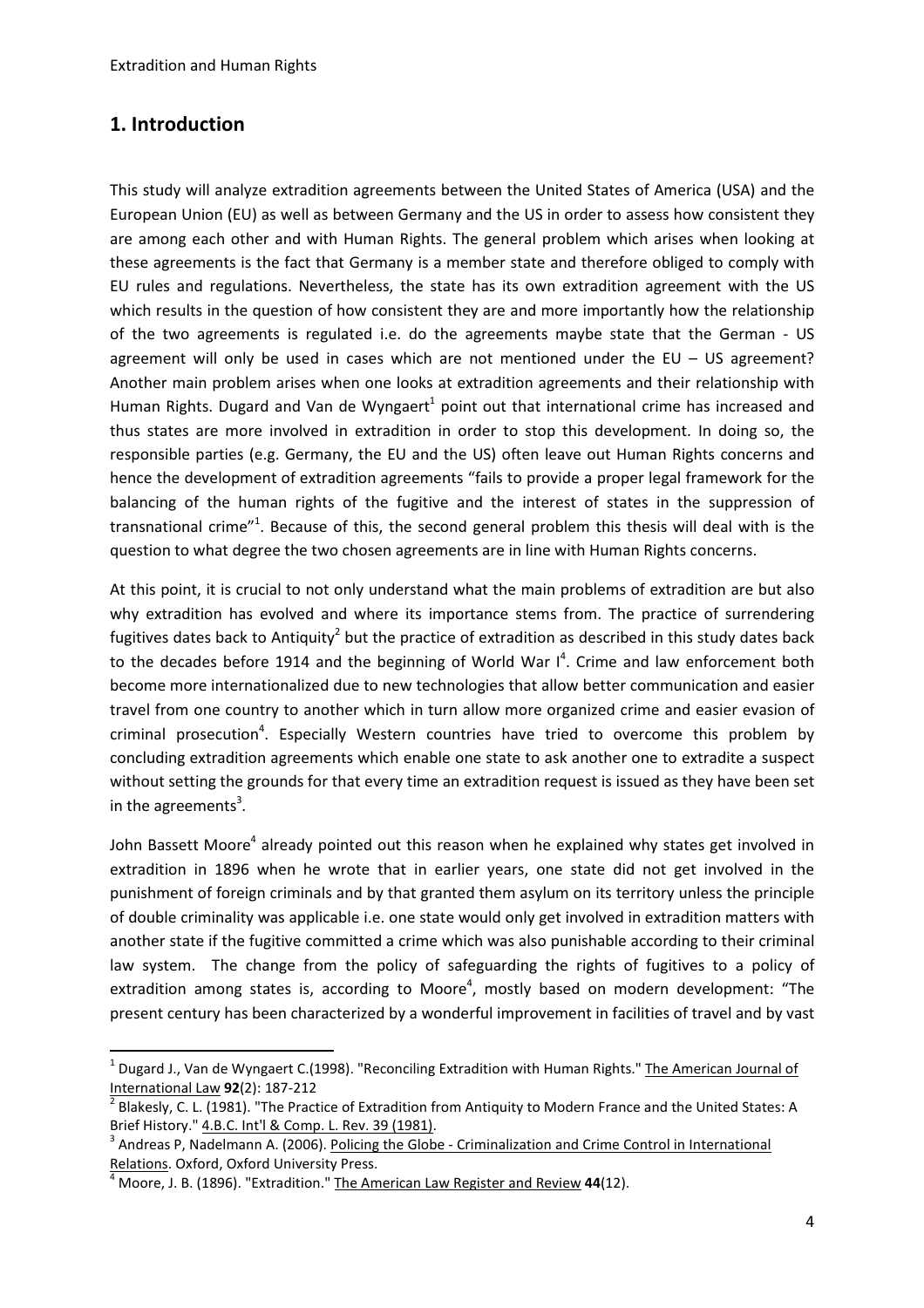movements of population. And as flight from justice has become more easy and more frequent, the necessity to check it has become more apparent"<sup>4</sup>. Even though this text is more than a hundred years old, this line of reasoning still holds true.

Another reason why extradition is important is the rise of terrorism. In the  $19<sup>th</sup>$  century, it was mostly political terrorism against the existing monarchies in Europe which required extradition while today states like the US make it their priority to capture extremists and therefore stop terrorism coming from the Islamic world $3,5$ .

After understanding the general problems of extradition and why the practice of extraditing fugitives has evolved in the first place, it is now important to point out why it is interesting to look at these two agreements in particular. First of all, the agreement between the EU and the US is of importance as it is the first of its kind (although it has to be noted that of 2009, it is no longer the only one as in that year, the EU signed an extradition agreement with Japan). Usually, only states have bilateral agreements on extradition among each other but the EU is not a state but an intergovernmental institution. Given these special circumstances, it makes sense to look at an agreement the US has with a member state of the EU to compare them and therefore get an understanding about how the EU handles its competence to conclude agreements with other states even if this state already has a similar agreement with one or more member states of the EU. Germany, in this thesis, is chosen from the 27 member states for two reasons: first of all, it is a founding member of the EU and hence has had an influence on the integration process that led to the attribution of competences in criminal law for the EU. Secondly, the German Federal Republic has a strong tradition and constitutional jurisprudence in relation to human rights protection.

Last but not least, it is important to understand where the EU draws the competences from to conclude an extradition agreement with a third state in relation to criminal matters. As the agreement was signed in 2003, it will first be described under which competences it was done back then and afterwards, the current situation will be described. First of all, it has to be noted why the EU and the US were willing to enter into negotiations and ultimately agree on an extradition agreement. After 9/11, the USA started their "war on terror" and even though they made it clear that they were in charge, they also knew that they could not act alone. Therefore, they greatly involved the EU which was more than willing to enter into more advanced transatlantic cooperation despite the quarrel between the US, France and Germany about the war in Iraq<sup>3</sup>. Transatlantic cooperation was first focused on counterterrorism only but soon the scope got wider when the EU pointed out that cooperation on counterterrorism cannot work without cooperation in extradition and criminal matters<sup>6</sup>. The extradition agreement was then signed under the old third pillar and more specifically on the basis of article 24 TEU (Treaty on the European Union) which gives the EU the necessary competences to conclude international agreements with third states<sup>7</sup>.

 $<sup>5</sup>$  In fact, most treaties especially between the US and other states involve a clause nowadays which makes</sup> political offences non-extraditable: see 2 Determining the lawfulness of extradition agreements

<sup>&</sup>lt;sup>6</sup> Fetcher, et al(2008). EU Criminal Law and Justice. Cheltenham, Edward Elgar PublishingLimited.

<sup>&</sup>lt;sup>7</sup> See Article 24 TEU: "1. When it is necessary to conclude an agreement with one or more States or international organisations in implementation of this title, the Council may authorise the Presidency, assisted by the Commission as appropriate, to open negotiations to that effect. Such agreements shall be concluded by the Council on a recommendation from the Presidency. 2. The Council shall act unanimously when the agreement covers an issue for which unanimity is required for the adoption of internal decisions. 3. When the agreement is envisaged in order to implement a joint action or common position, the Council shall act by a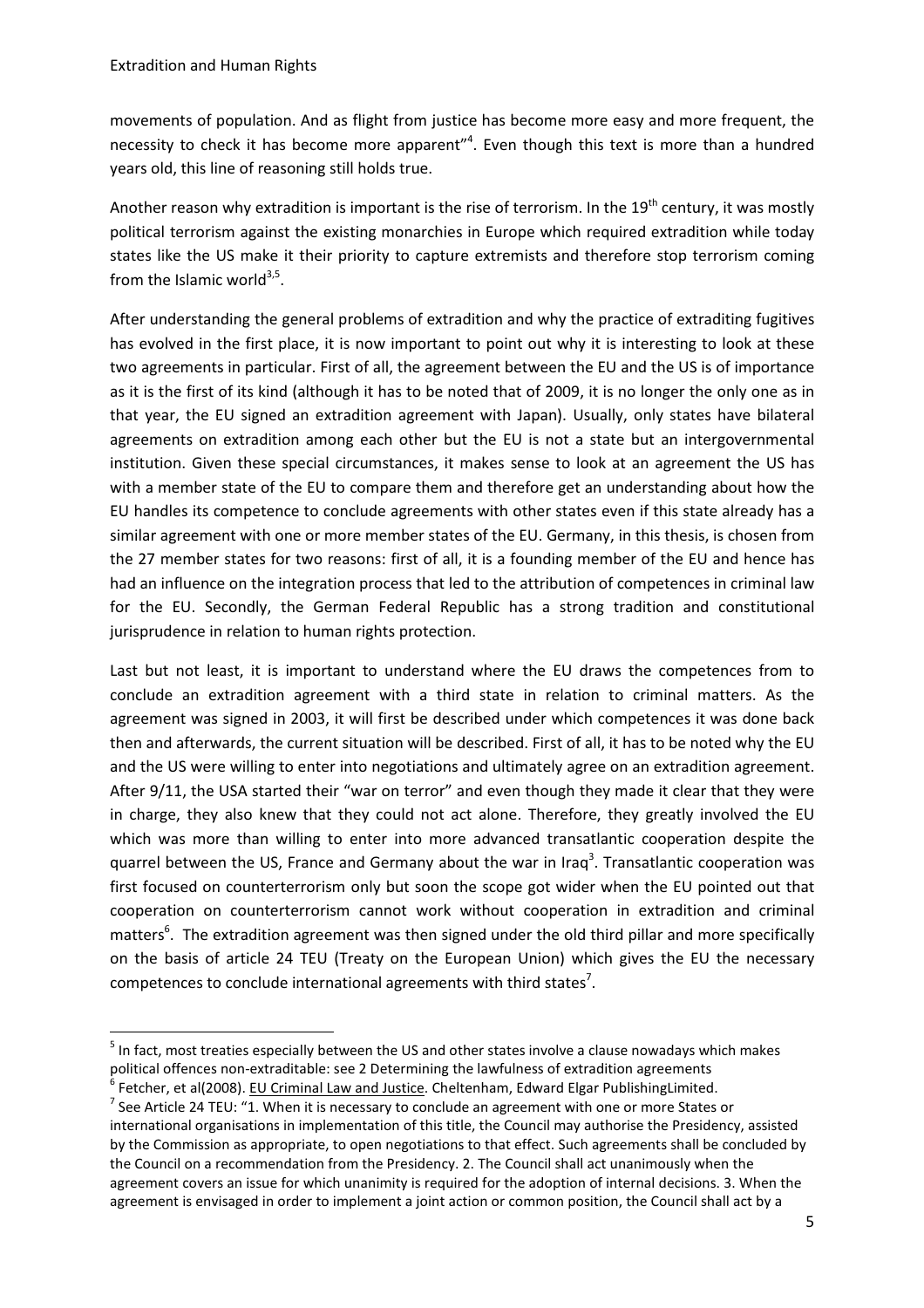Since then, the Lisbon treaty has entered into force: the "third pillar" has been abrogated and EU criminal law competences are to be found in the TFEU (Treaty on the Functioning of the European Union). Indeed, with the signing of the Treaty of Lisbon, the third pillar disappeared and matters which belonged to Justice and Home Affairs under the Treaty of Amsterdam are now matters under the Area of Freedom, Security and Justice (AFSJ). The latter falls under the shared competences of the EU as laid out under Article 4 TFEU<sup>8</sup>. Granting the EU competences, however, is not enough when the EU wants to sign an extradition agreement with a third state. Therefore, the TFEU also states exactly under which circumstances the EU can take which steps and what limitations there are to EU involvement in bilateral agreements with third states. This can be found under Articles 216 to 218 of the TFEU $^9$ .

All in all, this section introduced extradition by explaining its origins, the main problems which accompany it and which competences the EU has on the matter in external relations. It is most crucial to understand that extradition touches on relationship between sovereign states and this brings certain problems along, for example the problem that most states refuse to extradite its own nationals in order to protect their rights they have under the sovereign state<sup>10</sup>. Nevertheless, states conclude extradition agreements because international and cross-border crime pose a great threat on the way the world and states work. At this point, it is important to understand what extradition actually is and how it works, therefore a definition will be given in the next section.

### 1.1 Concepts

.<br>-

qualified majority in accordance with Article 23(2). 4. The provisions of this Article shall also apply to matters falling under Title VI. When the agreement covers an issue for which a qualified majority is required for the adoption of internal decisions or measures, the Council shall act by a qualified majority in accordance with Article 34 (3). 5. No agreement shall be binding on a Member State whose representative in the Council states that it has to comply with the requirements of its own constitutional procedure; the other members of the Council may agree that the agreement shall nevertheless apply provisionally. 6. Agreements concluded under the conditions set out by this Article shall be binding on the institutions of the Union."

<sup>&</sup>lt;sup>8</sup>See Article 4 TFEU 1. The Union shall share competence with the Member States where the Treaties confer on it a competence which does not relate to the areas referred to in Articles 3 and 6. 2. Shared competence between the Union and the Member States applies in the following principal areas: […](j) area of freedom, security and justice […].

<sup>&</sup>lt;sup>9</sup>See Articles 216 to 218 TFEU:" Article 216 1. The Union may conclude an agreement with one or more third countries or international organisations where the Treaties so provide or where the conclusion of an agreement is necessary in order to achieve, within the framework of the Union's policies, one of the objectives referred to in the Treaties, or is provided for in a legally binding Union act or is likely to affect common rules or alter their scope. 2. Agreements concluded by the Union are binding upon the institutions of the Union and on its Member States. Article 217 (ex Article 310 TEC) The Union may conclude with one or more third countries or international organisations agreements establishing an association involving reciprocal rights and obligations, common action and special procedure. Article 218 (ex Article 300 TEC) 1. Without prejudice to the specific provisions laid down in Article 207, agreements between the Union and third countries or international organisations shall be negotiated and concluded in accordance with the following procedure."  $10$  Gui-ying, Y. (2007). "On the Non-Extradition of Nationals Principle in the Criminal Legal Globalization Era." Science of Law: Journal of Northwest University of Political Science and Law 2007 - 5.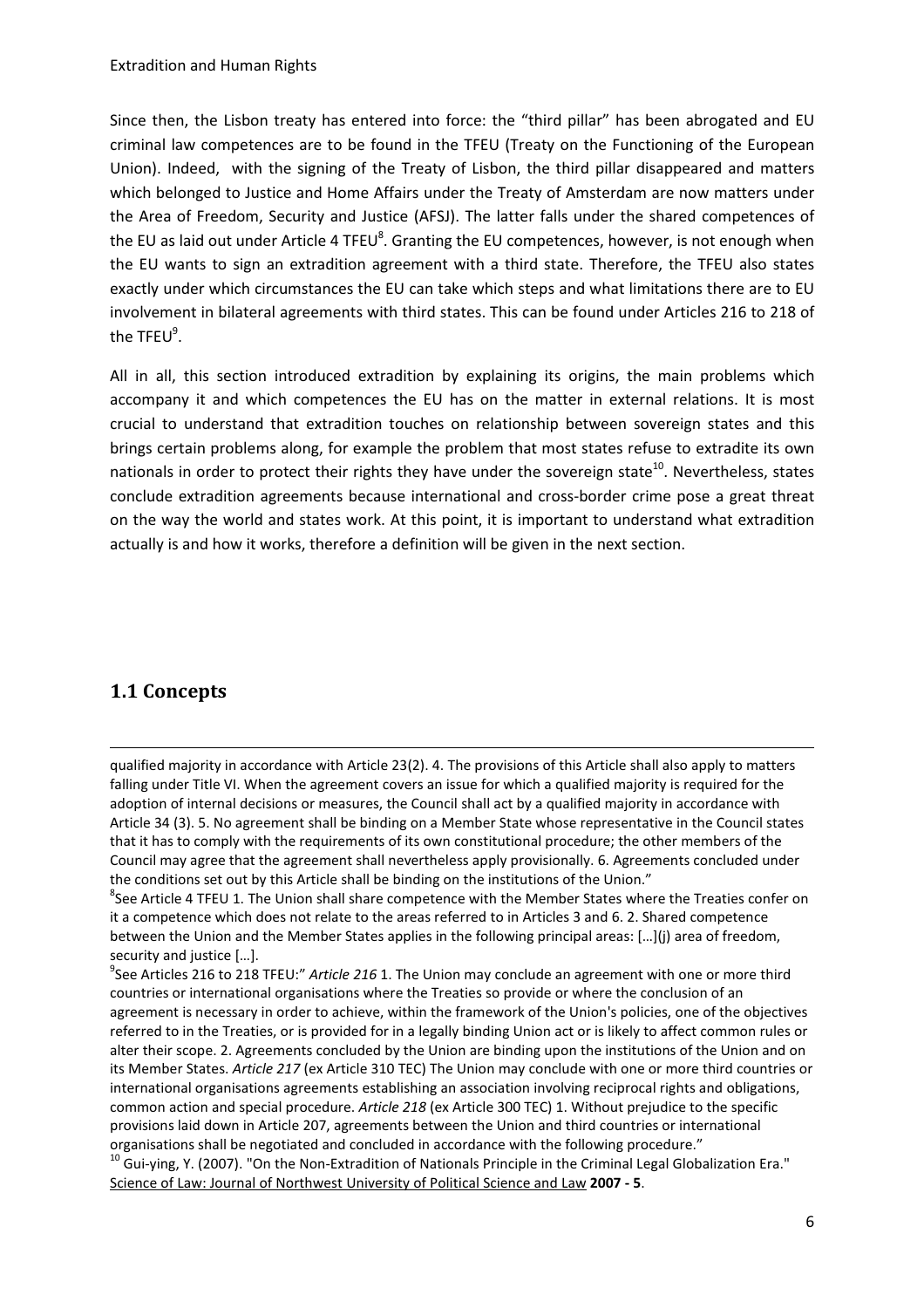This section explains the three most important legal issues related to extradition: extradition, human rights and the death penalty .One might argue that concerns related to the death penalty and the question how lawful it is are in fact concerns about human rights. Nevertheless, the two concepts are dealt with separately in this study for two reasons: first of all, as will be explained in more detail below, abolishing or allowing the death penalty is not part of most Human Rights charters and neither is it a violation of Human Rights to sentence someone to death $^{11}$ . In addition, the topic of the death penalty in relation with extradition is such a vast topic that it would not justify the issue when it was incorporated into Human Rights concerns. This section however starts with explaining what extradition is and how it is executed.

#### Extradition

In general terms, extradition is set in an agreement between states which regulates how and when one state sends a person "who is absent from a state pending a criminal trial or following the imposition of a criminal sentence to another state to be tried there in front of a court to that state, in order to serve the sentence or to appear at the criminal trial" $^{12}$ . The Council of Europe took first actions in extraditions matters in 1957 when the Council of Europe Convention on extradition entered into force and until now, all EU member states have signed this convention. Nowadays, extradition within the EU is regulated by the European Arrest Warrant (EAW) which will be described in more detail later. No matter how extradition is manifested and regulated, though, the basic procedure is always the same. The requesting state (the state where the fugitive has either been sentenced or has to appear in court) demands the extradition of a fugitive from another state (the requested state) where the person sought is residing $^{12}$ . Of course, an extradition request cannot be made for every single crime committed and usually agreements entail a list of extraditable offences.

#### Human Rights

 $\overline{a}$ 

Human Rights are a vast topic with different resources such as the UN charter on Human Rights, different national constitutions and the European Convention on Human Rights (ECHR). The EU is based on Human Rights protection due to Article 6 TEU $^{13}$  which states that the EU is founded on several principles such as liberty, democracy and respect for fundamental and human rights. Even though the ECHR is not an actual part<sup>14</sup> of the article as intended after the first Intergovernmental Conference which introduced the Constitutional treaty<sup>15</sup> concluded its meeting, it is the main source of Human Rights<sup>16</sup> alongside the Charter of Fundamental Rights of the European Union and the general principles of EU law<sup>12</sup>. As this thesis mainly deals with the EU and how extradition is handled in its external relations, the main source of reference for Human Rights will be the ECHR as well as the EU charter of Human Rights.

 $11$  See 1.1 Concepts Death Penalty

<sup>&</sup>lt;sup>12</sup> Peers, S. (2011). EU Justice and Home Affairs. Oxford, Oxford University Press.

<sup>&</sup>lt;sup>13</sup>See Article 6 TEU: "The Union is founded on the principles of liberty, democracy, respect for human rights and fundamental freedoms, and the rule of law, principles which are common to the Member States. 2. The Union shall respect fundamental rights, as guaranteed by the European Convention for the Protection of Human Rights and Fundamental Freedoms signed in Rome on 4 November 1950 and as they result from the constitutional traditions common to the Member States, as general principles of Community law"

 $14$  The EU recognizes the ECHR but does not mention it explicitly in the TEU or TFEU

<sup>&</sup>lt;sup>15</sup> later amended into the Treaty of Lisbon

 $16$  Its significance to the EU and Human Rights will be explained later in the study when the CASE OF SOERING v. THE UNITED KINGDOM (Application no. 14038/88)is introduced and explained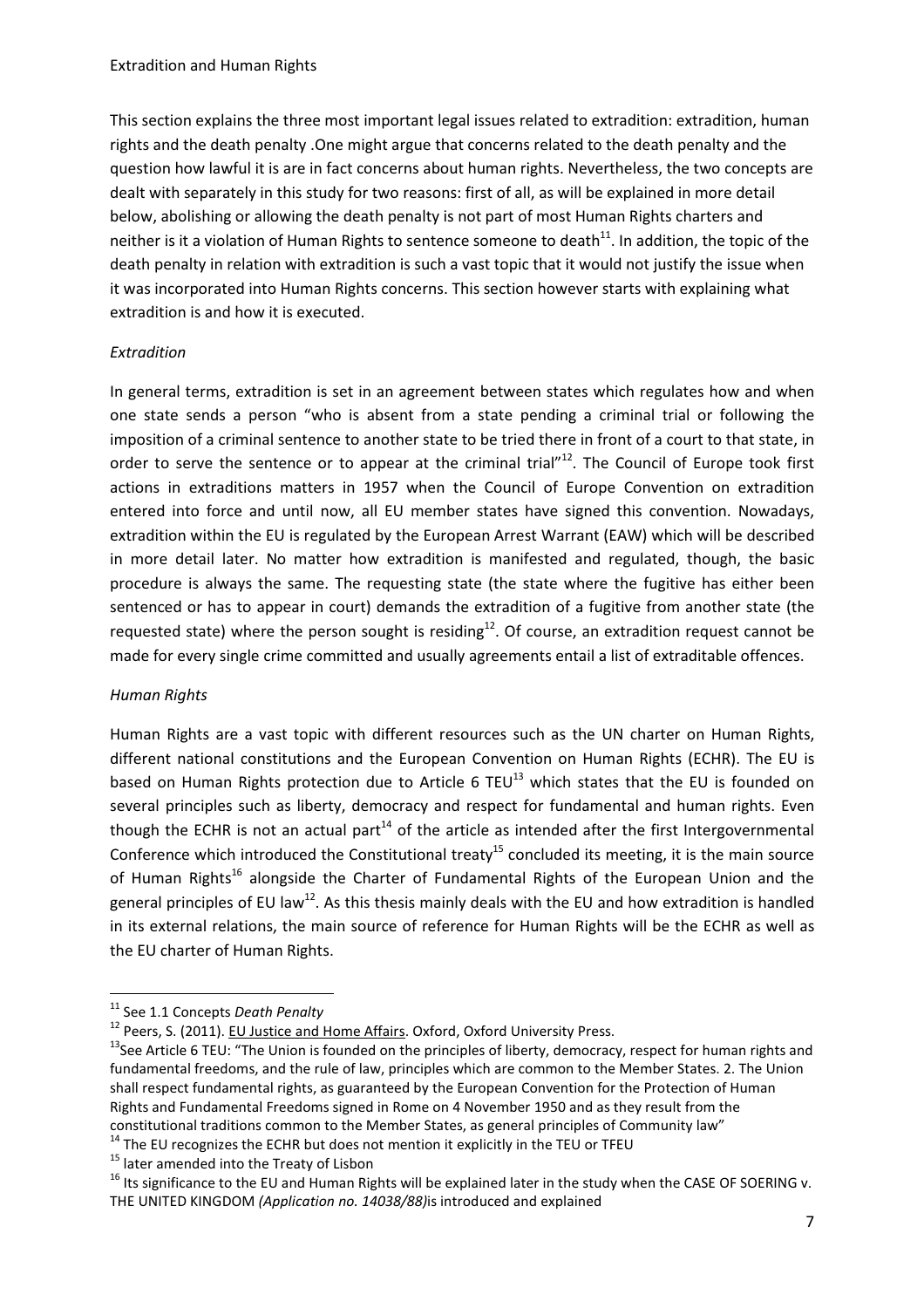Defining Human Rights is a difficult task, as different groups see different ways to use them. Some see Human Rights as insurance that everyone is treated with respect and dignity while others see Human Rights as an instrument to protect terrorists and criminals while ignoring the overall wellbeing of society<sup>17</sup>. This thesis will not attempt to judge which view is right or whether there is a different one. In order to have an understanding of Human Rights in this case, the thesis will be based on the actual texts and Clapham's argument that Human Rights nowadays are usually meant in a legal, not philosophical way. Therefore, the very broad definition used is the following: "the content of Human Rights is usually understood by reference to the legal catalogue of human rights developed through international texts"<sup>17</sup>.

#### Death Penalty

In general, it can be observed that only the ECHR, but no other source of Human Rights, state that the death penalty is illegal and has to be abolished and therefore, international law does not prohibit it. This can be found under Protocol 6 which states that the Council of Europe incorporates the abolishing of the death penalty because most European states have taken measures to do so before $^{18}$ . The first article of the protocol is already the article which explicitly states that the death penalty is to be abolished $^{19}$ .

Despite the clear statement in the ECHR, the death penalty is not a reason to withhold extradition: "as international law does not prohibit the death penalty, the fact that the fugitive will be executed if returned to the requested state cannot per se obstruct extradition. The manner of execution however, may constitute cruel or inhuman punishment and if that is the case extradition should be refused  $\left[...\right]^{n}$ . The manner of execution, however, is not the only ground for refusing extradition of the suspect faces capital punishment in the requesting state as the Soering case proves: " the unanimous judgment of the European Court of Human Rights in the Soering case handed down on July 7, 1989, hold that Great Britain's extradition of the applicant to the United State to stand trial for capital murder, an offence punishable under the applicable Virgina law by "death, or imprisonment for life" would violate the prohibition against "inhuman or degrading treatment or punishment in the European Convention on Human Rights"<sup>20</sup>. Soering was a German citizen who resided in the United States and was wanted by the US law enforcement for the murder of his girlfriend's parents. Before he could have been arrested, he fled to the United Kingdom and was arrested there for another felony shortly after that. The United States sought his extradition and the British government was inclined to follow the request. Soering tried to evade his extradition by pointing out that the death penalty was not be sentenced on European citizens and the subsequent US American court guaranteed that he would only be sentenced to life if the highest punishment were to be executed.

<sup>&</sup>lt;sup>17</sup> Clapham, A. (2007). Human Rights - A Very Short Introduction. Oxford, Oxford University Press

<sup>&</sup>lt;sup>18</sup> See Protocol 6 ECHR: "Considering that the evolution that has occurred in several member States of the Council of Europe expresses a general tendency in favour of abolition of the death penalty"

<sup>&</sup>lt;sup>19</sup> See Article 1 Protocol 6 ECHR: "Abolition of the death penalty: The death penalty shall be abolished. No one shall be condemned to such penalty or executed". Nowadays, the death penalty is abolished in all member states of the EU and its abolishment is a pre-condition for accession to the Union (EEAS, 2012). In the Charter on Fundamental Rights, Article 19 explicitly states that extradition will not be granted if the fugitive is expected to face a death sentence: "Article 19 Protection in the event of removal, expulsion or extradition 1. Collective expulsions are prohibited. 2. No one may be removed, expelled or extradited to a State where there is a serious risk that he or she would be subjected to the death penalty, torture or other inhuman or degrading treatment or punishment".

<sup>&</sup>lt;sup>20</sup> Lillich, R. B. (1991). "The Soering Case." The American Journal of International Law 85(1): 128-149.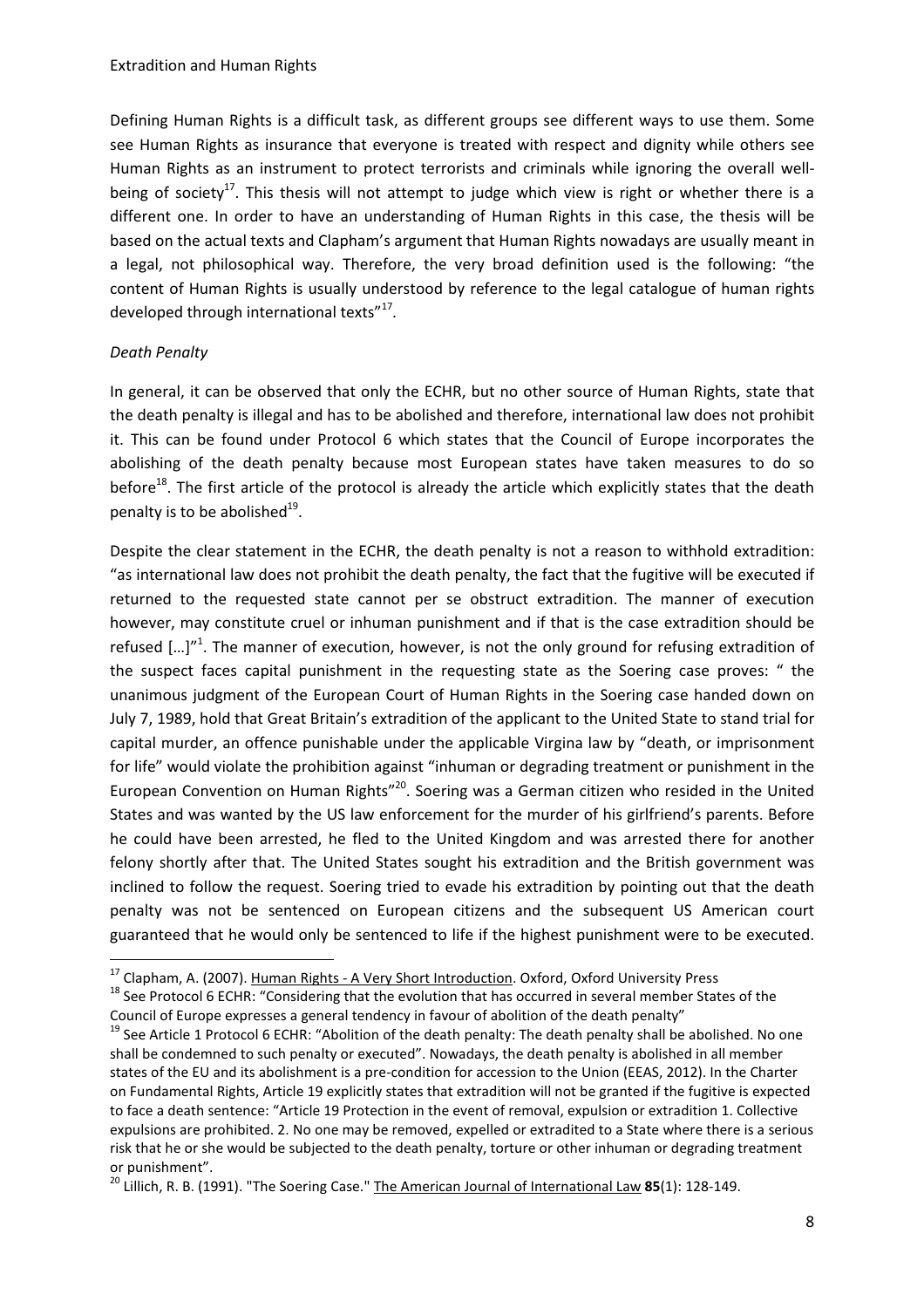Soering then went to the European Court on Human Rights and "argued […] that the particular circumstances in his case, especially the exceptional delay in the carrying out of the death sentence that he was likely to undergo in Virginia – exposing him to the "death row phenomenon" – would constitute inhuman or degrading treatment or punishment [...]"<sup>20</sup>. In this case, the European Court of Human Rights ruled that not the death penalty itself was a Human Rights violation but it violated the article against torture<sup>21</sup> if the suspect could expect to await the enforcement of the death sentence for a long time.

Since the Soering case, it has become common practice that a suspect is only extradited if the sufficient law enforcement agencies in the US guarantee beforehand that the death penalty will not be sentenced even if that would be the punishment if the suspect where of US-American nationality. Nevertheless, the requested state can never be sure that this promise will not be broken as has been pointed out by Soering<sup>22</sup>. As it is, however, most extradition agreements around the world which involve a party which still sentences suspects to death and a party that has abolished capital punishment, involve an article which explicitly states that extradition will only be executed if the requesting state will not sentence the suspect to death<sup>23</sup>. As this has become common practice, it is unlikely that the US will guarantee for example the Italian government that the to be extradited suspect will not be facing capital punishment and then turn on them by breaking that promise and sentencing the suspect to death after all.

Concluding, it has to be mentioned that neither the ECHR nor the Charter of Fundamental Rights allow for extradition in the case of capital punishment in the US. This point is not mentioned in either document but it still is implied because of two reasons. First of all, the ECHR prohibits the death penalty and inhuman and degrading treatment<sup>24</sup>. A suspect facing extradition to the US and possible capital punishment can use these two articles to defend himself against the surrender to the US American officials<sup>25</sup>. The Charter of Fundamental Rights does not explicitly prohibit the death penalty but since it is part of the EU, it can be taken for granted that the Charter cannot be used to justify extradition if the suspect will face capital punishment. This is because the EU prohibits the death penalty completely and even denies accession of countries which still practice it.

After introducing the different concepts used in this study, the next section will focus on the EU and the surrender of suspects between member states. This is important in order to understand from where the EU takes the competences in its internal structures to regulate extradition and surrender.

### 1.2 General rules of extradition in the European Union

l

<sup>&</sup>lt;sup>21</sup>See Article 3 ECHR:" Prohibition of torture: No one shall be subjected to torture or to inhuman or degrading treatment or punishment."

<sup>&</sup>lt;sup>22</sup> Johnston, J. G. (2011). "The Risk of Torture as a Basis for Refusing Extradition and the Use of Diplomatic Assurances to Protect against Torture after 9/11." International Criminal Law Review 11: 1-48.

<sup>&</sup>lt;sup>23</sup> See Articles 13 of the EU – US agreement and Article 12 of the Germany – US agreement on Capital punishment

 $^{24}$  See Article 3 and Protocol 6 of the ECHR

 $25$  The Soering case is an example of this even though the case is several years old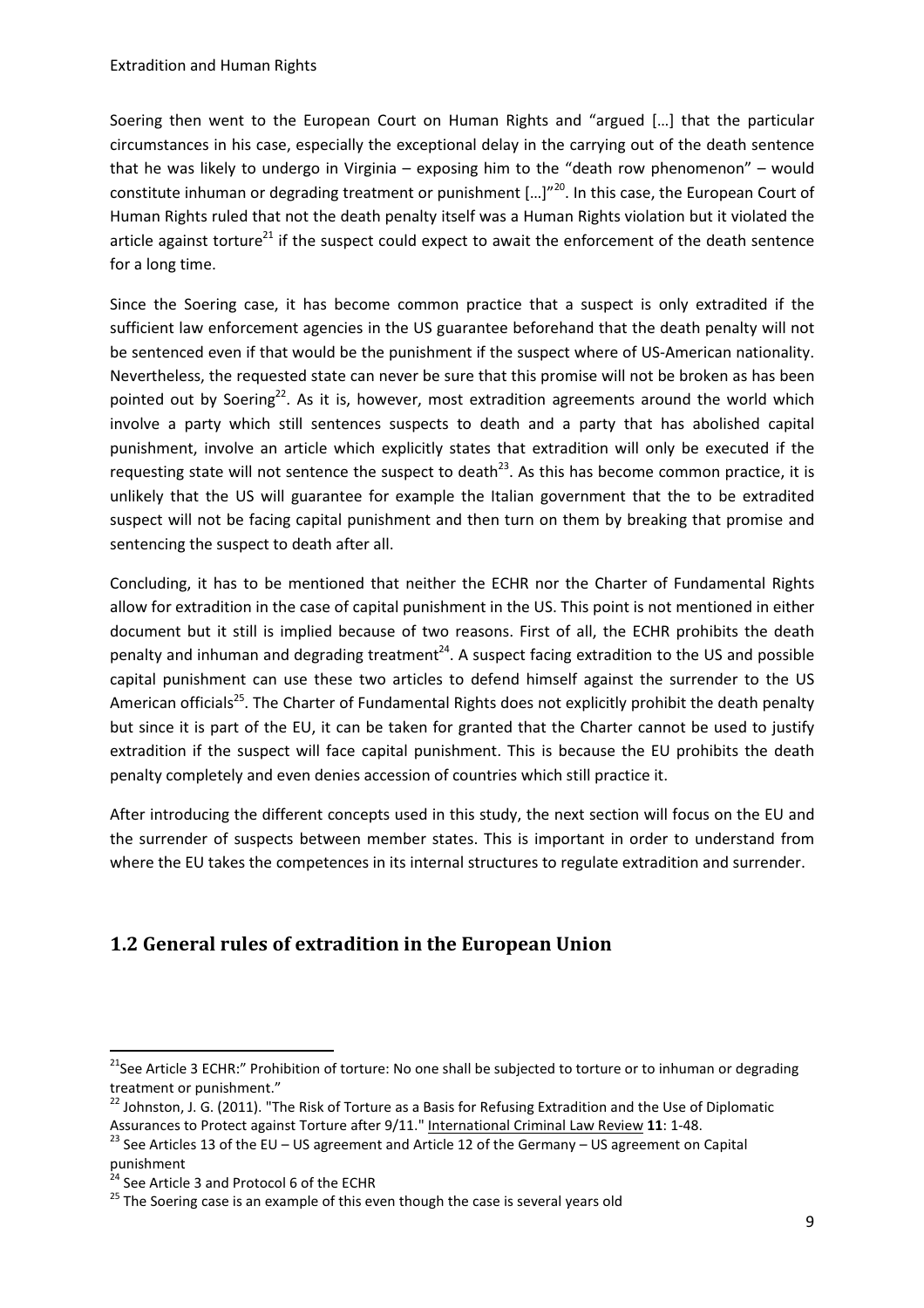At this point, the thesis will turn to explaining how the EU handles the surrender of suspects within its borders. Extradition within the EU is called surrender of suspects and it is regulated by the European Arrest Warrant (EAW). The EAW is part of the EU's efforts to diminish cross-border crime within the Union and therefore, it is part of the judicial cooperation in criminal matters. This kind of cooperation has its legal basis in the TFEU, namely in Chapter 4 of the treaty which exclusively deals with judicial cooperation in criminal matters. For the EAW, two articles of Chapter 4 TFEU are important: Articles  $82^{26}$  and  $83^{27}$ . The first one allows the Union to take measures that foster

<sup>27</sup> See Article 83 of the TFEU: "Article 83 (ex Article 31 TEU): 1. The European Parliament and the Council may, by means of directives adopted in accordance with the ordinary legislative procedure, establish minimum rules concerning the definition of criminal offences and sanctions in the areas of particularly serious crime with a cross-border dimension resulting from the nature or impact of such offences or from a special need to combat them on a common basis. These areas of crime are the following: terrorism, trafficking in human beings and sexual exploitation of women and children, illicit drug trafficking, illicit arms trafficking, money laundering, corruption, counterfeiting of means of payment, computer crime and organised crime. On the basis of developments in crime, the Council may adopt a decision identifying other areas of crime that meet the criteria specified in this paragraph. It shall act unanimously after obtaining the consent of the European Parliament. 2. If the approximation of criminal laws and regulations of the Member States proves essential to ensure the effective implementation of a Union policy in an area which has been subject to harmonisation measures, directives may establish minimum rules with regard to the definition of criminal offences and sanctions in the area concerned. Such directives shall be adopted by the same ordinary or special legislative procedure as was followed for the adoption of the harmonization measures in question, without prejudice to Article 76. 3. Where a member of the Council considers that a draft directive as referred to in paragraph 1 or 2 would affect fundamental aspects of its criminal justice system, it may request that the draft directive be referred to the European Council. In that case, the ordinary legislative procedure shall be suspended. After discussion, and in case of a consensus, the European Council shall, within four months of this suspension, refer the draft back to the Council, which shall terminate the suspension of the ordinary legislative procedure.

<sup>&</sup>lt;sup>26</sup>See Article 82 of the TFEU: "Article 82 (ex Article 31 TEU): 1. Judicial cooperation in criminal matters in the Union shall be based on the principle of mutual recognition of judgments and judicial decisions and shall include the approximation of the laws and regulations of the Member States in the areas referred to in paragraph 2 and in Article 83. The European Parliament and the Council, acting in accordance with the ordinary legislative procedure, shall adopt measures to: (a) lay down rules and procedures for ensuring recognition throughout the Union of all forms of judgments and judicial decisions; (b) prevent and settle conflicts of jurisdiction between Member States; (c) support the training of the judiciary and judicial staff; (d) facilitate cooperation between judicial or equivalent authorities of the Member States in relation to proceedings in criminal matters and the enforcement of decisions. 2. To the extent necessary to facilitate mutual recognition of judgments and judicial decisions and police and judicial cooperation in criminal matters having a cross border dimension, the European Parliament and the Council may, by means of directives adopted in accordance with the ordinary legislative procedure, establish minimum rules. Such rules shall take into account the differences between the legal traditions and systems of the Member States. They shall concern: (a) mutual admissibility of evidence between Member States; (b) the rights of individuals in criminal procedure; (c) the rights of victims of crime; (d) any other specific aspects of criminal procedure which the Council has identified in advance by a decision; for the adoption of such a decision, the Council shall act unanimously after obtaining the consent of the European Parliament. Adoption of the minimum rules referred to in this paragraph shall not prevent Member States from maintaining or introducing a higher level of protection for individuals. 3. Where a member of the Council considers that a draft directive as referred to in paragraph 2 would affect fundamental aspects of its criminal justice system, it may request that the draft directive be referred to the European Council. In that case, the ordinary legislative procedure shall be suspended. After discussion, and in case of a consensus, the European Council shall, within four months of this suspension, refer the draft back to the Council, which shall terminate the suspension of the ordinary legislative procedure. Within the same timeframe, in case of disagreement, and if at least nine Member States wish to establish enhanced cooperation on the basis of the draft directive concerned, they shall notify the European Parliament, the Council and the Commission accordingly. In such a case, the authorisation to proceed with enhanced cooperation referred to in Article 20(2) of the Treaty on European Union and Article 329(1) of this Treaty shall be deemed to be granted and the provisions on enhanced cooperation shall apply."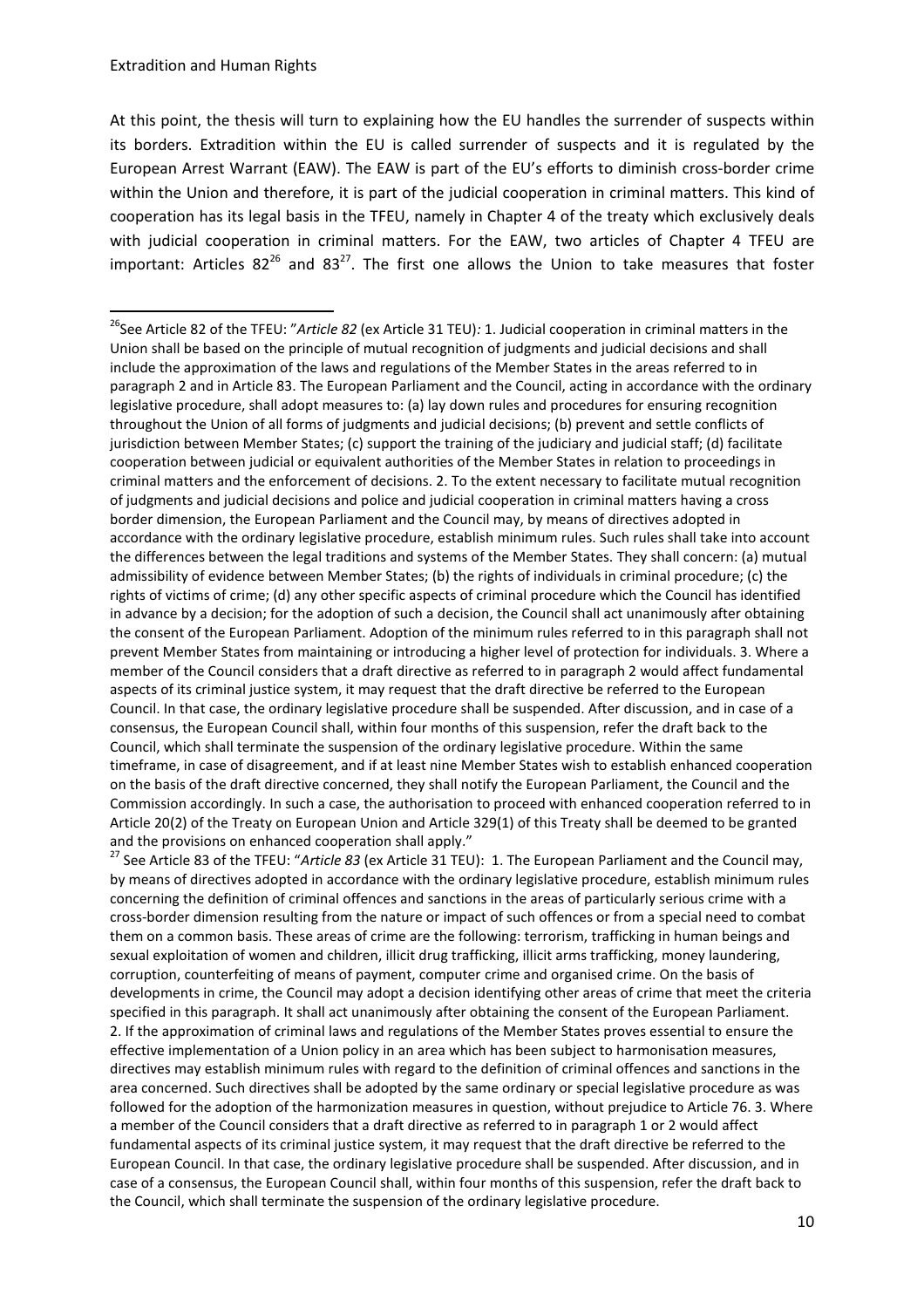-

cooperation among member states in order to diminish criminal activity and to facilitate the recognition of one member state's judicial decisions and judgments by other member states. Article 83 allows the Union to set minimum standards for definitions of and sanctions against serious crimes with a cross-border dimension. Article 82 therefore sets the main principles of surrender within the EU: mutual recognition and mutual trust. The Commission explains mutual trust as follows: "not only trust n the adequacy of one's partners' rules but also that these rules are correctly applied"<sup>6</sup>. The "adequacy of one's partners' rules" is ensured by mutual recognition within the EU: "while another state may not deal with a certain matter in the same or even a similar way as one's own state, the results are accepted as equivalent to decisions of one's own state"<sup>6</sup>. The turn towards this principle was initiated by the 9/11 terror attacks and the subsequent decision to implement the EAW. The principle was revolutionary as it means that one state's judicial and police authorities will have to enforce another state's court judgments<sup>3</sup>. Before the introduction of the principle of mutual recognition, extradition agreements between member states were based on the principle of double criminality and surrender of suspects by one state was only granted if the governmental authorities of the requested state, such as the Ministry of Justice, approved of it. Despite the two principles of mutual trust and mutual recognition, which at first sight seem to signalize that surrender of suspects between EU member states happens under any circumstances, the framework decision on the EAW<sup>28</sup> entails a list of reasons why one state shall not extradite a fugitive to another member state. This list can be found under Article 3 of the framework decision and Article  $4^{29}$  then states optional grounds

Within the same timeframe, in case of disagreement, and if at least nine Member States wish to establish enhanced cooperation on the basis of the draft directive concerned, they shall notify the European Parliament, the Council and the Commission accordingly. In such a case, the authorisation to proceed with enhanced cooperation referred to in Article 20(2) of the Treaty on European Union and Article 329(1) of this Treaty shall be deemed to be granted and the provisions on enhanced cooperation shall apply".

 $28$  Council Framework Decision of 13 June 2002 on the European arrest warrant and the surrender procedures between Member States (2002/584/JHA)

<sup>&</sup>lt;sup>29</sup> See Article 3 of the Council Framework Decision of 13 June 2002 on the European arrest warrant and the surrender procedures between Member States (2002/584/JHA): "Grounds for mandatory non-execution of the European arrest warrant: The judicial authority of the Member State of execution (hereinafter .executing judicial authority.) shall refuse to execute the European arrest warrant in the following cases: 1. if the offence on which the arrest warrant is based is covered by amnesty in the executing Member State, where that State had jurisdiction to prosecute the offence under its own criminal law; 2. if the executing judicial authority is informed that the requested person has been finally judged by a Member State in respect of the same acts provided that, where there has been sentence, the sentence has been served or is currently being served or may no longer be executed under the law of the sentencing Member State; 3. if the person who is the subject of the European arrest warrant may not, owing to his age, be held criminally responsible for the acts on which the arrest warrant is based under the law of the executing State. Article 4: Grounds for optional non-execution of the European arrest warrant The executing judicial authority may refuse to execute the European arrest warrant: 1. if, in one of the cases referred to in Article 2(4), the act on which the European arrest warrant is based does not constitute an offence under the law of the executing Member State; however, in relation to taxes or duties, customs and exchange, execution of the European arrest warrant shall not be refused on the ground that the law of the executing Member State does not impose the same kind of tax or duty or does not contain the same type of rules as regards taxes, duties and customs and exchange regulations as the law of the issuing Member State; 2. where the person who is the subject of the European arrest warrant is being prosecuted in the executing Member State for the same act as that on which the European arrest warrant is based; 3. where the judicial authorities of the executing Member State have decided either not to prosecute for the offence on which the European arrest warrant is based or to halt proceedings, or where a final judgment has been passed upon the requested person in a Member State, in respect of the same acts, which prevents further proceedings; 4. where the criminal prosecution or punishment of the requested person is statute-barred according to the law of the executing Member State and the acts fall within the jurisdiction of that Member State under its own criminal law; 5. if the executing judicial authority is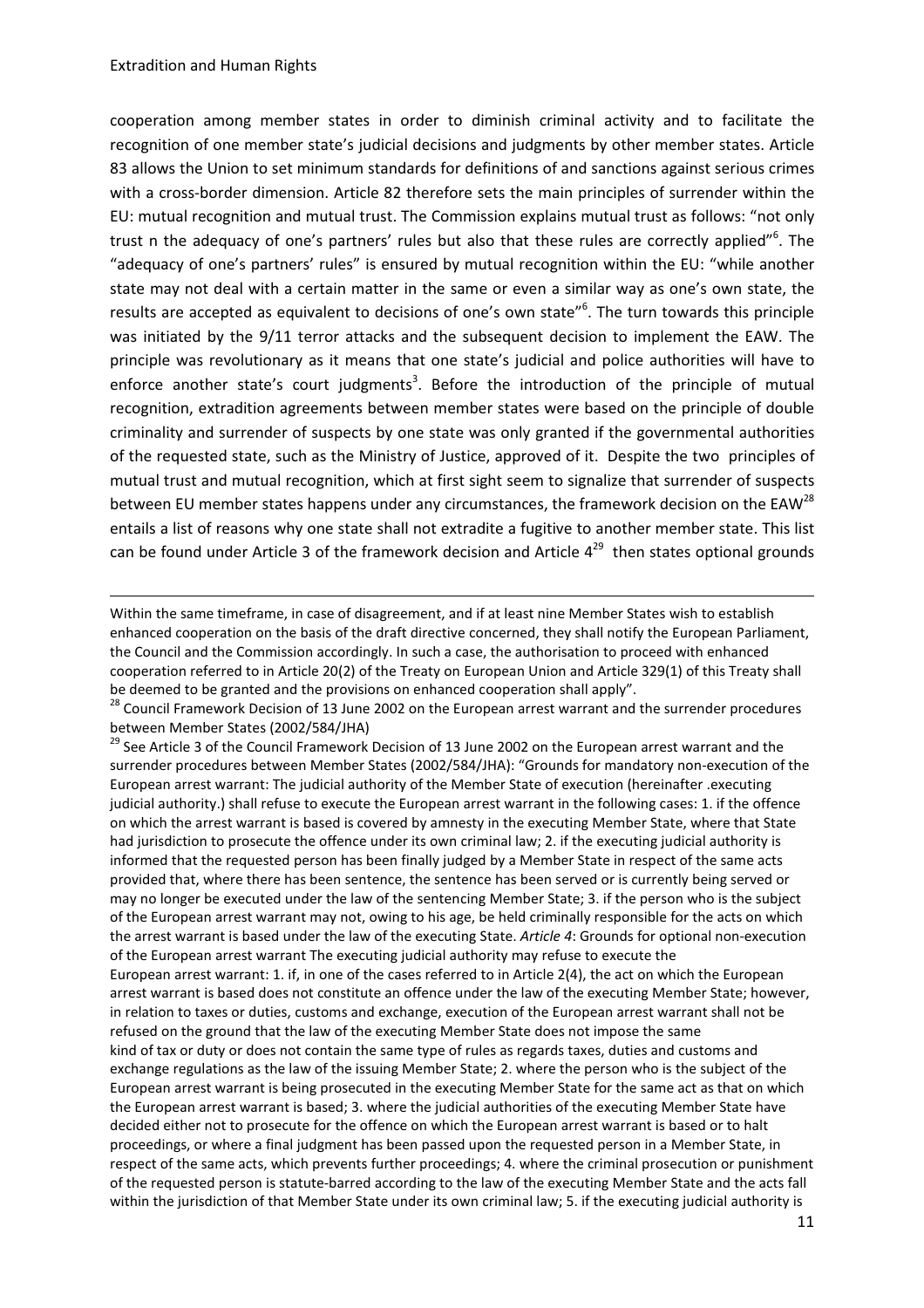<u>.</u>

for refusal but neither includes Human Rights explicitly. Nevertheless, in the recitals of the framework decision, fundamental rights are mentioned as is states that the framework decision respects fundamental rights and is in line with the human rights basis of the European Union<sup>30</sup>.

All in all, it can be noted that the EAW does not mention the protection of Human Rights as an explicit goal nor is the violation of human rights in the requesting state a reason for refusing surrender. Nevertheless, the EAW is clearly in line with the EU's stance on human rights as Article 1 paragraph 3 of the Framework Decision on the EAW<sup>31</sup> clearly shows. The article states that the EAW is not to change or alter any obligations related to the fundamental rights and legal principles mentioned in Article 6 TEU<sup>13</sup>. As a result, even though the protection of human rights is not mentioned as a provision and neither is their violation ground for refusal of surrender, the framework decision still takes human rights into account. Therefore, no article or obligation in the framework decision can violate fundamental rights<sup>32</sup> in any way and this guarantees that the fundamental and human rights principles set out by the EU will be protected when the EAW is used to surrender suspects within the EU.

This section has introduced the general topic of extradition, the legal basis for the EU to conclude extradition agreements with third countries, the topics of human rights, extradition and the death penalty and the surrender of suspects within the EU which is regulated by the EAW. These topics provide the general knowledge needed to analyze the agreements which will be done in the following chapters. Before this can be done, however, one needs at least one research question. This study requires several research questions which will be introduced in the next section.

informed that the requested person has been finally judged by a third State in respect of the same acts provided that, where there has been sentence, the sentence has been served or is currently being served or may no longer be executed under the law of the sentencing country; 6. if the European arrest warrant has been issued for the purposes of execution of a custodial sentence or detention order, where the requested person is staying in, or is a national or a resident of the executing Member State and that State undertakes to execute the sentence or (b) have been committed outside the territory of the issuing Member State and the law of the executing Member State does not allow prosecution for the same offences when committed outside its territory."

 $30$  See recital of the Council Framework Decision of 13 June 2002 on the European arrest warrant and the surrender procedures between Member States (2002/584/JHA):"(12) This Framework Decision respects fundamental rights and observes the principles recognised by Article 6 of the Treaty on European Union and reflected in the Charter of Fundamental Rights of the European Union (1), in particular Chapter VI thereof. Nothing in this Framework Decision may be interpreted as prohibiting refusal to surrender a person for whom a European arrest warrant has been issued when there are reasons to believe, on the basis of objective elements, that the said arrest warrant has been issued for the purpose of prosecuting or punishing a person on the grounds of his or her sex, race, religion, ethnic origin, nationality, language, political opinions or sexual orientation, or that that person's position may be prejudiced for any of these reasons. (13) No person should be removed, expelled or extradited to a State where there is a serious risk that he or she would be subjected to the death penalty, torture or other inhuman or degrading treatment or punishment".

<sup>&</sup>lt;sup>31</sup>See Article 1 paragraph of the Council Framework Decision of 13 June 2002 on the European arrest warrant and the surrender procedures between Member States (2002/584/JHA): Definition of the European arrest warrant and obligation to execute it: 3. This Framework Decision shall not have the effect of modifying the obligation to respect fundamental rights and fundamental legal principles as enshrined in Article 6 of the Treaty on European Union.

 $32$  As the article prohibits any modification of Article 6 TEU, it is of course also forbidden to alter the framework decision on the EAW so that is grants more or different human rights protection. This however, is very theoretical and of no importance to this thesis as it deals with the protection of human rights, not their improvement.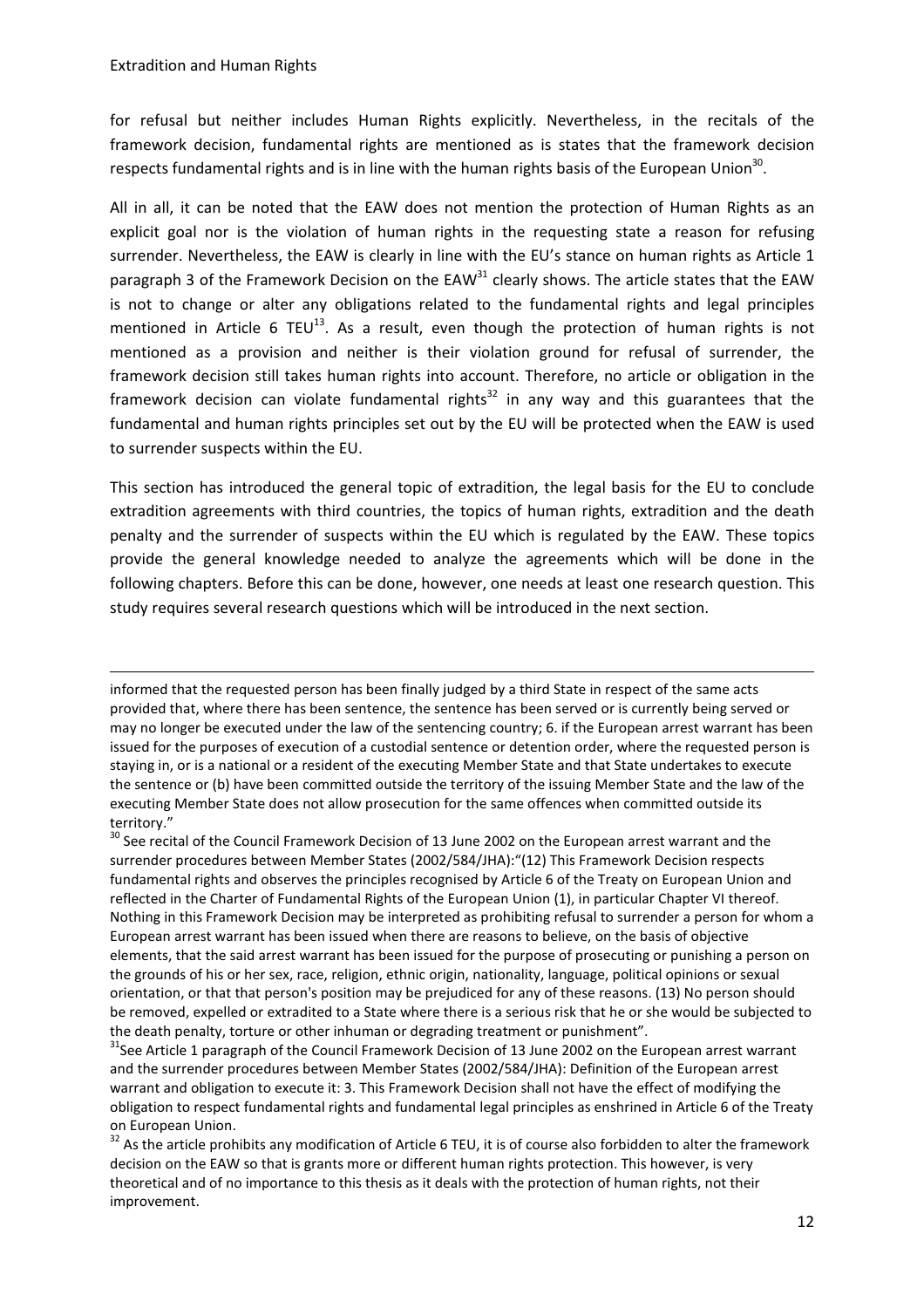### 1.3 Research question

A research question always builds the basis for an analysis and one question often is not enough to provide for a solid basis which captures all aspects of the topic. Hence, this study will deal with one main research question and several sub-questions.

The main research question is a descriptive one which aims at finding an answer about the consistency between the agreements and their consistency with Human Rights:

To what extent are the agreements on extradition between the USA and Germany and between the USA and the EU consistent especially in relation to Human Rights?

This research question leads to sub-questions which will be used to clarify the aim of the study and give more detailed answers in the conclusion:

Do the different agreements mention the death penalty and if they do, how do they deal with the different opinions on the matter in the EU and the USA?

What is the relationship between the agreements in light of current treaty framework?

The last two questions will be answered in the next section which describes the two agreements in detail and in addition has a look at what the different agreements state about how they fit into the current treaty framework.

### 2 Determining the lawfulness of an extradition agreement

In order to see how coherent the agreements are among each other, one has to compare their structure and content. Therefore, it will be paid attention to their beginning, the number of articles each agreement has, what these articles state in particular and what their main focus is e.g. it could be the case that one agreement mostly states extraditable offences and another puts more emphasis on how to deal with the movement procedures of the fugitive from the requested to the requesting state. It is more difficult, though, to analysis the agreements' coherence with human rights. As a result, this part describes when an agreement is a lawful one in terms of human rights protection. First of all, the agreement has to actually refer to human rights and make their protection a priority and in the best case scenario, the agreement even states that concerns about human rights protection in the requesting state are a reason to refuse extradition. Human rights have already been discussed above but at this point, it will be described which articles will be crucial for this study and why that that is the case.

As this study deals with extradition, it is important to emphasize that human rights provisions applicable to our field of enquiry are mostly, but not only, stemming from human rights standards developed in relations to criminal law and criminal procedure. To analyze them, this study will use four articles of the ECHR and three articles from the Charter of Fundamental Rights of the European Union for reference as they are all connected to extradition and criminal trials. The first articles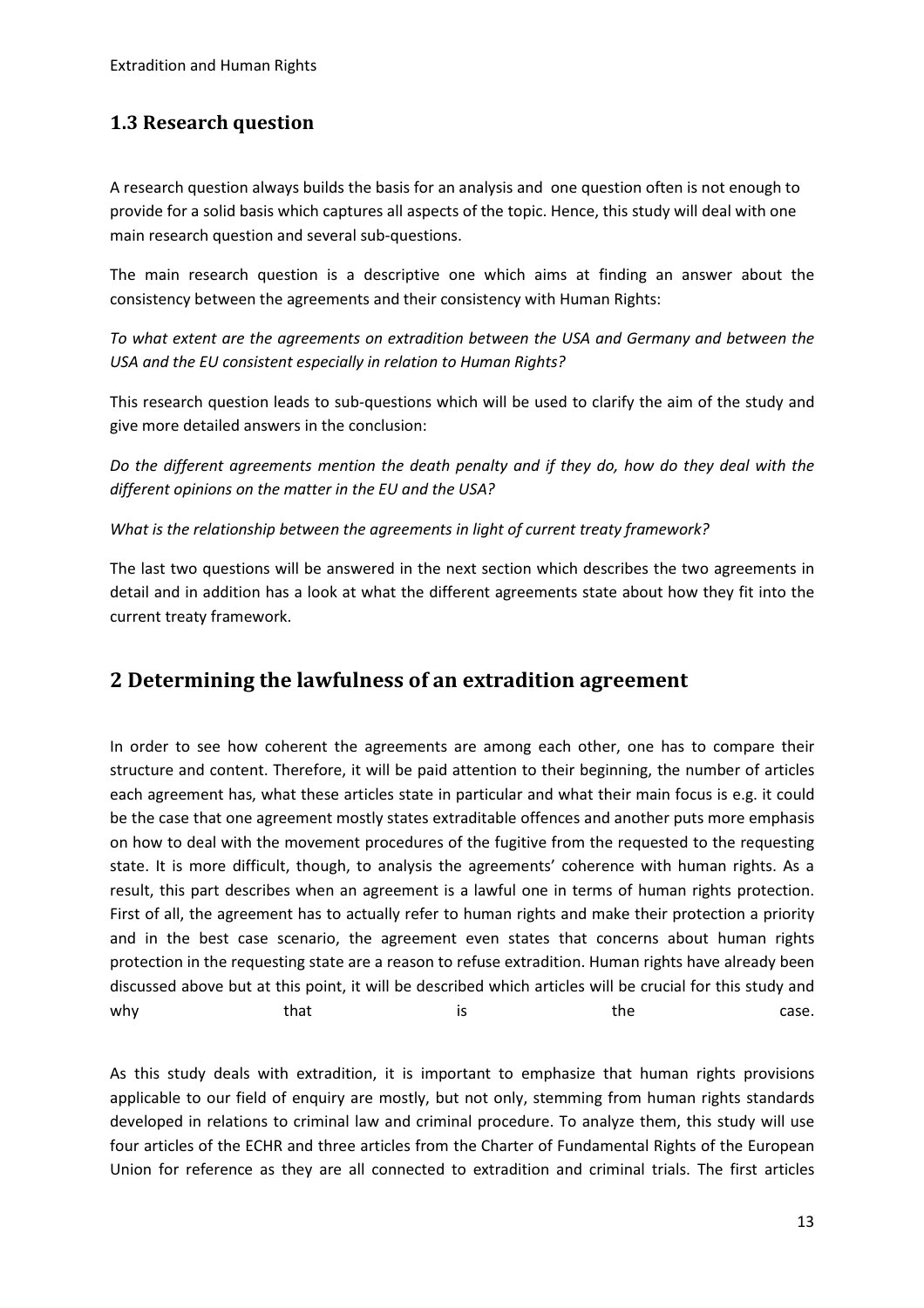which are of importance are Article 3 ECHR<sup>21</sup> and Article 4 of the EU Charter<sup>33</sup> which prohibit torture of any kind. The second set of crucial articles consists of Article 6 ECHR $^{34}$  and Article 47 of the EU Charter<sup>35</sup> which grants every suspect the right to a fair trial and which states explicitly which minimum rights every suspect has to be granted in order to ensure a fair trial. The third article from the ECHR is the most basic one as Article 7 ECHR states that there shall not be any punishment without laws that make the deed for which someone is punished illegal<sup>36</sup>. A last set of articles which is crucial to understand how extradition and Human Rights belong together are Article 14 ECHR<sup>37</sup> and Article 21 of the Charter on Fundamental Rights<sup>38</sup> which abolish any discrimination – not only in criminal trials or extradition cases. The ECHR also states how the death penalty has to be handled within the EU but this matter will be discussed in more detail below.

These articles are of great importance as they belong to the "core human rights"<sup>1</sup>. The refusal of extradition because of concerns that the requesting state might torture the fugitive or expose them

<sup>35</sup> See Article 47 Charter of Fundamental Rights of the European Union: "Right to an effective remedy and to a fair trial: Everyone whose rights and freedoms guaranteed by the law of the Union are violated has the right to an effective remedy before a tribunal in compliance with the conditions laid down in this Article. Everyone is entitled to a fair and public hearing within a reasonable time by an independent and impartial tribunal previously established by law. Everyone shall have the possibility of being advised, defended and represented. Legal aid shall be made available to those who lack sufficient resources in so far as such aid is necessary to ensure effective access to justice".

<sup>36</sup> See Article 7 ECHR: ""No punishment without law: 1. No one shall be held guilty of any criminal offence on account of any act or omission which did not constitute a criminal offence under national or international law at the time when it was committed. Nor shall a heavier penalty be imposed than the one that was applicable at the time the criminal offence was committed. 2. This Article shall not prejudice the trial and punishment of any person for any act or omission which, at the time when it was committed, was criminal according to the general principles of law recognized by civilised nations".

 $37$  See Article 14 ECHR: :" Prohibition of discrimination: The enjoyment of the rights and freedoms set forth in this Convention shall be secured without discrimination on any ground such as sex, race, colour, language, religion, political or other opinion, national or social origin, association with a national minority, property, birth or other status".

 $38$  See Article 21 Charter of Fundamental Rights of the European Union: "Non-discrimination: 1. Any discrimination based on any ground such as sex, race, colour, ethnic or social origin, genetic features, language, religion or belief, political or any other opinion, membership of a national minority, property, birth, disability, age or sexual orientation shall be prohibited. 2. Within the scope of application of the Treaty establishing the European Community and of the Treaty on European Union, and without prejudice to the special provisions of those Treaties, any discrimination on grounds of nationality shall be prohibited."

<sup>&</sup>lt;sup>33</sup> See Article 4 Charter of Fundamental Rights of the European Union: "Prohibition of torture and inhuman or degrading treatment or punishment: No one shall be subjected to torture or to inhuman or degrading treatment or punishment."

 $34$  See Article 6 ECHR: ""Right to a fair trial: 1. In the determination of his civil rights and obligations or of any criminal charge against him, everyone is entitled to a fair and public hearing within a reasonable time by an independent and impartial tribunal established by law. Judgment shall be pronounced publicly but the press and public may be excluded from all or part of the trial in the interests of morals, public order or national security in a democratic society, where the interests of juveniles or the protection of the private life of the parties so require, or to the extent strictly necessary in the opinion of the court in special circumstances where publicity would prejudice the interests of justice. 2. Everyone charged with a criminal offence shall be presumed innocent until proved guilty according to law. 3. Everyone charged with a criminal offence has the following minimum rights: (a) to be informed promptly, in a language which he understands and in detail, of the nature and cause of the accusation against him; (b) to have adequate time and facilities for the preparation of his defence; (c) to defend himself in person or through legal assistance of his own choosing or, if he has not sufficient means to pay for legal assistance, to be given it free when the interests of justice so require; (d) to examine or have examined witnesses against him and to obtain the attendance and examination of witnesses on his behalf under the same conditions as witnesses against him; (e) to have the free assistance of an interpreter if he cannot understand or speak the language used in court".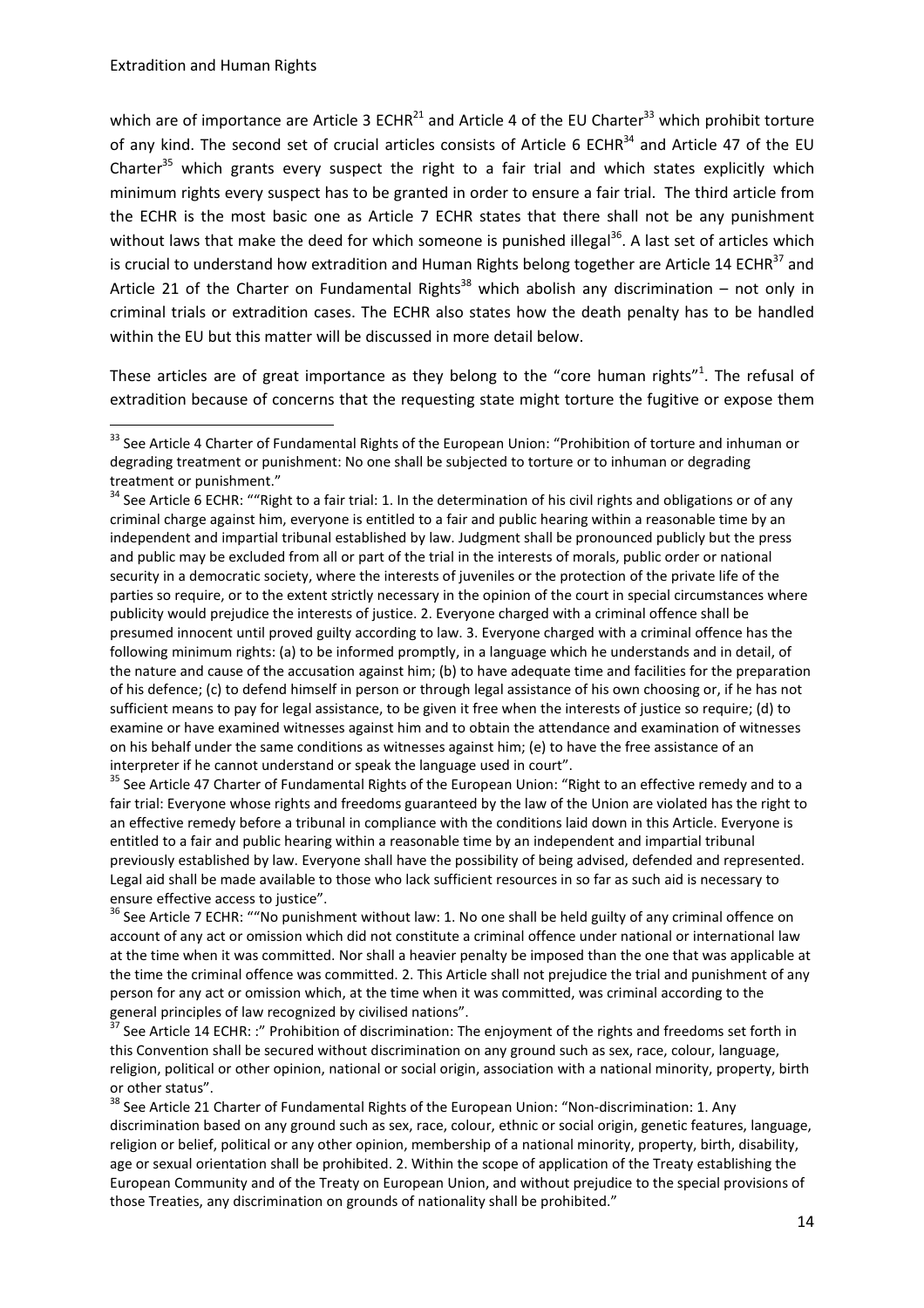to inhuman or degrading treatment is, however, not only based on Human Rights. Many states forbid torture in their constitution and as a result, their citizens would not be subject to any inhuman treatment under their criminal law system. Extraditing those states' citizens to states where torture is common practice would mean to expose them to a criminal law system with much lower standards $^1$ .

The right to a fair trial is not only part of Human Rights conventions but is so deeply rooted in democracy and civil rights that no crime justifies its violation. Nevertheless, it is not easy to see beforehand whether a trial will be fair or not. It is easy when a state refuses any kind of trial and only requests extradition in order to put suspect into prison. It only gets tricky when a trial is happening. Proving its unfairness before the trial is actually happening is virtually impossible as no court or judge or public defense lawyer will state that their intention is to get a suspect convicted in an unfair trial. As a result, principles have been set which indicate a fair or unfair trial. Examples of these principles are: the right to legal counsel which is a pre-trial right, the right to a public hearing which belongs to the set of rights a suspect has during the hearing and the right to appeal after the trial. If these principles and rights are granted and protected by the law enforcement, it is likely that the trial will be fair<sup>39</sup>. Given, however, that the right to a fair trial is one of the core elements of democracy, requested states have to be careful when there is any ground for believing that the trial to which the fugitive will be subject to in the requesting state might be unfair.

Granting a fugitive's request of not being extradited because they may be subject to unfair treatment in the requesting state is a difficult task. This problem is also relevant in relation to antidiscriminatory standards. While it might be more obvious when a state systematically uses torture on its accused or convicts, it is not as easily detected when a state is following a discriminatory policy towards a certain group of convicts because of their ethnicity, religious beliefs or gender. The reason for that is, of course, that nowadays discrimination policies are very often hidden and not manifest, as it was the case during the apartheid regime in South Africa. Therefore "only" the use of the laws, punishment, and treatment in jail or prison can be discriminatory and proving that this will be the case beforehand is nearly impossible. Nevertheless, when the requested state has reason to believe that a suspect will be subject to discrimination after their extradition, it is ground for a refusal<sup>1</sup>.

Another important aspect which has to be mentioned by extradition agreements is the possibility that fugitives extradited to the US may face capital punishment. As already mentioned before<sup>40</sup>, most extradition agreements between a state which still enforces the death penalty and a state which has abolished it deal with these differences by incorporating an article which states that a fugitive will only be extradited if the state still enforcing capital punishment guarantees that it will not be used on the fugitive. If this article is also featured in the two agreements, they apply the best feasible way of dealing with the issue and neither Germany nor the EU let their citizens be subject to a punishment they would not face if they were tried on EU soil. It is the best feasible way as extradition, as explained above<sup>41</sup>, is crucial to fight international crime and the practice of evading prosecution by fleeing the country. Therefore, neither Germany nor the EU can refuse to sign an extradition agreement with the US on basis of the possibility that the death penalty will be imposed on extradited fugitives/suspects. As a result, the practice of seeking a guarantee that it will not be

<sup>&</sup>lt;sup>39</sup> Lawyers Committee for Human Rights. (2000). "What Is A Fair Trial? A Basic Guide to Legal Standards and Practice." Lawyers Committee for Human Rights.

<sup>40</sup> See 1.1 Concepts Death penalty

<sup>&</sup>lt;sup>41</sup> See 1 Introduction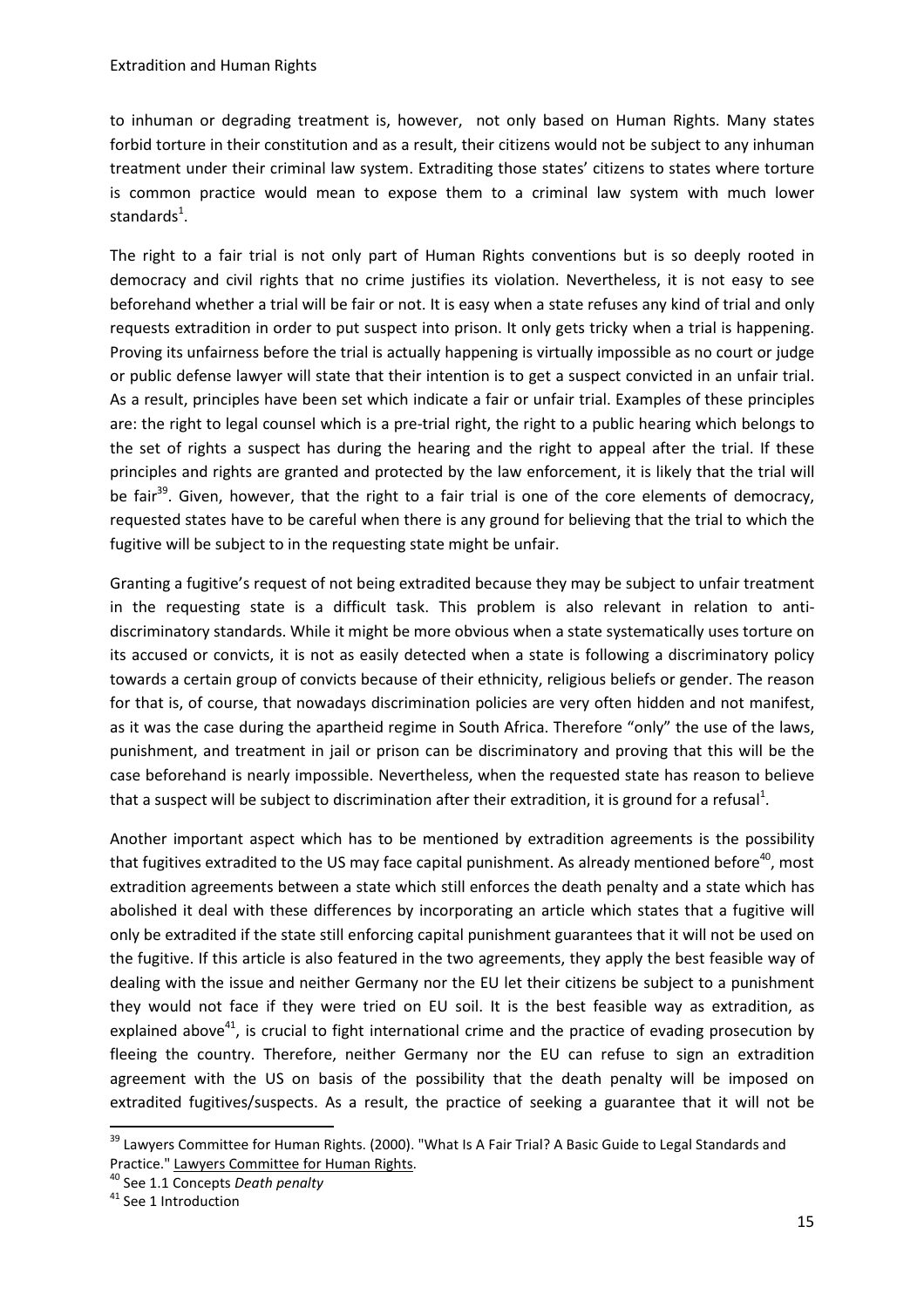imposed is the best way to ensure that an extradition agreement gets signed but also that the EU upholds its principle of not making suspects subjects of capital punishment.

After explaining in detail when an extradition agreement is lawful, the next section will deal with the analysis of the two extradition agreements. A first step of the analysis is to describe the legal relationship between the EU – US agreement and the Germany – US agreement. A second step will describe and compare the two agreements which each other. After that has been done, it will be determined how consistent the agreements are with human rights. In order to do so, the here mentioned articles of the ECHR and the Charter on Fundamental Rights will be used.

## 3 Analysis of the agreements

This section starts by taking a look at the relationship between the EU and the Germany agreement with the EU. By doing so, one can understand how the agreement which the EU concluded fits with the fact that the EU member states have had agreements on extradition beforehand. The agreement between the EU and the US was concluded in 2003 while the first agreement between the US and Germany was already signed in 1978 and entered into force two years later. The latter agreement had been amended twice, once in 1986 and a second time in 2003. The last amendment was done in the light of the EU – US agreement which required certain changes of member state agreements<sup>42</sup>. In a next step, the agreements will be described and compared which each other and finally, both agreements will be compared to the aforementioned articles from the ECHR and the Charter on Fundamental Rights of the EU. This last step will make it possible to understand how coherent the agreements are with human rights and concerns about their violation.

# 3.1 The EU legal relationship between the EU – US agreement and the Germany – US agreement

As the introduction concludes, it is important to understand how the relationship between an EU agreement and a member state agreement works when they deal with the same topic. In order to understand this, one has to look for articles, provisions or goals set in the different agreements. This section will start with the EU – US agreement and then turn to the Germany – US agreement.

As explained above<sup>43</sup>, the EU has the competences derived from the TFEU to conclude extradition agreements with third states but so far the agreements between the EU and the US and between the EU and Japan are the only ones. At this point, it is important to also highlight the legal relationship between the EAW and the Union's cooperation on extradition matters with third states. Despite the mentioned articles 216 to 218 TFEU<sup>9</sup>, the EU has implied powers which allow the signing of extradition agreements with non-member states. Delreux explains that "[t]he reasoning behind

 $\overline{a}$ 

<sup>&</sup>lt;sup>42</sup>See 3.1 The EU legal relationship between the EU – US agreement and the Germany – US agreement

<sup>43</sup> See under 1 Introduction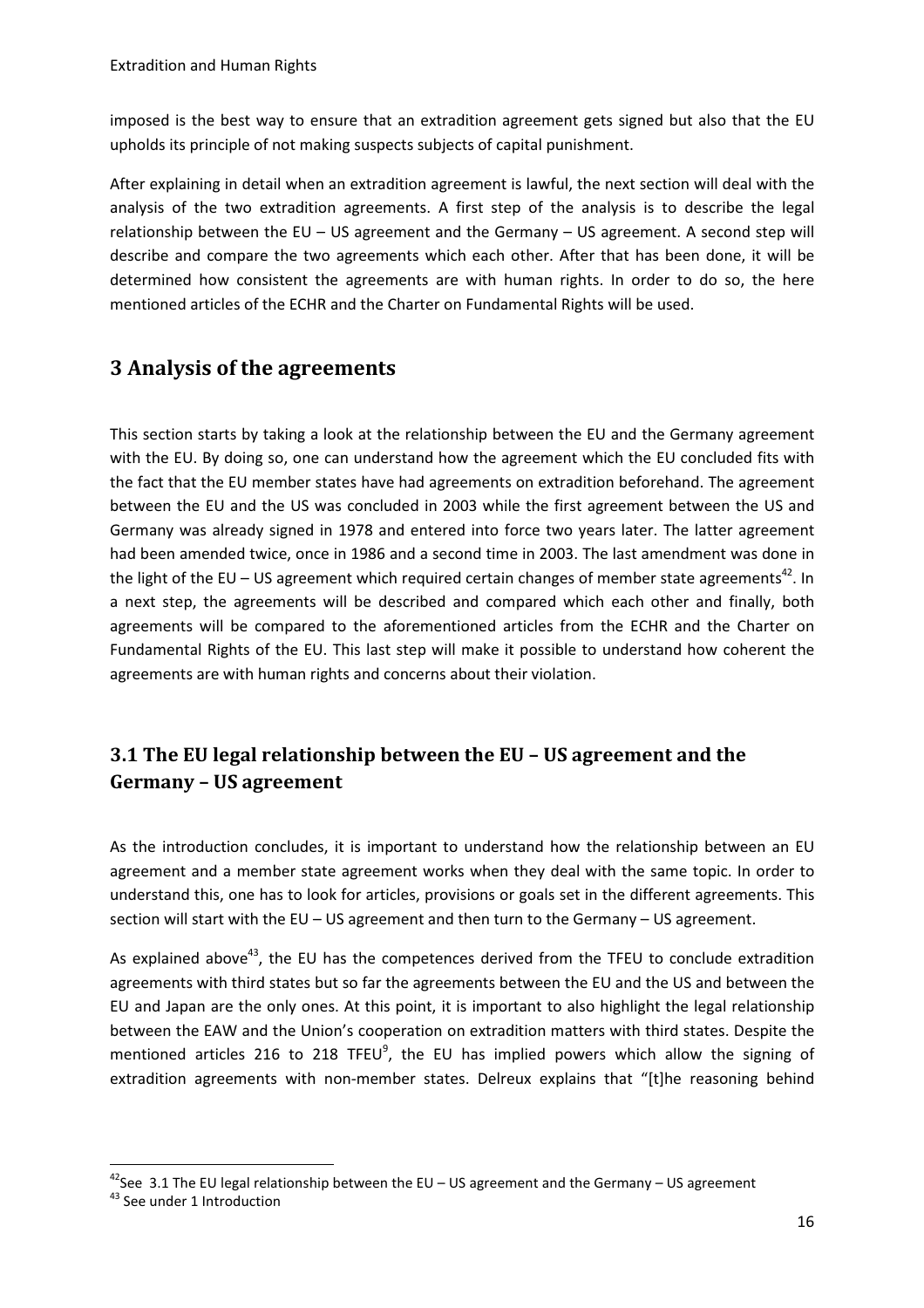implied powers is the doctrine of parallelism between internal and external [EU] competences"<sup>44</sup>. This means that the EU has external competences if those are also given internally. Implied powers are, thus, bound on the following principles: "first [...] there must be *objectives* of the Community for whose achievement the external action is to be undertaken; second [...] there must be explicit internal powers of the Community on the matter on which external action is to be undertaken; and third [...] it must be necessary for the Community to act externally for the achievement of the respective objectives. It should be added that […] an implied external power can even exist without any prior exercise of the corresponding internal powers if the exercise of the external power is necessary for the attaining of a Community objective<sup>"45</sup>. As a result, the fact that the EU has the competences to regulate surrender of suspects within the EU based on Articles 82<sup>26</sup> and 83<sup>27</sup> TFEU gives it the necessary competences to agree on extradition agreements with third states.

 The extradition agreement between the EU and the US is seen as an extension and addition to the several agreements member states have with the United State and it is meant to enhance cooperation between member states, the EU and the US<sup>3</sup>. Fletcher et al conclude that "the emphasis by the EU, from the onset, was placed on *adding value* to the existing treaty relationships of Member States"<sup>6</sup>. As a result, Article 3 of the agreement states that the agreement has to be applied in the light of bilateral extradition agreements between the US and EU member states<sup>46</sup> and the rest of the article explains how different articles of the EU – US agreement have to be understood in relation to the agreements that member states have with the US to facilitate and foster extradition. This leaves the impression that the agreement concluded by the EU is powerless in comparison with agreements member states have with the US. That impression, however, does not hold true if one has a look at the second supplementary<sup>47</sup> treaty to the Germany – US agreement and Article 3 (2) of the EU – US agreement which states that each member state has to acknowledge the EU – US agreement in their bilateral agreement on extradition with the USA $48$ . As a reaction to this, the agreement between Germany and the US was amended by the second supplementary treaty. This amendment led to some articles of the agreement to be changed in order to be in accordance with the  $EU - US$ agreement. For example, Article 6 of the EU – US agreement deals with transmissions of request for provisional arrest<sup>49</sup> and in a last sentence it states that Interpol might be used to achieve the goal set out in the article. This sentence was added to Article 16, paragraph (1) of the Germany – US

<sup>44</sup> Delreux, T. (2006). "The European Union in international environmental negotiations: a legal perspective on the internal decision-making process." Int Environ Agreements 6: 231-248.

<sup>45</sup> Monar, J. (2004). "The EU as an International Actor in the Domain of Justice and Home Affairs." European Foreign Affairs Review 9: 395-415.

**<sup>46</sup> See Article 3 of the EU – US extradition agreement: "The European Union, pursuant to the Treaty on** European Union, and the United States of America shall ensure that the provisions of this Agreement are applied in relation to bilateral extradition treaties between the Member States and the United States of America […]"

<sup>&</sup>lt;sup>47</sup> Second Supplementary Treaty to the Treaty between the United States of America and the Federal Republic of Germany concerning Extradition

<sup>&</sup>lt;sup>48</sup>See Article 3, Paragraph 2 of the EU – US agreement. (a): The European Union, pursuant to the Treaty on European Union, shall ensure that each Member State acknowledges, in a written instrument between such Member State and the United States of America, the application, in the manner set forth in this Article, of its bilateral extradition treaty in force with the United States of America.

 $49$  See Article 6 of the EU – US agreement: "Requests for provisional arrest may be made directly between the Ministries of Justice of the requesting and requested States, as an alternative to the diplomatic channel. The facilities of the International Criminal Police Organisation (Interpol) may also be used to transmit such a request".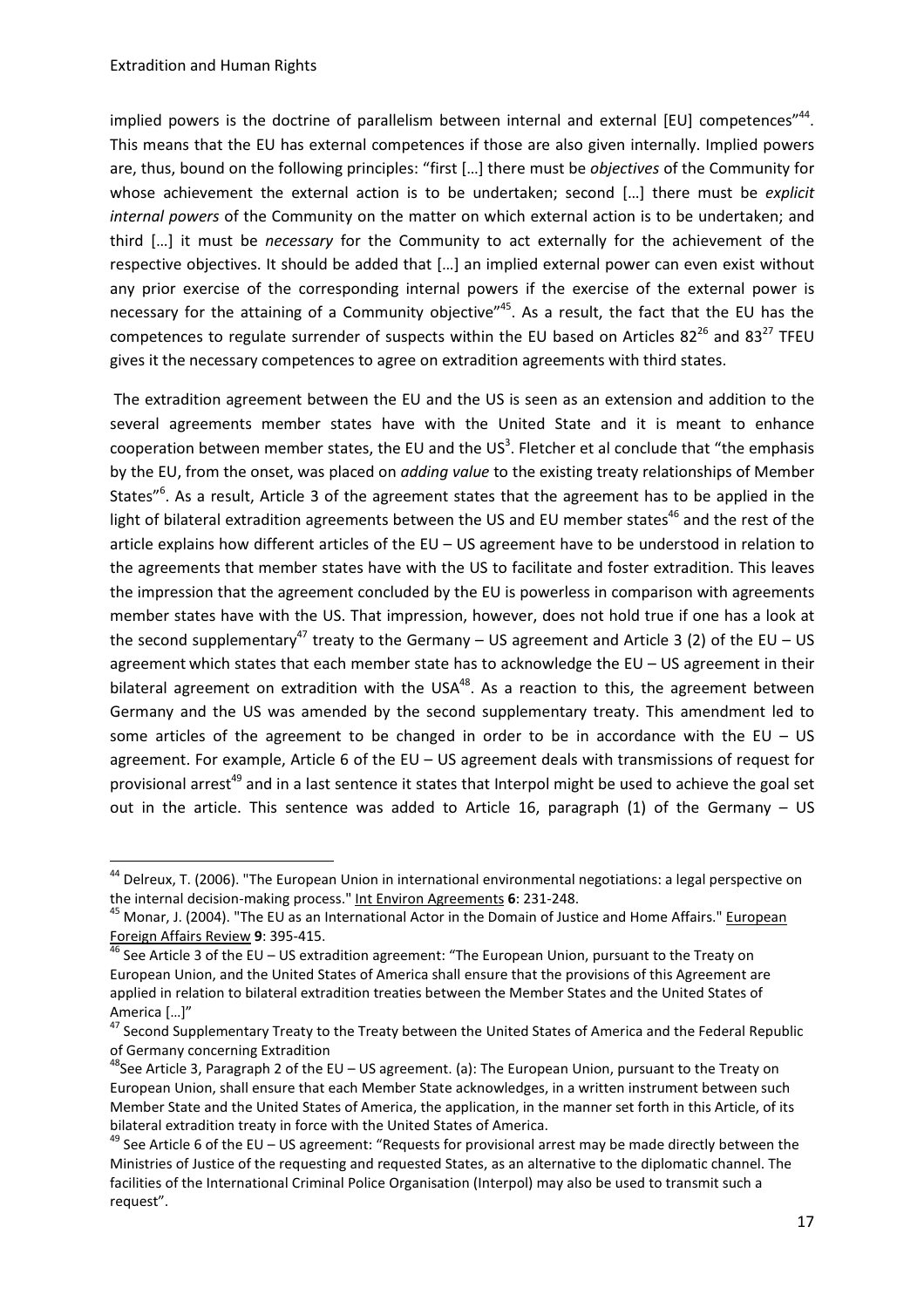agreement $50$  as it had been missing before. This amendment then ensures that the two agreements are on the same page when it comes to the transmission of request for provisional arrest.

As a result, it can be concluded that the EU does not prohibit its member states to conclude extradition agreements with the United States but it does set certain standards which have to be either considered when a new agreement is concluded or lead to amendments of existing agreements such as the second supplementary treaty<sup>8</sup>. Here again it has to be noted that the EU has implied powers on this matter which means it has the competence to urge the member states to change their bilateral extradition agreements with the US because it has the competence to change the way extradition is handled internally<sup>51</sup>. Because of this, the next section will be ordered as followed: at first, the EU – US agreement will be described as it builds the standard to which the agreement between the Federal Republic of Germany and the US has to live up to.

#### 3.2 Description and comparison of the two agreements on extradition

This part deals with describing the two agreements in regard of their content and composition i.e. the articles of both agreements will be named and described shortly. This is done in order to conclude whether the agreements are consistent with one another. The section starts with describing the EU – US agreement as, as explained above<sup>52</sup>, the German agreement had been altered

 $50$  See Article 16 of the Germany – US Agreement from 1978: "Provisional Arrest: 1) In case of urgency either Contracting Party may apply for the provisional arrest of the person sought before the request for extradition has been submitted to the Requested State through the diplomatic channel. The request for provisional arrest may be made either through the diplomatic channel or directly between the United States Department of Justice and the Minister of Justice of the Federal Republic of Germany. (2) The application for provisional arrest shall state that a warrant of arrest as mentioned in paragraph (3)(a) of Article 14, or a judgment as mentioned in paragraph (4) (a) or (b) of Article 14, exists and that it is intended to make a request for extradition. It shall also state the offense for which extradition will be requested and when and where such offense was committed and shall give all available information concerning the description of the person sought and his nationality. The application shall also contain such further information, if any, as would be necessary to justify the issuance of a warrant of arrest in the Requested State had the offense been committed, or the person sought been convicted, in that State. (3) On receipt of an application for provisional arrest the Requested State shall take the necessary steps to secure the arrest of the person sought. (4) Provisional arrest shall be terminated if, within a period of 40 days after the apprehension of the person sought, the Requested State has not received the request for extradition and the documents mentioned in Article 14. This period may be extended, upon the Requesting State's application, for up to an additional 20 days after the apprehension of the person sought. (5) The termination of provisional arrest pursuant to paragraph (4) shall not prejudice the extradition of the person sought if the extradition request and the supporting documents mentioned in Article 14, insofar as they were not submitted in a timely manner, are later delivered. In this connection, reference may be made to the extradition request and the supporting documents which have already been transmitted to the Requested State."

 $51$  Note that the Germany – US agreement is not the only one which has been changed by the entry into force of the EU – US agreement. An example of another agreement is the one between France and the US which has been changed by the "Instrument as contemplated by Article 3, paragraph 2, of the Agreement on Extradition between the United States of American and the European Union signed 25 June 2003 (hereafter "the US – EU extradition agreement), the Governments of the United States of American and the French Republic acknowledge that, in accordance with the provisions of this Instrument, the US – US Extradition Agreement is applied in relation to the bilateral Extradition Treaty between the United States of American and France sighned 23 April 1996 (hereafter "the 1996 Treaty on Extradition under the following terms: […]"  $52$  See 3.1 The EU legal relationship between the EU – US agreement and the Germany – US agreement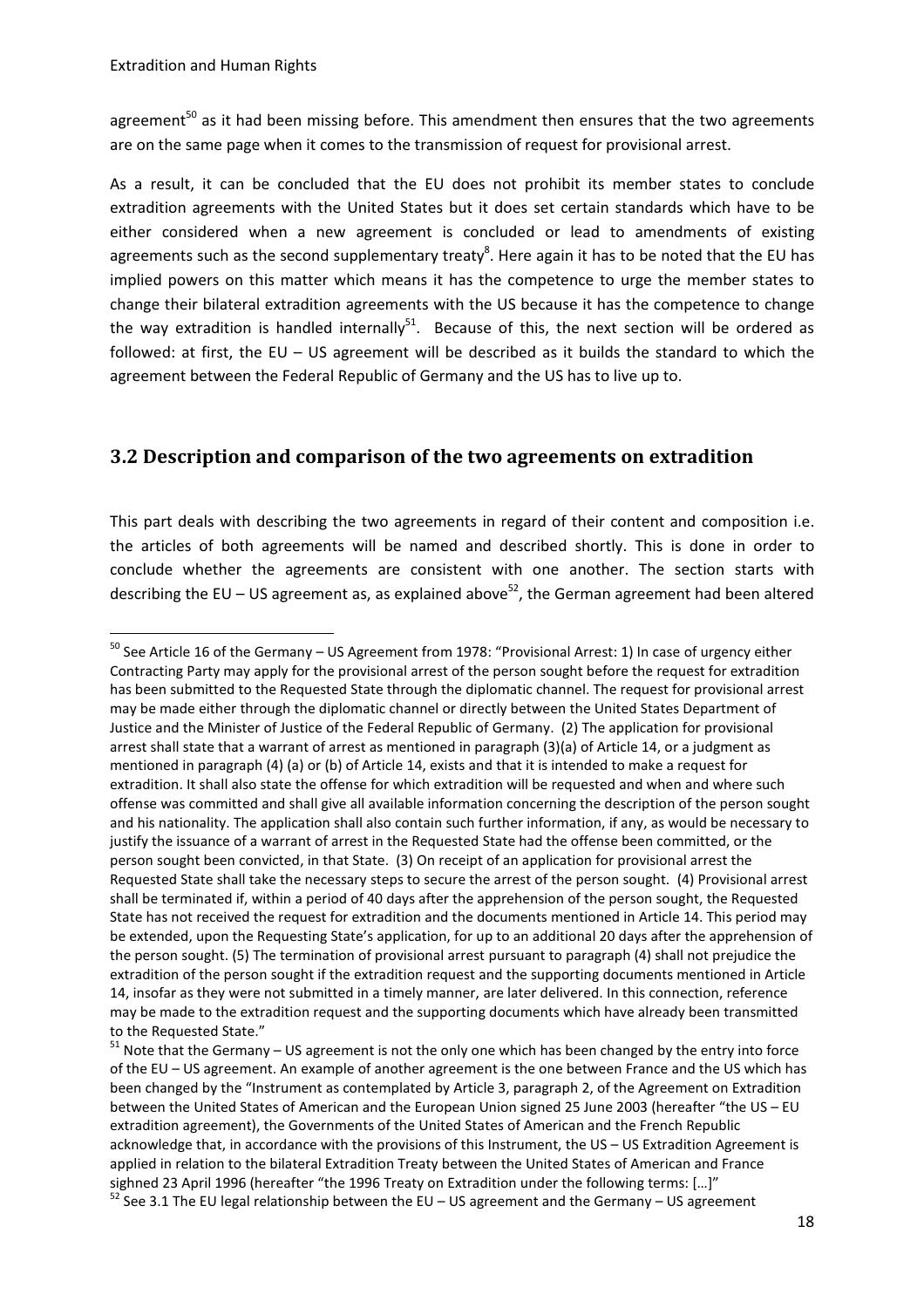because of the EU agreement and thus the latter can be seen as superior in competences and legal matters.

#### 3.2.1 EU – US extradition agreement

The agreement between the EU and the US was concluded on July  $19^{th}$ , 2003<sup>53</sup> and it starts with a table of content which lists all articles the treaty entails which is followed by the provisions of the agreement. These provisions read that the contracting parties wish to enhance cooperation and combat crime more efficiently<sup>54</sup>. In addition, the provisions also read that the agreement respects individual rights and the rule of law and, most importantly, it refers to the US American and EU member states' legal systems which guarantee a fair trial. Article  $1<sup>55</sup>$  sets out the object and the purpose of the agreement which namely are: to foster and enhance cooperation in extradition matters between the US and EU member states. The next article then defines what is meant by the European Union, the United States and "Ministry of Justice"<sup>56</sup>. Article 3 clarifies the relationship between the EU – US agreement and similar agreements between the US and EU member states<sup>46</sup>. The first paragraph states how several articles of the agreement have to be understood when there is a similar article in a member state's agreement or when a similar article is lacking. For example, Article 3, Paragraph 1 (c)<sup>57</sup> reads that article  $6^{60}$  which deals with the direct transmission of provisional arrest requests has to be applied when a member state's agreement is lacking such an article. Paragraph  $2^{48}$  deals with the obligation of the EU to have its member states incorporate the standards which this agreement offers into their own agreements with the  $US^{58}$ . The following article

<sup>&</sup>lt;sup>53</sup> See European Union and United States of America (2003). Agreement on extradition between the European Union and the United States of America, Official Journal of the European Union. L 181/27

<sup>54</sup> See the EU – US agreement: "The European Union and The United States Of America DESIRING further to facilitate cooperation between the European Union Member States and the United States of America, DESIRING to combat crime in a more effective way as a means of protecting their respective democratic societies and common values, HAVING DUE REGARD for rights of individuals and the rule of law, MINDFUL of the guarantees under their respective legal systems which provide for the right to a fair trial to an extradited person, including the right to adjudication by an impartial tribunal established pursuant to law, DESIRING to conclude an Agreement relating to the extradition of offenders,

<sup>55</sup> See Article 1 of the EU – US agreement: "Object and Purpose: The Contracting Parties undertake, in accordance with the provisions of this Agreement, to provide for enhancements to cooperation in the context of applicable extradition relations between the Member States and the United States of America governing extradition of offenders."

<sup>56</sup> See Article 2 of the EU – US agreement: "Definitions: 1. 'Contracting Parties' shall mean the European Union and the United States of America. 2. 'Member State' shall mean a Member State of the European Union. 3. 'Ministry of Justice' shall, for the United States of America, mean the United States Department of Justice; and for a Member State, its Ministry of Justice, except that with respect to a Member State in which functions described in Articles 3, 5, 6, 8 or 12 are carried out by its Prosecutor General, that body may be designated to carry out such function in lieu of the Ministry of Justice in accordance with Article 19, unless the United States and the Member State concerned agree to designate another body."

<sup>&</sup>lt;sup>57</sup> See Article 3 Paragraph 1 (c): "1. The European Union, pursuant to the Treaty on European Union, and the United States of America shall ensure that the provisions of this Agreement are applied in relation to bilateral extradition treaties between the Member States and the United States of America, in force at the time of the entry into force of this Agreement, under the following terms: (c) Article 6 shall be applied in the absence of bilateral treaty provisions authorising direct transmission of provisional arrest requests between the United States Department of Justice and the Ministry of Justice of the Member Stateconcerned"

<sup>&</sup>lt;sup>58</sup> For a more detailed discussion, see 2 The goodness of an extradition agreement – how can it be determined?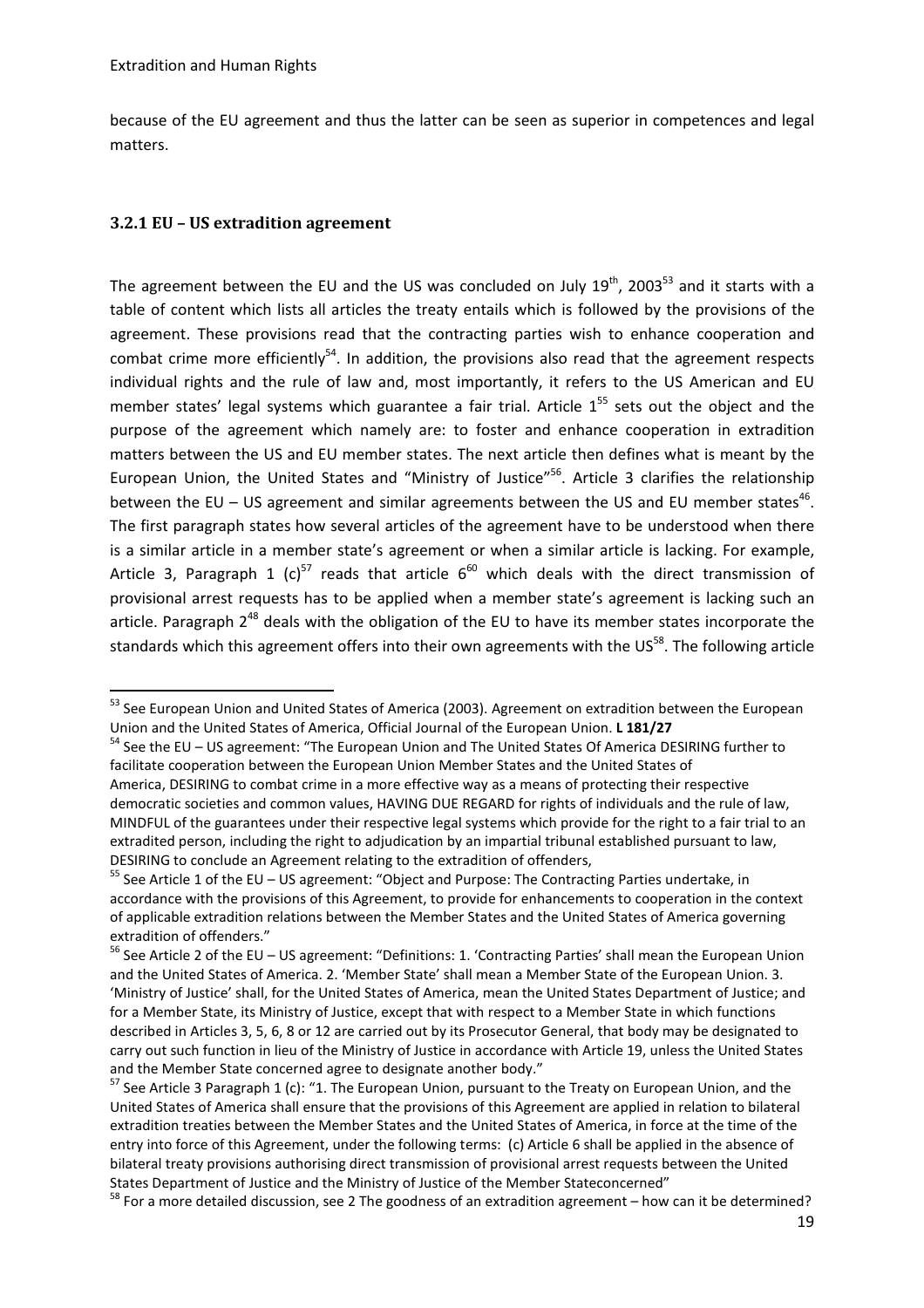describes offences which are extraditable<sup>59</sup>. In short, every offence is a reason for extradition if it is punishable under both parties' legal systems and the punishment is at least four months in confinement. Articles 5 to  $7^{60}$  deal with the transmission and authentication of documents, transmission of requests for provisional arrest and transmission of documents following provisional arrest. Summarized, these articles explain which channels have to be used when documents are exchanged between the requesting and the requested state relating to the arrest and extradition of a suspect.

Article  $8^{61}$  allows the requested state to ask for additional information from the requesting state in case the available information does not seem sufficient enough to fulfill the treaty requirements for

 $59$  See Article 4 of the EU – US agreement: "Extradibtle offences: An offence shall be an extraditable offence if it is punishable under the laws of the requesting and requested States by deprivation of liberty for a maximum period of more than one year or by a more severe penalty. An offence shall also be an extraditable offence if it consists of an attempt or conspiracy to commit, or participation in the commission of, an extraditable offence. Where the request is for enforcement of the sentence of a person convicted of an extraditable offence, the deprivation of liberty remaining to be served must be at least four months. 2. If extradition is granted for an extraditable offence, it shall also be granted for any other offence specified in the request if the latter offence is punishable by one year's deprivation of liberty or less, provided that all other requirements for extradition are met. 3. For the purposes of this Article, an offence shall be considered an extraditable offence: (a) regardless of whether the laws in the requesting and requested States place the offence within the same category of offences or describe the offence by the same terminology; (b) regardless of whether the offence is one for which United States federal law requires the showing of such matters as interstate transportation, or use of the mails or of other facilities affecting interstate or foreign commerce, such matters being merely for the purpose of establishing jurisdiction in a United States federal court; and (c) in criminal cases relating to taxes, customs duties, currency control and the import or export of commodities, regardless of whether the laws of the requesting and requested

States provide for the same kinds of taxes, customs duties, or controls on currency or on the import or export of the same kinds of commodities. 4. If the offence has been committed outside the territory of the requesting State, extradition shall be granted, subject to the other applicable requirements for extradition, if the laws of the requested State provide for the punishment of an offence committed outside its territory in similar circumstances. If the laws of the requested State do not provide for the punishment of an offence committed outside its territory in similar circumstances, the executive authority of the requested State, at its discretion, may grant extradition provided that all other applicable requirements for extradition are met."

 $60$  See Article 5 to 7 of the EU – US agreement:" Article 5 Transmission and authentication of documents 1. Requests for extradition and supporting documents shall be transmitted through the diplomatic channel, which shall include transmission as provided for in Article 7. 2. Documents that bear the certificate or seal of the Ministry of Justice, or Ministry or Department responsible for foreign affairs, of the requesting State shall be admissible in extradition proceedings in the requested State without further certification, authentication, or other legalisation. Article 6 Transmission of requests for provisional arrest Requests for provisional arrest may be made directly between the Ministries of Justice of the requesting and requested States, as an alternative to the diplomatic channel. The facilities of the International Criminal Police Organisation (Interpol) may also be used to transmit such a request. Article 7 Transmission of documents following provisional arrest 1. If the person whose extradition is sought is held under provisional arrest by the requested State, the requesting State may satisfy its obligation to transmit its request for extradition and supporting documents through the diplomatic channel pursuant to Article 5(1), by submitting the request and documents to the Embassy of the requested State located in the requesting State. In that case, the date of receipt of such request by the Embassy shall be considered to be the date of receipt by the requested State for purposes of applying the time limit that must be met under the applicable extradition treaty to enable the person's continued detention. 2. Where a Member State on the date of signature of this Agreement, due to the established jurisprudence of its domestic legal system applicable at such date, cannot apply the measures referred to in paragraph 1, this Article shall not apply to it, until such time as that Member State and the United States of America, by exchange of diplomatic note, agree otherwise.

 $61$  See Article 8 of the EU – US agreement: " Supplemental information 1. The requested State may require the requesting State to furnish additional information within such reasonable length of time as it specifies, if it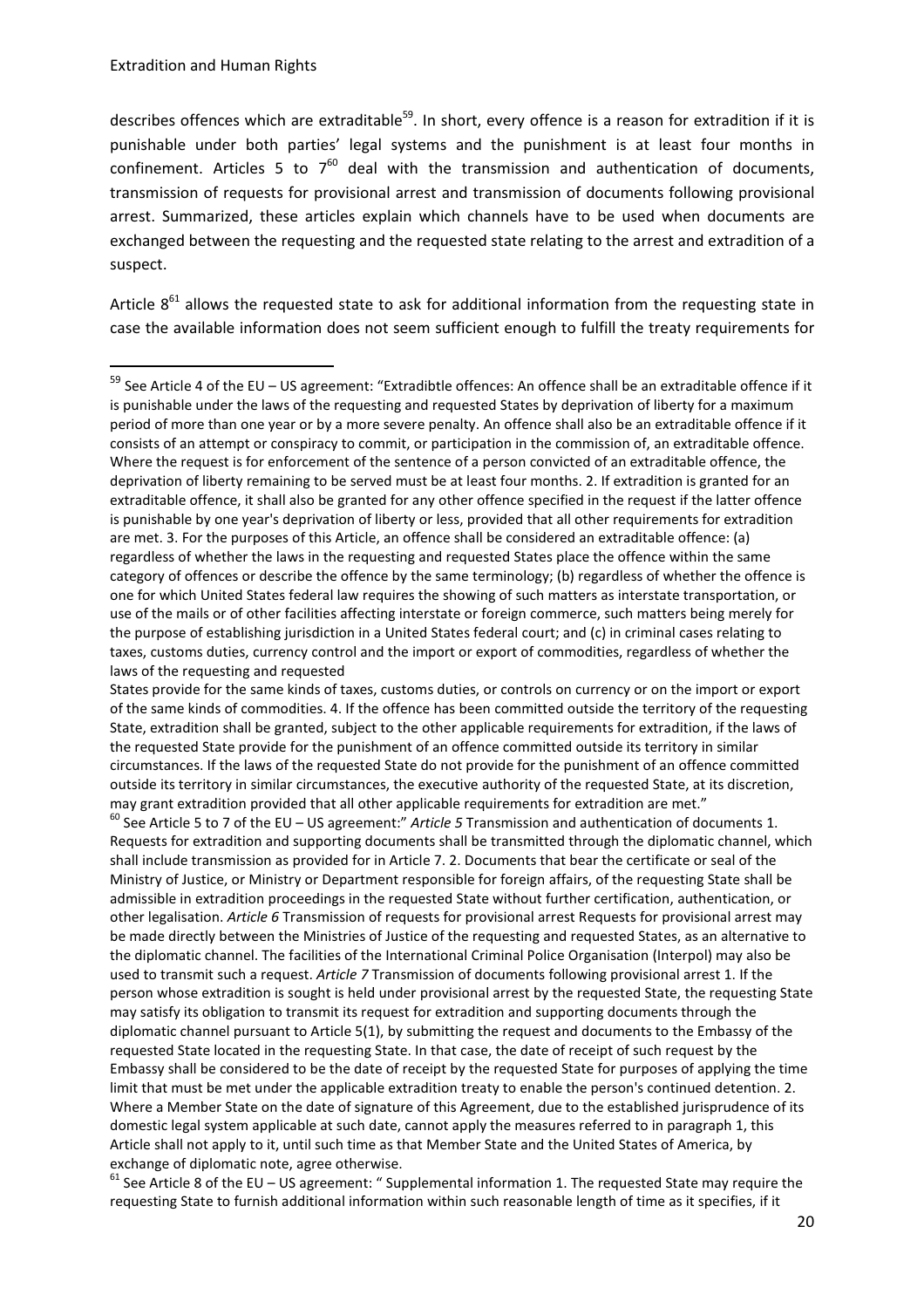-

extradition. Article  $9^{62}$  then deals with the question how to proceed if the suspect is already imprisoned in the requested state. The article reads that the requested state may, in such a situation, surrender the suspect temporarily so that they can be prosecuted in the requesting state.

It might also be the case that a suspect is wanted by several states and if this is the case, Article 10 applies<sup>63</sup>. Paragraphs 1 and 2 clarify that the requested state is to decide whether the suspect is to be extradited at all and if it is decided that, in general, extradition shall be carried out, the state also gets to decide to which state. Paragraph 3 states several factors such as "seriousness of the crime"<sup>64</sup> for which the suspect is wanted for by the different state. These factors are meant to help the requested state to decide where the suspect is to be extradited to. Article  $11^{65}$  deals with the case that the suspect agrees to their extradition. Then the simplified extradition procedure applies which basically states that the requested state has to agree on the extradition and use the usual ways and channels for it.

 $63$  See Article 10 of the EU – US agreement: "Requests for extradition or surrender made by several States 1. If the requested State receives requests from the requesting State and from any other State or States for the extradition of the same person, either for the same offence or for different offences, the executive authority of the requested State shall determine to which State, if any, it will surrender the person. 2. If a requested Member State receives an extradition request from the United States of America and a request for surrender pursuant to the European arrest warrant for the same person, either for the same offence or for different offences, the competent authority of the requested Member State shall determine to which State, if any, it will surrender the person. For this purpose, the competent authority shall be the requested Member State's executive authority if, under the bilateral extradition treaty in force between the United States and the Member State, decisions on competing requests are made by that authority; if not so provided in the bilateral extradition treaty, the competent authority shall be designated by the Member State concerned pursuant to Article 19. 3. In making its decision under paragraphs 1 and 2, the requested State shall consider all of the relevant factors, including, but not limited to, factors already set forth in the applicable extradition treaty, and, where not already so set forth, the following: (a) whether the requests were made pursuant to a treaty; (b) the places where each of the offences was committed; (c) the respective interests of the requesting States; (d) the seriousness of the offences; (e) the nationality of the victim; (f) the possibility of any subsequent extradition between the requesting States; and (g) the chronological order in which the requests were received from the requesting States".

 $64$  See Article 10 Paragraph 3 (d) of the EU – US agreement Article: "In making its decision under paragraphs 1 and 2, the requested State shall consider all of the relevant factors, including, but not limited to, factors already set forth in the applicable extradition treaty, and, where not already so set forth, the following:(d) the seriousness of the offences"

 $65$  See Article 11 of the EU – US agreement: "Simplified extradition procedures: If the person sought consents to be surrendered to the requesting State, the requested State may, in accordance with the principles and procedures provided for under its legal system, surrender the person as expeditiously as possible without further proceedings. The consent of the person sought may include agreement to waiver of protection of the rule of specialty."

considers that the information furnished in support of the request for extradition is not sufficient to fulfil the requirements of the applicable extradition treaty. 2. Such supplementary information may be requested and furnished directly between the Ministries of Justice of the States concerned".

 $62$  See Article 9 of the EU – US agreement: "Temporary surrender: 1. If a request for extradition is granted in the case of a person who is being proceeded against or is serving a sentence in the requested State, the requested State may temporarily surrender the person sought to the requesting State for the purpose of prosecution. 2. The person so surrendered shall be kept in custody in the requesting State and shall be returned to the requested State at the conclusion of the proceedings against that person, in accordance with the conditions to be determined by mutual agreement of the requesting and requested States. The time spent in custody in the territory of the requesting State pending prosecution in that State may be deducted from the time remaining to be served in the requested State."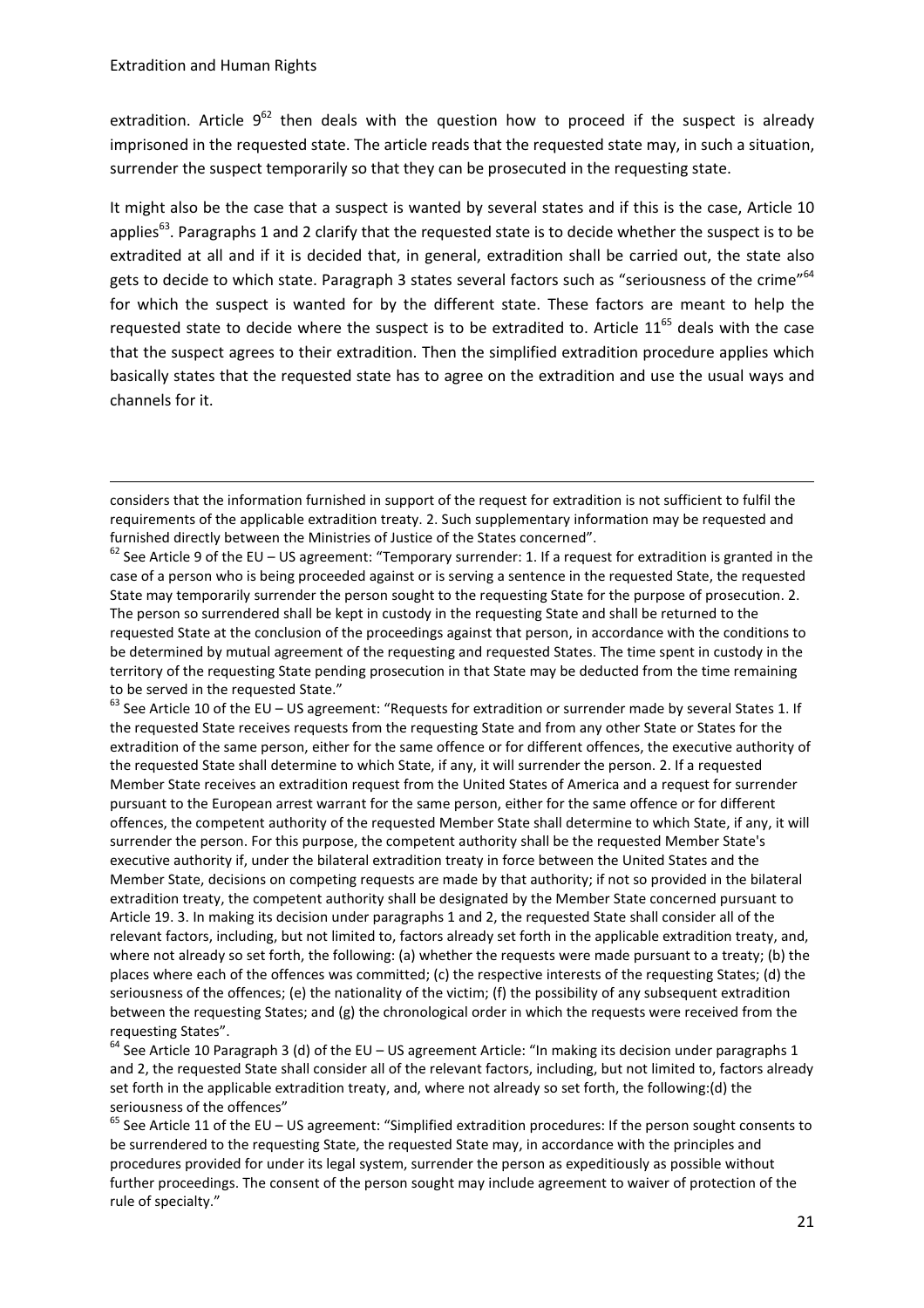l

Article  $12^{66}$  sets that the US may use any EU member state as a transit country for extradition matters between the US and a third state (both by and to the US). The following Article deals with capital punishment<sup>67</sup>. Article  $14^{68}$  then explains how sensitive information relating to extradition cases has to be handled. In short, the requesting state can decide not to forward sensitive information if the requested state cannot give enough reassurance that the information in question will be treated carefully.

Articles 15 to  $22^{69}$  do not deal with the practices of extradition per se but with technical matters related to this specific treaty. Article 15 reads that the contracting parties are expected to consult on

 $67$ See Article 13 of the EU – US agreement: "Capital Punishment: Where the offence for which extradition is sought is punishable by death under the laws in the requesting State and not punishable by death under the laws in the requested State, the requested State may grant extradition on the condition that the death penalty shall not be imposed on the person sought, or if for procedural reasons such condition cannot be complied with by the requesting State, on condition that the death penalty if imposed shall not be carried out. If the requesting State accepts extradition subject to conditions pursuant to this Article, it shall comply with the conditions. If the requesting State does not accept the conditions, the request for extradition may be denied".  $^{68}$  See Article 14 of the EU – US agreement: "Sensitive information in a request: Where the requesting State contemplates the submission of particularly sensitive information in support of its request for extradition, it may consult the requested State to determine the extent to which the information can be protected by the requested State. If the requested State cannot protect the information in the manner sought by the requesting State, the requesting State shall determine whether the information shall nonetheless be submitted".  $69$  See Articles 15 to 22 of the EU – US agreement: "Article 15 Consultations The Contracting Parties shall, as appropriate, consult to enable the most effective use to be made of this Agreement, including to facilitate the resolution of any dispute regarding the interpretation or application of this Agreement. Article 16 Temporal application: 1. This Agreement shall apply to offences committed before as well as after it enters into force. 2. This Agreement shall apply to requests for extradition made after its entry into force. Nevertheless, Articles 4 and 9 shall apply to requests pending in a requested State at the time this Agreement enters into force. Article 17 Non-derogation: 1. This Agreement is without prejudice to the invocation by the requested State of grounds for refusal relating to a matter not governed by this Agreement that is available pursuant to a bilateral extradition treaty in force between a Member State and the United States of America. 2. Where the constitutional principles of, or final judicial decisions binding upon, the requested State may pose an impediment to fulfilment of its obligation to extradite, and resolution of the matter is not provided for in this Agreement or the applicable bilateral treaty, consultations shall take place between the requested and requesting States. Article 18 Future bilateral extradition treaties with Member States This Agreement shall not preclude the conclusion, after its entry into force, of bilateral Agreements between a Member State and the United States of America consistent with this Agreement. Article 19 Designation and notification The European Union shall notify the United States of America of any designation pursuant to Article 2(3) and Article 10(2), prior to the exchange of written instruments described in Article 3(2) between the Member States and the United States of America. Article 20 Territorial application: 1. This Agreement shall apply: (a) to the United States of America; (b) in relation to the European Union to: — Member States, — territories for whose external relations a Member State has responsibility, or countries that are not Member States for whom a Member State has other duties with respect to external relations, where agreed upon by exchange of

 $66$  See Article 12 of the EU – US agreement: "Transit: 1. A Member State may authorise transportation through its territory of a person surrendered to the United States of America by a third State, or by the United States of America to a third State. The United States of America may authorize transportation through its territory of a person surrendered to a Member State by a third State, or by a Member State to a third State. 2. A request for transit shall be made through the diplomatic channel or directly between the United States Department of Justice and the Ministry of Justice of the Member State concerned. The facilities of Interpol may also be used to transmit such a request. The request shall contain a description of the person being transported and a brief statement of the facts of the case. A person in transit shall be detained in custody during the period of transit. 3. Authorisation is not required when air transportation is used and no landing is scheduled on the territory of the transit State. If an unscheduled landing does occur, the State in which the unscheduled landing occurs may require a request for transit pursuant to paragraph 2. All measures necessary to prevent the person from absconding shall be taken until transit is effected, as long as the request for transit is received within 96 hours of the unscheduled landing".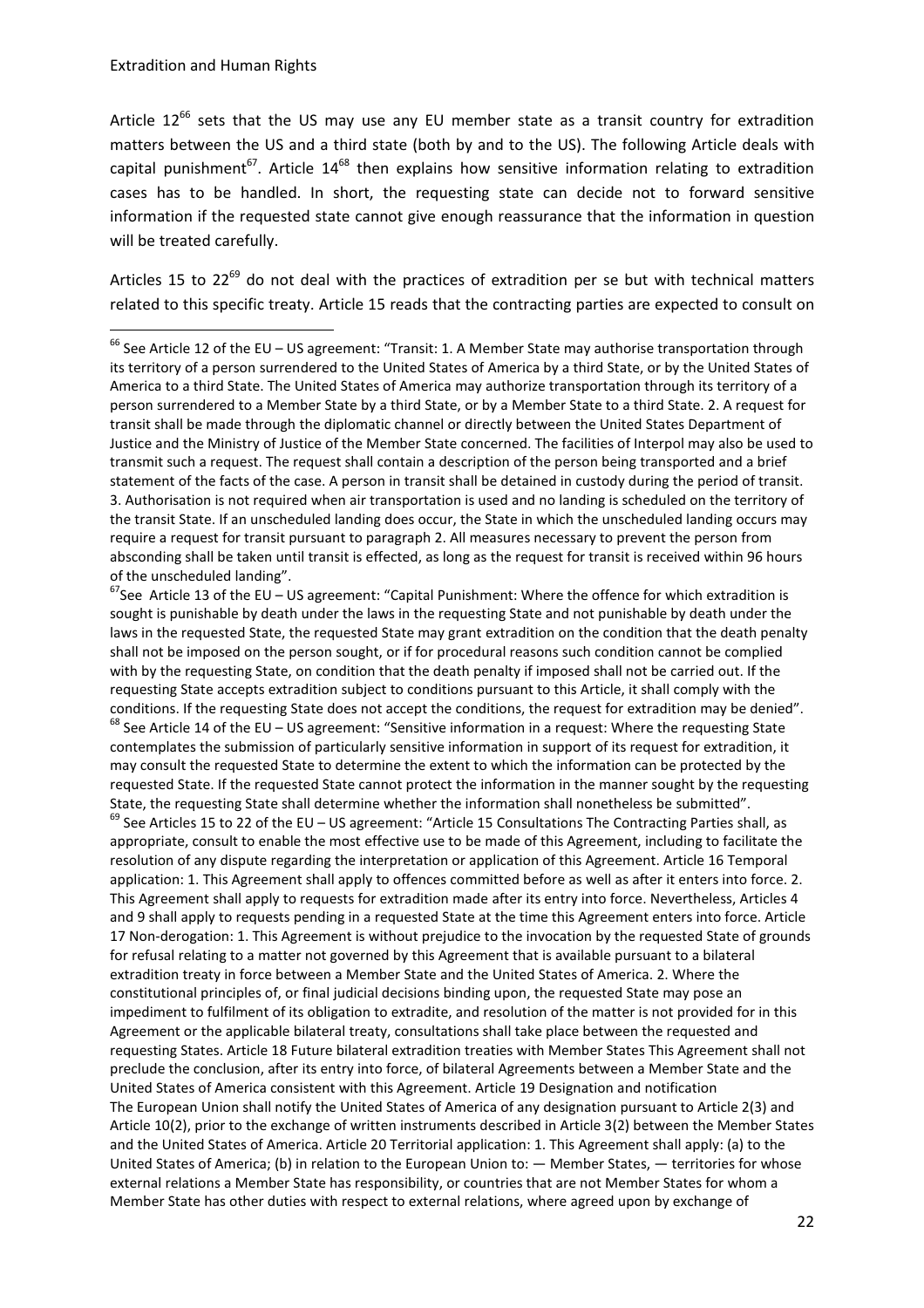extradition matters in order to make the agreement more efficient and extradition procedures smoother. The next Article sets then that the agreement is to apply not only to offenses committed after the entry into force but also to offences committed before and Article 17 deals with nonderogation. This refers to the fact that member states may refuse to extradite if the ground for the refusal is stated in their extradition agreement with the US but not in the EU – US agreement. Article 18 states that the conclusion of this agreement is not going to interfere with any future extradition agreements the member states conclude with the US. Article 20 reads that the agreement applies to the territories of the US and the EU, including overseas territory. The last two articles, Article 21 and 22, read that the contracting parties agree to review the agreement five years after its entry into force, which is regulated by Article 22. This review is meant to unveil practical implications and trigger possible new developments. The last article does not only deal with the entry into force but also regulates that one contracting party might terminate the agreement if the other party is notified of it.

In order to compare the agreements and understand how coherent they are with each other, one must also have a look at the agreement between Germany and the US. This will be done in the next section.

#### 3.2.2 Germany – US extradition agreement

.<br>-

Concluded in 1978, this agreement has been amended twice, once in 1986 and for a second time in 2003. The treaty was amended in 1986 in order to drop the appendixes which e.g. stated extraditable in detail and in 2003, it was again amended because the entry into force of the EU – US agreement required changes of the member state agreements with the US on extradition<sup>70</sup>. This part, however,

diplomatic note between the Contracting Parties, duly confirmed by the relevant Member State. 2. The application of this Agreement to any territory or country in respect of which extension has been made in accordance with subparagraph (b) of paragraph 1 may be terminated by either Contracting Party giving six months' written notice to the other Contracting Party through the diplomatic channel, where duly confirmed between the relevant Member State and the United States of America. Article 21 Review The Contracting Parties agree to carry out a common review of this Agreement as necessary, and in any event no later than five years after its entry into force. The review shall address in particular the practical implementation of the Agreement and may also include issues such as the consequences of further development of the European Union relating to the subject matter of this Agreement, including Article 10. Article 22 Entry into force and termination: 1. This Agreement shall enter into force on the first day following the third month after the date on which the Contracting Parties have exchanged instruments indicating that they have completed their internal procedures for this purpose. These instruments shall also indicate that the steps specified in Article 3(2) have been completed. 2. Either Contracting Party may terminate this Agreement at any time by giving written notice to the other Party, and such termination shall be effective six months after the date of such notice.

 $^{70}$  See 3.1 The EU legal relationship between the EU – US agreement and the Germany – US agreement and Article 1 of the first supplementary treaty to the Germany – US agreement: ""(1) Extraditable offenses under the Treaty are offenses which are punishable under the laws of both Contracting Parties. In determining what is an extraditable offense it shall not matter whether or not the laws of the Contracting Parties place the offense within the same category of offense or denominate an offense by the same terminology, or whether dual criminality follows from Federal, State or Laender laws. In particular, dual criminality may include offenses based upon participation in an association whose aims and activities include the commission of extraditable offenses, such as a criminal society under the laws of the Federal Republic of Germany or an association involved in racketeering or criminal enterprise under the laws of the United States."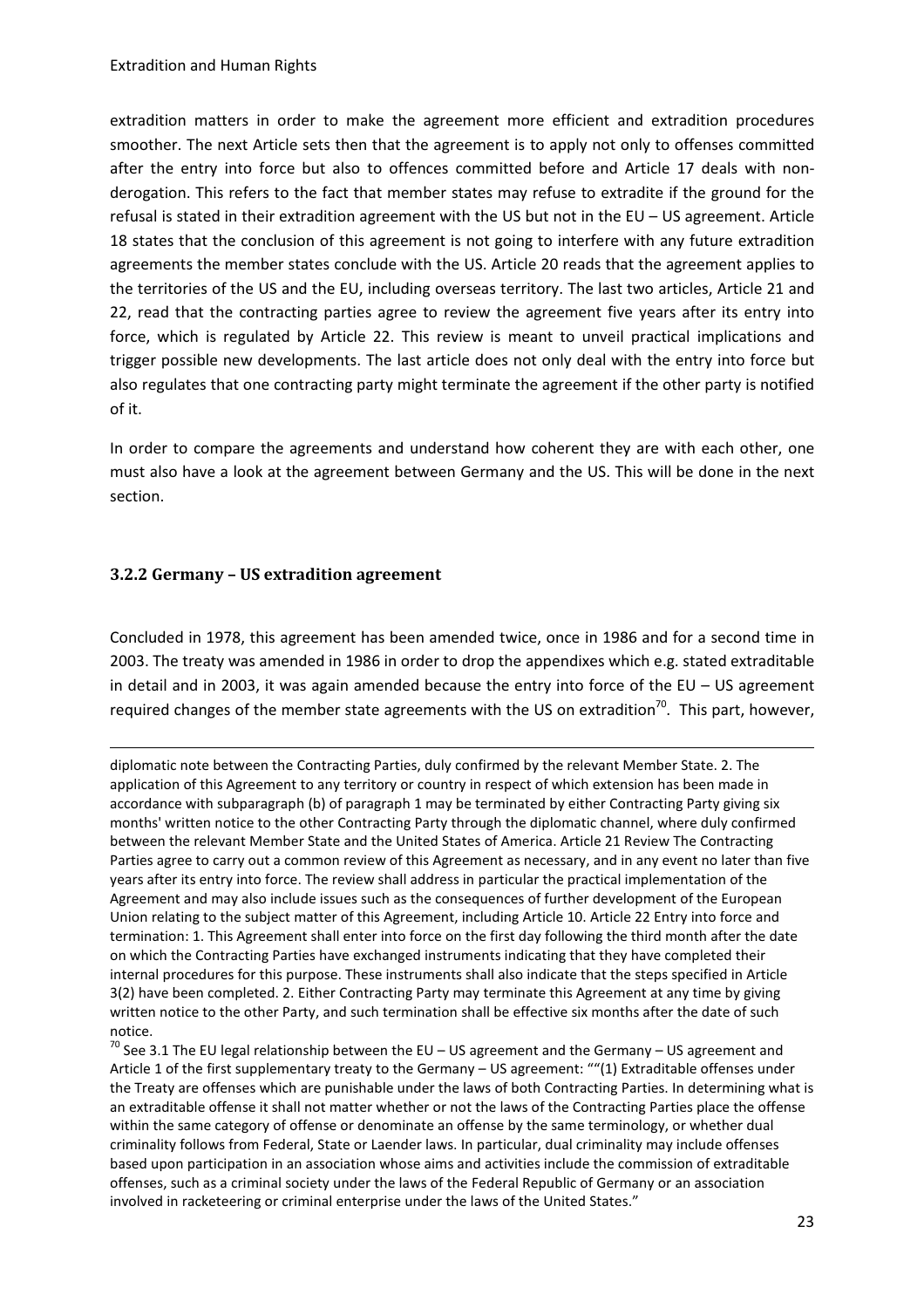will not describe each amendment in detail, it will only be mentioned if an article has been altered by one or both supplementary treaties. As this study uses the English version of the treaty, it starts with a note by former US President Jimmy Carter which reads that this treaty is seen as more up-to-date and therefore it will "terminate and supersede" any former agreement on extradition between Germany and the US. The note also reads that the treaty will make a considerable contribution to the transatlantic cooperation in law enforcement matters. The treaty then proceeds to describing certain articles in more detail in order to clarify them or underline their importance to the entire agreement.

Article  $1^{71}$  states that the contracting parties have an obligation to extradite suspects under the provisions of the treaty and in addition, it is now allowed that the requesting state extradites its nationals even if the offence has been committed outside its territory. The following article states which offences are extraditable. Article  $2^{66}$  reads that every offence is, as long as it is punishable under German and US federal and state law and is punishable with a minimum sentence of one year. Article  $3^{72}$  describes the territories of the states to which this agreement applies. In addition, aircrafts are seen as territory of the contracting parties as well and thus any crimes committed there are ground for extradition too.

Articles 4 to  $6^{73}$  describe how extradition is handled when the offences committed are of fiscal, military of political nature. Article 4 deals with political offences and it is usually the case that states do not extradite suspects which have been involved in political offences as it might be the case that only the requesting but not the requested state see the act as illegal. This article, however, states

 $71$  See Article 1 of the Germany – US agreement: "Obligation to extradite: (1) The Contracting Parties agree to extradite to each other subject to the provisions described in this Treaty persons found in the territory of one of the Contracting Parties who have been charged with an offense or are wanted by the other Contracting Party for the enforcement of a judicially pronounced penalty or detention order for an offense committed within the territory of the Requesting State. (2) When the offense has been committed outside the territory of the Requesting State, the Requested State shall grant extradition subject to the provisions described in this Treaty if either (a) its laws would provide for the punishment of such an offense committed in similar circumstances, or (b) the person whose extradition is requested is a national of the Requesting State.

 $^{72}$  See Article 3 of the Germany – US agreement: "Territorial obligation: (1) A reference in this Treaty to the territory of a Contracting Party is a reference to all territory under its jurisdiction. (2) A reference in this Treaty to the territory of a Contracting Party shall furthermore include its territorial waters and airspace and vessels and aircraft registered with the competent authority of this Contracting Party if any such vessel is on the high seas or if any such aircraft is in flight when the offense is committed. For the purpose of this Treaty an aircraft shall be considered to be in flight at any time from the moment when all its external doors are closed following embarkation until the moment when any such door is opened for disembarkation."

 $^{73}$  See Articles 4 to 6 of the Germany – US agreement: "Article 4 Political Offences: (1) Extradition shall not be granted if the offense in respect of which it is requested is regarded by the Requested State as a political offense, an offense of a political character or as an offense connected with such an offense. (2) Extradition also shall not be granted if the Requested State has substantial grounds for believing that the request for extradition has, in fact, been made with a view to try or punish the person sought for an offense mentioned in paragraph (1). (3) For the purpose of this Treaty the following offenses shall not be deemed to be offenses within the meaning of paragraph (1): (a) A murder or other willful crime, punishable under the laws of both Contracting Parties by a penalty of at least one year, against the life or physical integrity of a Head of State or Head of Government of one of the Contracting Parties or of a member of his family, including attempts to commit such an offense, except in open combat; (b) An offense which the Contracting Parties or the Requesting State have the obligation to prosecute by reason of a multilateral international agreement. Article 5 Military Offences: Extradition shall not be granted if the offense in respect of which it is requested is purely a military offense. Article 6 Fiscal Offences: "Extradition may be refused for offenses in connection with taxes, duties, customs and exchange if the competent executive authority of the Requested State determines that extradition for any such offense would be contrary to the public policy or other essential interests of the Requested State."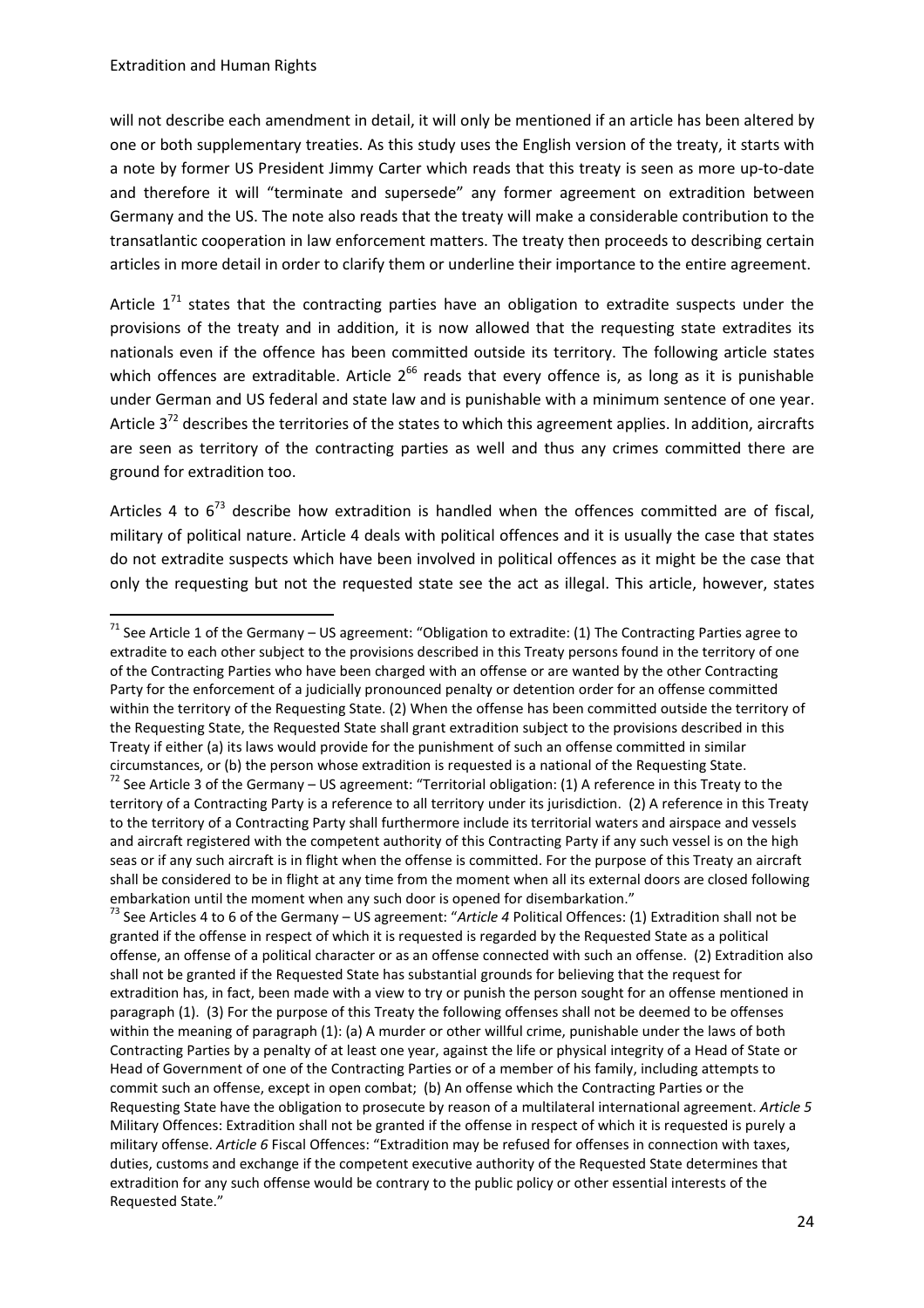l

some exceptions which allow for political offences to be extraditable if an international agreement has been concluded before which states that e.g. plane hijacking by terrorists is a political offence but nonetheless extraditable. In addition, any crimes committed on politically sensitive persons are extraditable. Article 5 then deals with military offences and states that no offence of military nature is ground for extradition. The next Article deals with fiscal offences and states can refuse the extradition of suspects involved in fiscal offences if the extradition would violate essential interests of the state.

Article  $7^{74}$  reads that neither of the contracting parties is obliged to extradite its nationals unless it appears appropriate and Article  $8^{75}$  states that a suspect cannot be extradited if they have been tried for the exact same offence before. Article  $9^{76}$  then states that extradition will not be granted if time has lapsed in the requesting state. Article  $10^{77}$  grants the requested state's law enforcement primacy i.e. if the suspect is tried in the requested state, extradition for the same offence is not possible. Article  $12^{78}$  deals with capital punishment<sup>11</sup>. Article  $13^{79}$  prohibits that the extradited suspect are tried before an extraordinary court.

The next articles can be viewed together as Articles 14 to 30 deal with the actual procedures of extradition between Germany and the US. Article  $14^{80}$  states how and which documents are to be

 $75$  See Article 8 of the Germany – US agreement: "Prior jeopardy for the same offence: Extradition shall not be granted when the person whose extradition is requested has been tried and discharged or punished with final and binding effect by the competent authorities of the Requested State for the offense for which his extradition is requested."

 $76$  See Article 9 of the Germany – US agreement: "Lapse of time: Extradition shall not be granted if at the time the Requested State receives the request for extradition the prosecution, or the enforcement of the penalty or of the detention order, has become barred by lapse of time under the law of the Requesting State."

 $^{77}$  See Article 10 of the Germany – US agreement:"Jurisdiction of the requested state: (1) Extradition may be refused if the person sought is proceeded against in the Requested State for the offense for which extradition is requested. (2) The fact that the competent authorities of the Requested State have decided not to prosecute the person sought for the offense for which extradition is requested or decided to discontinue any criminal proceedings which have been initiated shall not preclude extradition."

 $\frac{1}{28}$  See Article 12 of the Germany – US agreement: "Capital Punishment: Where the offence for which extradition is sought is punishable by death under the laws in the requesting State and not punishable by death under the laws in the requested State, the requested State may grant extradition on the condition that the death penalty shall not be imposed on the person sought, or if for procedural reasons such condition cannot be complied with by the requesting State, on condition that the death penalty if imposed shall not be carried out. If the requesting State accepts extradition subject to conditions pursuant to this Article, it shall comply with the conditions. If the requesting State does not accept the conditions, the request for extradition may be denied " <sup>79</sup> See Article 13 of the Germany – US agreement: "Extraordinary courts: (1) An extradited person shall not be

tried by an extraordinary court in the territory of the Requesting State. (2) Extradition shall not be granted for the enforcement of a penalty imposed, or detention ordered, by an extraordinary court."

 $80$  See Article 14 of the Germany – US agreement: "Channel of communication: (1) The request for extradition, any subsequent documents and all other communications shall be transmitted through the diplomatic channel unless otherwise provided by this Treaty. (2) The request shall be accompanied by:(a) All available information

 $74$  See Article 7 of the Germany – US agreement: "Extradition of nationals: (1) Neither of the Contracting Parties shall be bound to extradite its own nationals. The competent executive authority of the Requested State, however, shall have the power to grant the extradition of its own nationals if, in its discretion, this is deemed proper to do and provided the law of the Requested State does not so preclude. (2) The Requested State shall undertake all available legal measures to suspend naturalization proceedings in respect of the person sought until a decision on the request for his extradition and, if that request is granted, until his surrender. (3) If the Requested State does not extradite its own national, it shall, at the request of the Requesting State, submit the case to its competent authorities in order that proceedings may be taken if they are considered appropriate. If the Requested State requires additional documents or evidence, such documents or evidence shall be submitted without charge to that State. The Requesting State shall be informed of the result of its request. "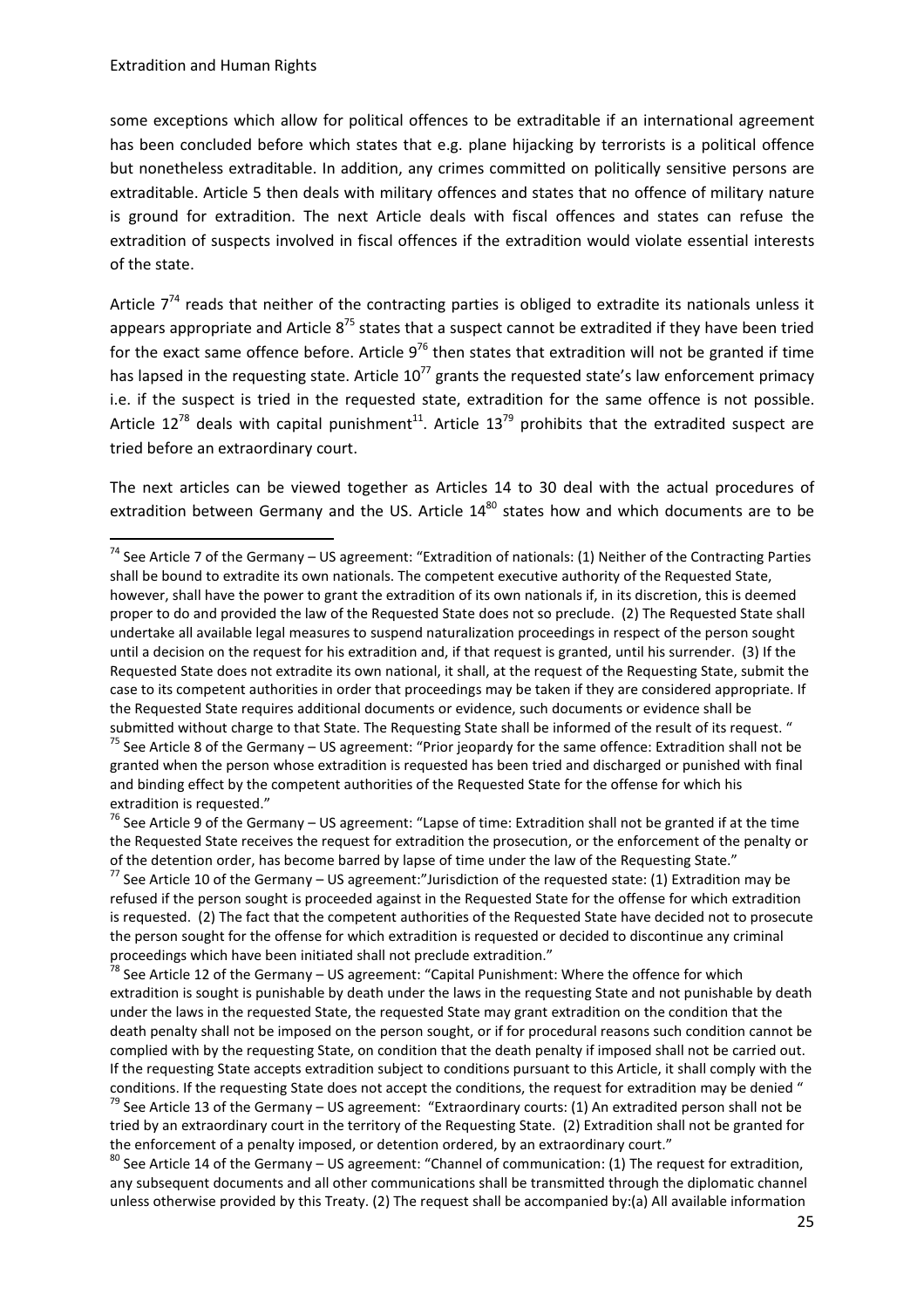-

exchanged between the states in order to get the progress of extradition started. The next article, Article  $15^{81}$  states that sensitive information may only be submitted from the requesting to the requested state if the latter can guaranteed that it will be treated with the necessary precautions. Article  $16^{82}$  reads that provisional arrests can be demanded by the requesting state in cases of

concerning the identity and nationality of the person sought; (b) The text of all applicable provisions of law of the Requesting State concerning the definition of the offense, its punishment and the limitation of legal proceedings or the enforcement of penalties; and (c) A statement by a competent authority describing the measure taken, if any, that have interrupted the period of limitation under the law of the Requesting State. (3) A request for the extradition of a person sought for the purpose of prosecution shall be accompanied, in addition to the documents provided for in paragraph (2), by: (a) A warrant of arrest issued by a judge of the Requesting State and such evidence as, according to the law of the Requested State, would justify his arrest and committal for trial if the offense had been committed there, including evidence proving that the person requested is the person to whom the warrant of arrest refers; and (b) A summary statement of the facts of the case unless they appear from the warrant of arrest. (4) A request for the extradition of a person sought by reason of a judgment of guilt for the imposition or enforcement of a penalty or detention order shall be accompanied, in addition to the documents provided for in paragraph (2), by: (a) If the judgment handed down in the territory of the Requesting State contains only a determination of guilt, this judgment, confirmation that the judgment has final and binding effect and a warrant of arrest issued by a competent authority of the Requesting State; (b) If the judgment handed down in the territory of the Requesting State contains the determination of guilt and the sentence imposed, a copy of this judgment of conviction as well as the confirmation that this judgment has final and binding effect and is enforceable and a statement of the portion of the sentence that has not been served. (5) A witness' statement taken down in writing or other evidence, not under oath, shall be admitted in evidence as a statement made or evidence given under oath if it is certified that the person making the statement or giving the evidence was warned by a competent authority that any false, misleading or incomplete declaration would render him liable to punishment."  $81$  See Article 15 of the Germany – US agreement amended by the second supplementary treaty: "Sensitive information in a request: Where the Requesting State contemplates the submission of particularly sensitive information in support of its request for extradition, it may consult the Requested State to determine the extent to which the information can be protected by the Requested State. If the Requested State cannot protect the information in the manner sought by the Requesting State, the Requesting State shall determine whether the information shall nonetheless be submitted".

 $82$ See Article 16 of the Germany – US agreement amended by the second supplementary treaty: "Provisional Arrest: (1) In case of urgency either Contracting Party may apply for the provisional arrest of the person sought before the request for extradition has been submitted to the Requested State through the diplomatic channel. The request for provisional arrest may be made either through the diplomatic channel or directly between the United States Department of Justice and the Minister of Justice of the Federal Republic of Germany. The facilities of the International Criminal Police Organization (Interpol) may be used to transmit such a request. (2) The application for provisional arrest shall state that a warrant of arrest as mentioned in paragraph (3)(a) of Article 14, or a judgment as mentioned in paragraph (4) (a) or (b) of Article 14, exists and that it is intended to make a request for extradition. It shall also state the offense for which extradition will be requested and when and where such offense was committed and shall give all available information concerning the description of the person sought and his nationality. The application shall also contain such further information, if any, as would be necessary to justify the issuance of a warrant of arrest in the Requested State had the offense been committed, or the person sought been convicted, in that State. (3) On receipt of an application for provisional arrest the Requested State shall take the necessary steps to secure the arrest of the person sought. (4) Provisional arrest shall be terminated if, within a period of 40 days after the apprehension of the person sought, the Requested State has not received the request for extradition and the documents mentioned in Article 14. This period may be extended, upon the Requesting State's application, for up to an additional 20 days after the apprehension of the person sought. (5) The Requesting State may satisfy its obligation to transmit its request for extradition and supporting documents through the diplomatic channel pursuant to Article 14, paragraph (1), by submitting the requesting and documents to the Embassy of the Requested State located in the Requesting State. In that case, the date of receipt of such request by the Embassy shall be considered the date of receipt the Requested State for purposes of applying the time limit must be met under paragraph (4) of the present Article to enable the person's continued detention"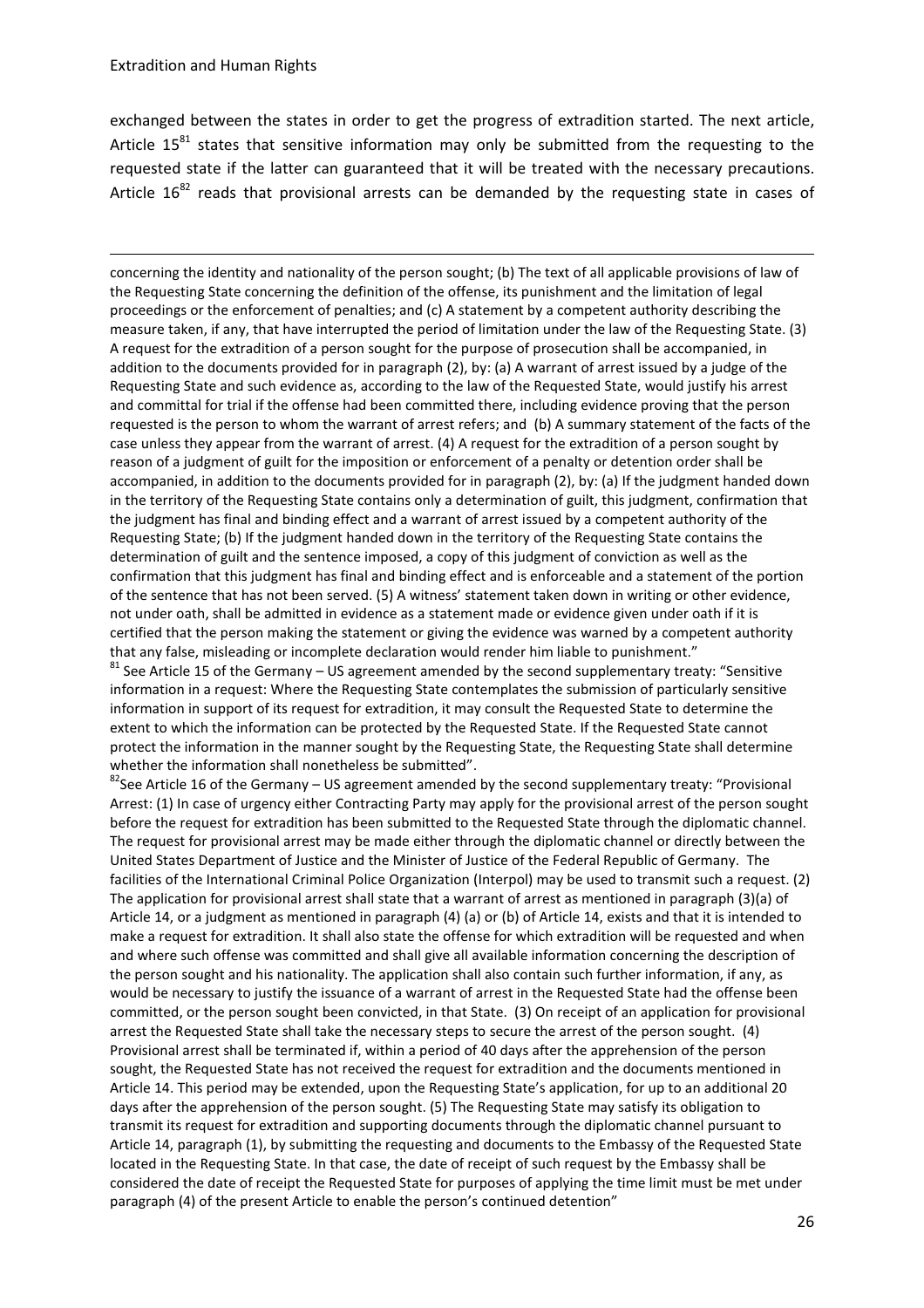l

urgency. The following part, Article  $17^{83}$ , deals with the case of several extradition requests by several states for the same suspect. If this happens, the requested state has to decide if and where to extradite the suspect while considering e.g. the seriousness of the offence and the nationality of the suspect. If it should be the case that a suspect agrees to their extradition, Article 18<sup>84</sup> applies as it states that the simplified extradition rules are to be used. Thus, the suspect has to be extradited using the appropriate channels. Article  $19^{85}$  states how the requesting state has to answer to a request of extradition if a decision has been made and if it is denied, how the refusal has to be justified. If a suspect is already serving a sentence in the requested state, Article 20<sup>86</sup> states that the suspect may be surrendered in order to be tried in the requesting state. Article  $21^{87}$  lays down the rules for the actual surrender of the suspect and Article 22<sup>88</sup> states special cases which allow that the

 $83$  See Article 17 of the Germany – US agreement amended by the second supplementary treaty: " Requests for Extradition or Surrender Made by Several States: (1) If the Requested State receives requests from any other State for the extradition of the same person either for the same offence or for different offences, or if the Federal Republic of Germany receives an extradition request from the united States of America and a request for surrender pursuant to the European arrest warrant for the same person, either for the same offence or for different offences, the competent authority of the executive branch of the Requested State shall determine to which State, if any, it will surrender the person. (2) In making its decision under paragraph (1) of this Article, the Requested State shall consider all of the relevant factors, including, but not limited to, the fllowing: (a) whether the requests were made pursuant to a treaty; (b) the places where each of the offences was committed; (c) the respective interests of the requesting States; (d) the seriousness of the offences; (e) the nationality of the victim; (f) the nationality of the person sought; (g) the possibility of any subsequent extradition between the requesting States; and (h) the chronological order in which the requests were received from the requesting States. (3) If the Requested State reaches a decision at the same time upon the extradition to one of the Requesting States and on re-extradition to another Requesting State, it shall communicate its decision on re-extradition to each of the Requesting States".

 $84$  See Article 18 of the Germany – US agreement: "Simplified extradition: If the extradition of a person sought to the Requesting State is not obviously precluded by the laws of the Requested State and provided the person sought irrevocably agrees in writing to his extradition after personally being advised by a judge or competent magistrate of his rights to formal extradition proceedings and the protection afforded by them that he would lose, the Requested State may grant his extradition without a formal extradition proceeding having taken place. In this case Article 22(1) shall not be applicable.

<sup>85</sup> See Article 19 of the Germany – US agreement: "Decision: (1) The Requested State shall promptly communicate to the Requesting State the decision on the request for extradition. (2) The Requested State shall give the reasons for any complete or partial rejection of the request for extradition."

 $\frac{86}{36}$  See Article 20 of the Germany – US agreement: "Temporary or Deferred Surrender: The Requested State may, after a decision on the request has been rendered by a competent court, defer the surrender of the person whose extradition is requested, when that person is being proceeded against or is serving a sentence in the territory of the Requested State for a different offense, until the conclusion of the proceedings and the full execution of any punishment he may be or may have been awarded. In this case the Requested State shall advise the Requesting State.

 $87$  Article 21 of the Germany – US agreement: "Surrender of the person sought: (1) If the extradition has been granted, surrender of the person sought shall take place within such time as may be prescribed by the laws of the Requested State. If no time period for surrender is prescribed by the laws of the Requested State, surrender shall take place within 30 days from the date on which the Requesting State has been notified that the extradition has been granted. The competent authorities of the Contracting Parties shall agree on the time and place of the surrender of the person sought. (2) If the person sought is not removed from the territory of the Requested State within the time required under paragraph (1), he may be set at liberty. The Requested State may subsequently refuse to extradite the person sought for the same offense. (3) If circumstances beyond its control prevent a Contracting Party from timely surrendering or taking delivery of the person to be extradited, it shall notify the other Contracting Party before the expiration of the time limit. In such a case the competent authorities of the Contracting Parties may agree upon a new date for the surrender.

 $88$  Article 22 of the Germany – US agreement: "Rule of specialty: (1) A person who has been extradited under this Treaty shall not be proceeded against, sentenced or detained with a view to carrying out a sentence or detention order for any offense committed prior to his surrender other than that for which he was extradited,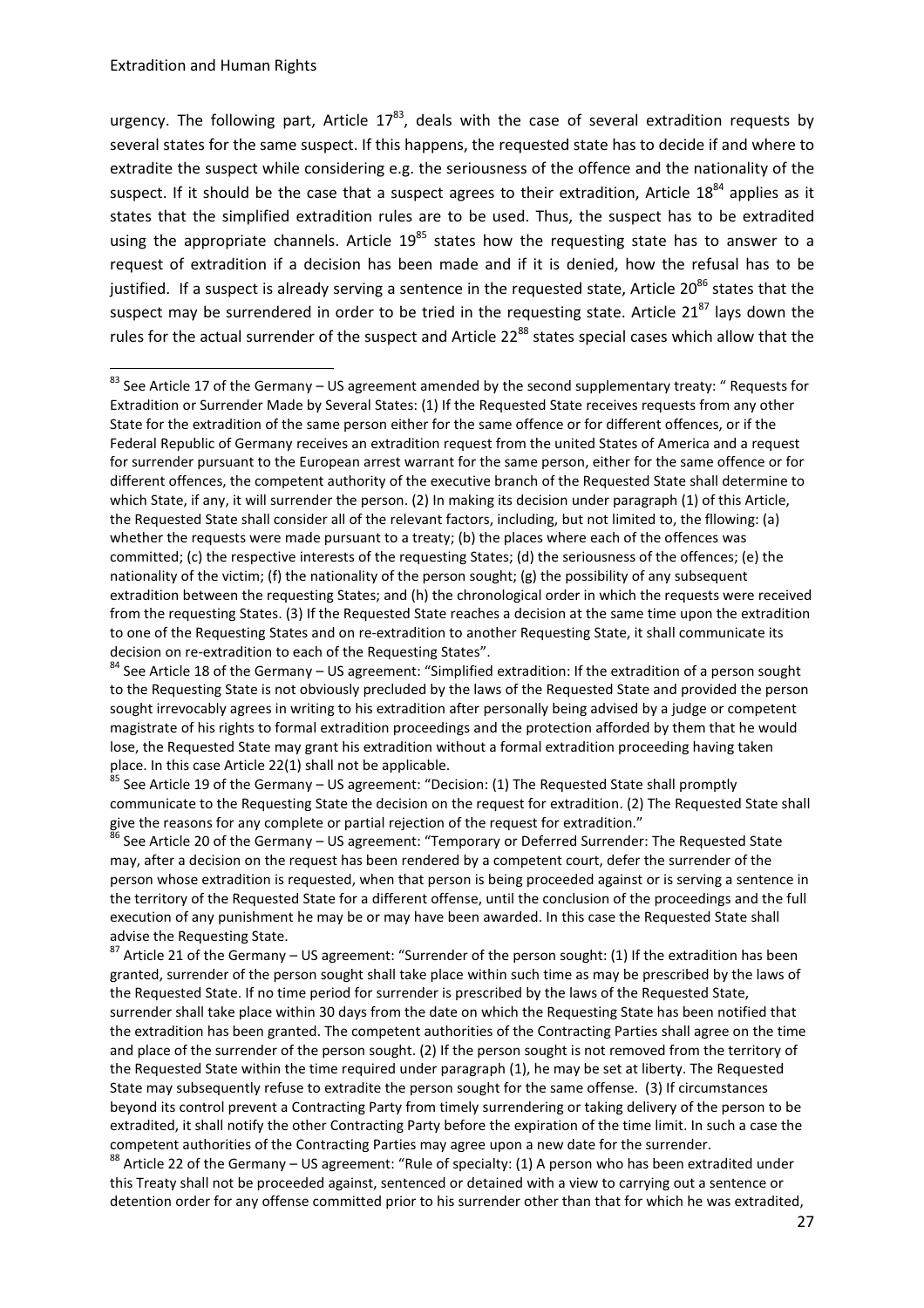.<br>-

suspect may be tried for another offence in the requesting state as well even though that offence was not part of the extradition request. Such a special case also applies for Article 23<sup>89</sup> which generally states that a suspect may not be extradited to a third state unless the requested state agrees to it. Article  $24^{90}$  states that the requested state has the right to ask for information about the trial after the extradition has been finalized and Article  $25<sup>91</sup>$  orders the requested state to surrender possible evidence and property of the suspect when extradition is granted. If requested, Article  $26^{92}$ 

nor shall he be for any other reason restricted in his personal freedom, except in the following cases: (a) When the State which extradited him consents thereto. A request for consent shall be submitted, accompanied by the documents mentioned in Article 14 and a record established by a judge or competent officer of the statement made by the extradited person in respect of the request for consent. If under the law of the Requesting State the issuance of a warrant of arrest for the offense for which extradition is sought is not possible, the request may instead be accompanied by a statement issued by a judge or competent officer establishing that the person sought is strongly suspected of having committed the offense. (b) When such person, having had the opportunity to leave the territory of the State to which he has been surrendered, has not done so within 45 days of his final discharge or has returned to that territory after leaving it. A discharge under parole or probation without an order restricting the freedom of movement of the extradited person shall be deemed equivalent to a final discharge. (2) The State to which the person has been extradited may, however, take any legal measures necessary under its law, in order to proceed in absentia, to interrupt any lapse of time or to record a statement under paragraph (1)(a). (3) If the offense for which the person sought was extradited is legally altered in the course of proceedings, he shall be prosecuted or sentenced provided the offense under its new legal description is: (a) Based on the same set of facts contained in the extradition request and its supporting documents; and (b) Punishable by the same maximum penalty as, or a lesser maximum penalty than, the offense for which he was extradited."

 $89$  See Article 23 of the Germany – US agreement: "Re-extradition to a third state: (1) Except as provided for in Article 22(1)(b), the Requesting State shall not, without the consent of the Requested State, re-extradite to a third State a person extradited to the Requesting State and sought by the said third State in respect of an offense committed prior to his surrender. (2) A request for consent to re-extradition to a third State shall be accompanied by the documents supporting the request for extradition made by the third State, if the Requested State needs these documents for its decision. These documents shall conform to the documents mentioned in Article 14 of this Treaty."

 $90$  See Article 24 of the Germany – US agreement: "Information on the result of the criminal proceedings: The Requesting State shall upon demand inform the Requested State of the result of the criminal proceedings against the extradited person and send a copy of the final and binding decision to that State."

 $91$  See Article 25 of the Germany – US agreement: "Surrender of property: (1) To the extent permitted under the laws of the Requested State and subject to the rights of that State or of third parties, which shall be duly respected, all articles which may serve as evidence, or which have been acquired as a result of an offense, or have been obtained as consideration for such articles, and which at the time of the arrest are found in the possession of the person sought or are discovered subsequently, shall be surrendered if extradition of the person sought is granted. Surrender of such articles shall be possible even without any special request and, if possible, at the same time that the person sought is surrendered. (2) Subject to the conditions provided in paragraph (1), the articles mentioned therein shall be surrendered even if the person sought cannot be surrendered owing to his death or escape. (3) The Requested State may condition the surrender of articles upon a satisfactory assurance from the Requesting State that the articles will be returned to the Requested State as soon as possible. "

 $92$  See Article 26 of the Germany – US agreement: "Transit: (1) Transit of a person who is the subject of extradition from a third State through the territory of a Contracting Party to the territory of the other Contracting Party shall be granted on submission of a request, provided that the offense concerned is an extraditable offense under Article 2 and that the Contracting Party requested to grant transit does not consider the offense to be one covered by Articles 4 or 5. (2) Transit of a national of the Requested State may be refused if, in the opinion of that State, it is inadmissible under its law. (3) Subject to the provisions of paragraph (4), the request for transit must be accompanied by a warrant of arrest issued by a judge or competent officer of the Requesting State and by a statement as mentioned in Article 14(3)(b). (4) If air transport is used, the following provisions shall apply: (a) When no intermediate stop is foreseen, the Contracting Party requesting transit shall notify the other Contracting Party, certify that one of the documents mentioned in Article 14, paragraph (3)(a) or paragraph (4) (a) or (b) exists, and state whether the person whose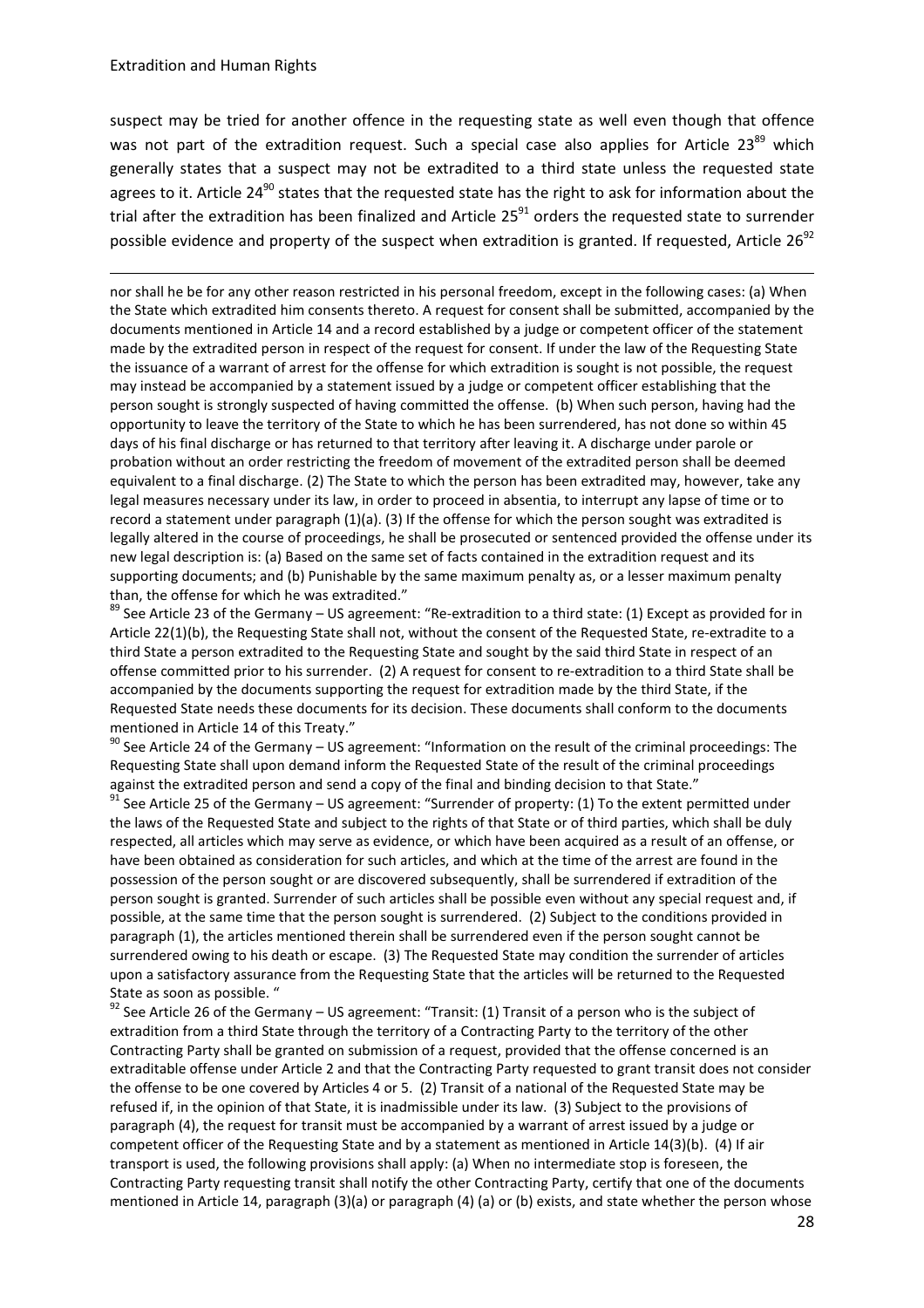applies which reads that one contracting state has to agree on becoming a transit country for suspects who are extradited by or to the other contracting to or from a third country. Article  $29^{93}$ states when and how documents have to be certified. Article  $27<sup>94</sup>$  states which law applies in which situation and Article 28<sup>95</sup> reads any document needs to be submitted in English and German. Article  $30<sup>96</sup>$  states then that expenses of the extradition process are to be burdened on the requesting state, the following article<sup>97</sup> reads that the treaty applies to offences committed before and after the entry into force of the treaty and Article  $32<sup>98</sup>$  defines what penalty and detention order mean.

#### 3.2.3 Comparison of the two agreements

.<br>-

After describing the two agreements, one can compare them. This will be done by stating the similarities between certain articles as well as pointing out articles which can be found in only one of the agreements. It will also be concluded where the two agreements each put their emphasize on. Firstly, it has to be noted that some articles of the Germany – US agreement have been altered by the second supplementary treaty. Namely, they are article  $12^{78}$  which deals with capital punishment,

transit is being notified is a national of the Contracting Party over the territory of which the flight is to be made. In the case of an unscheduled landing such notification shall have the effect of a request for provisional arrest as provided for in Article 16; thereafter a formal request for transit shall be made.

<sup>(</sup>b) When an intermediate stop is planned, the Contracting Party requesting transit shall submit a formal request for transit".

 $93$  See Article 29 of the Germany – US agreement amended by the second supplementary agreement: "Certification: Documents that bear the certificate or seal of the Ministry of Justice, or Ministry or Department responsible for foreign affairs, of the Requesting State shall be admissible in extradition proceedings in the Requested State without further certification, authentication, or other legislation. "Ministry of Justice" shall, for the United States of America, mean the United States Department of Justice, and for the Federal Republic of Germany, the Federal Ministry of Justice".

 $94$  See Article 27 of the Germany – US agreement: "Applicable law: Except where this Treaty otherwise provides, the law of the Requested State shall be applicable with respect to provisional arrest, extradition and transit."

 $95$  See Article 28 of the Germany – US agreement: "Language to be used: The documents transmitted in the application of this Treaty shall be in the language of the Requesting State accompanied by a certified translation into the language of the Requested State. The expense of translation shall be borne by the Requesting State."

<sup>&</sup>lt;sup>96</sup> See Article 30 of the Germany – US agreement: "Expenses: Expenses arising from the transportation of a person sought to the Requesting State shall be borne by that State. No other pecuniary claim arising from an extradition or a transit request shall be made by the Requested State against the Requesting State. The appropriate legal officers of the State in which the extradition proceedings take place shall, by all legal means within their power, assist the Requesting State before the competent judges and officers. "

 $97$  See Article 31 of the Germany – US agreement: "Scope of Application: This Treaty shall apply to offenses encompassed by Article 2 committed before as well as after the date this Treaty enters into force. Extradition shall not be granted, however, for an offense committed before this Treaty enters into force which was not an offense under the laws of both Contracting Parties at the time of its commission."

 $98$  See Article 32 of the Germany – US treaty: "Definitions: This Treaty shall apply to offenses encompassed by Article 2 committed before as well as after the date this Treaty enters into force. Extradition shall not be granted, however, for an offense committed before this Treaty enters into force which was not an offense under the laws of both Contracting Parties at the time of its commission."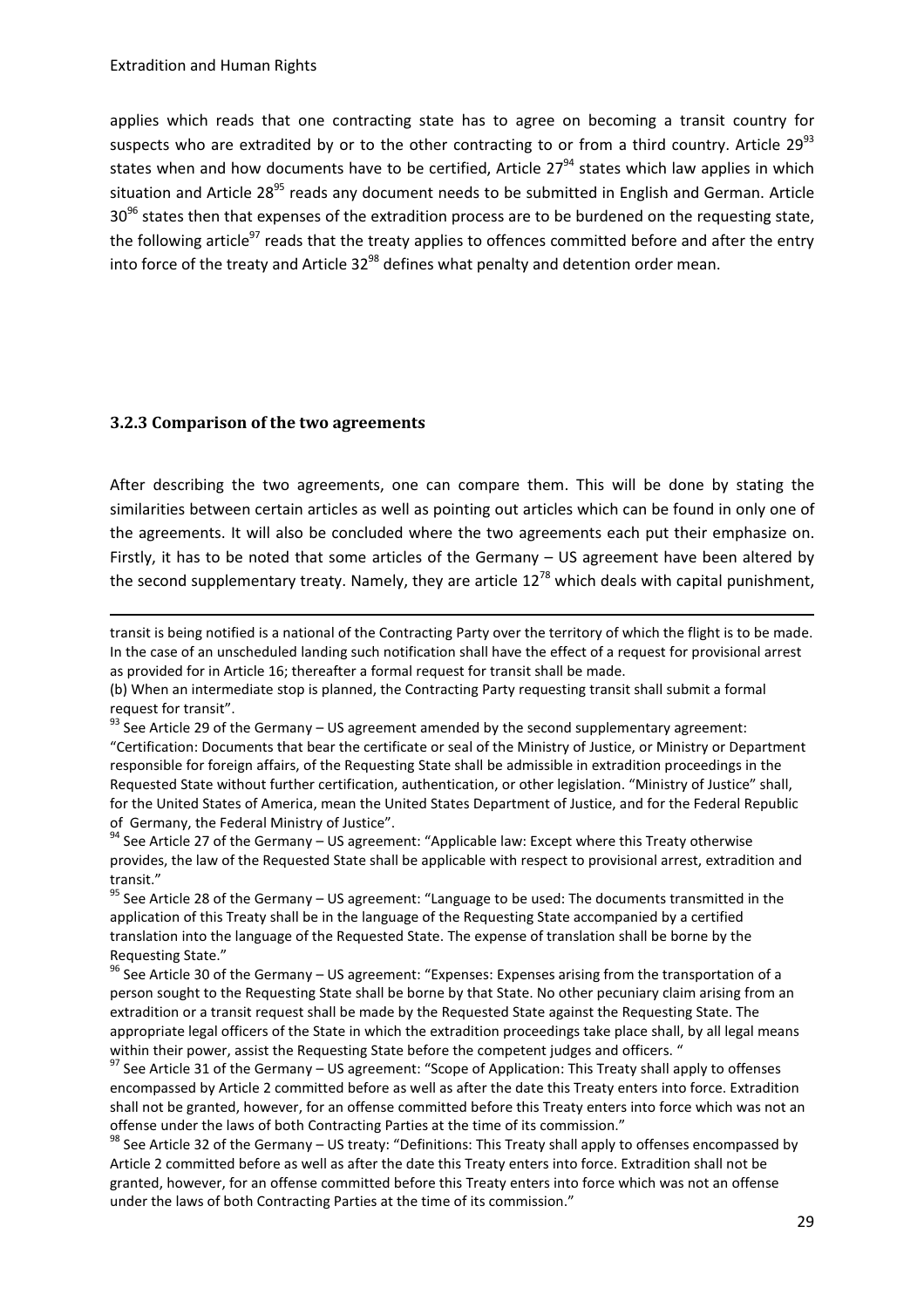$15^{81}$ , which handles sensitive information,  $16^{82}$  which states how to deal with provisional arrests,  $17^{83}$ , which reads what has to be done when several states make extradition requests for the same person and 29 $93$  which deals with certification of the Germany – US agreement. Therefore, they still might be differently worded but their content and scope are the same as in the EU – US agreement. An example of this would be Article  $16^{82}$ , paragraph 1 where an exact sentence from the EU – US agreement has been added and now provisional arrest in moments of urgency can be done using help from Interpol. This was not the case before but it was introduced by the 2003 treaty concluded by the EU. The EU therefore fulfilled its duty to ensure that the member states bilateral agreements acknowledge the new treaty and its application in a written statement<sup>42</sup>

This does not mean, though, that the agreements are completely coherent. That becomes already evident when one looks at the number of articles each agreement has. The EU  $-$  US agreement consists of 22, the other treaty of 34 which makes it evident that the agreements are different after all. The larger number of articles in the latter agreement can be explained by the fact that the treaty uses articles 14 to 30 $^{99}$ , in total 16, to set out the actual rules and practices of the extradition process. The agreement between the EU and the US uses only 9 articles to deal with the same topic $100$  and puts more emphasize on another matter: the review of the treaty and how it is related to member states bilateral agreements with the US. Article  $3^{46}$  of the EU – US agreement describes in detail which articles need to be read in which way when they are related to member states agreements and article  $18^{69}$  states that this treaty shall not prevent any future agreements between the an EU member state and the US. Article 15<sup>69</sup> reads that the contracting parties should consult each other if a point stated in the treaty is not clear and Article  $21^{69}$  states that the contracting parties are obliged to review the treaty after a few years to assess its effectiveness.

After pointing out the differences in the agreements, the similarities have to be assessed too $^{101}$ . When one compares the agreements, some articles are found that deal with the exact same issue but they might be worded differently. In both agreements, the contracting parties felt the necessity to define certain concepts in order to clarify them in the context of the treaties. In addition, both agreements state that extraditable offences are offences which are punishable under both parties' criminal law system $102$ . In addition, both agreements set rules for provisional arrest demands by the requesting state and they also state what has to be done when a suspect agrees to its extradition $^{103}$ . Last but not least, both treaties define the territories to which they apply and both state when exactly the agreements enter into force.

l

 $99$  Namely the articles are: 14: Channel of communication; Extradition documents, 15: Additional Evidence, 16: Provisional arrest, 17: Requests for extradition made by several states, 18: Simplified extradition, 19: Decision, 20: Delayed decision and surrender, 21: Surrender of the person sought, 22: Rule of speciality, 23: Re extradition to a third state, 24: Information on the result of the criminal proceeding, 25: Surrender of property, 26: Transit, 27: Applicable law, 28: Language to be used, 29: Certification, 30: Expenses

<sup>&</sup>lt;sup>100</sup> Namely, the articles are: 5: transmission and authentication of documents, 6: transmission of requests for provisional arrest, 7: transmission of documents following provisional arrest, 8: supplemental arrest, 9: temporary surrender, 10: requests for extradition made by several states, 11: simplified extradition procedure, 12: transit and 14: sensitive information in a request

<sup>&</sup>lt;sup>101</sup> This part excludes the already mentioned articles which had been altered and thus will only focus on articles which have been similar from the beginning.

 $102$  The Germany – US agreement used to entail an appendix which lists all extraditable offences but with the first supplementary treaty in 1983, this was changed into double criminality and the provision that the offence has to be punishable with one year (or more) of imprisonment

<sup>&</sup>lt;sup>103</sup> Simplified extradition procedures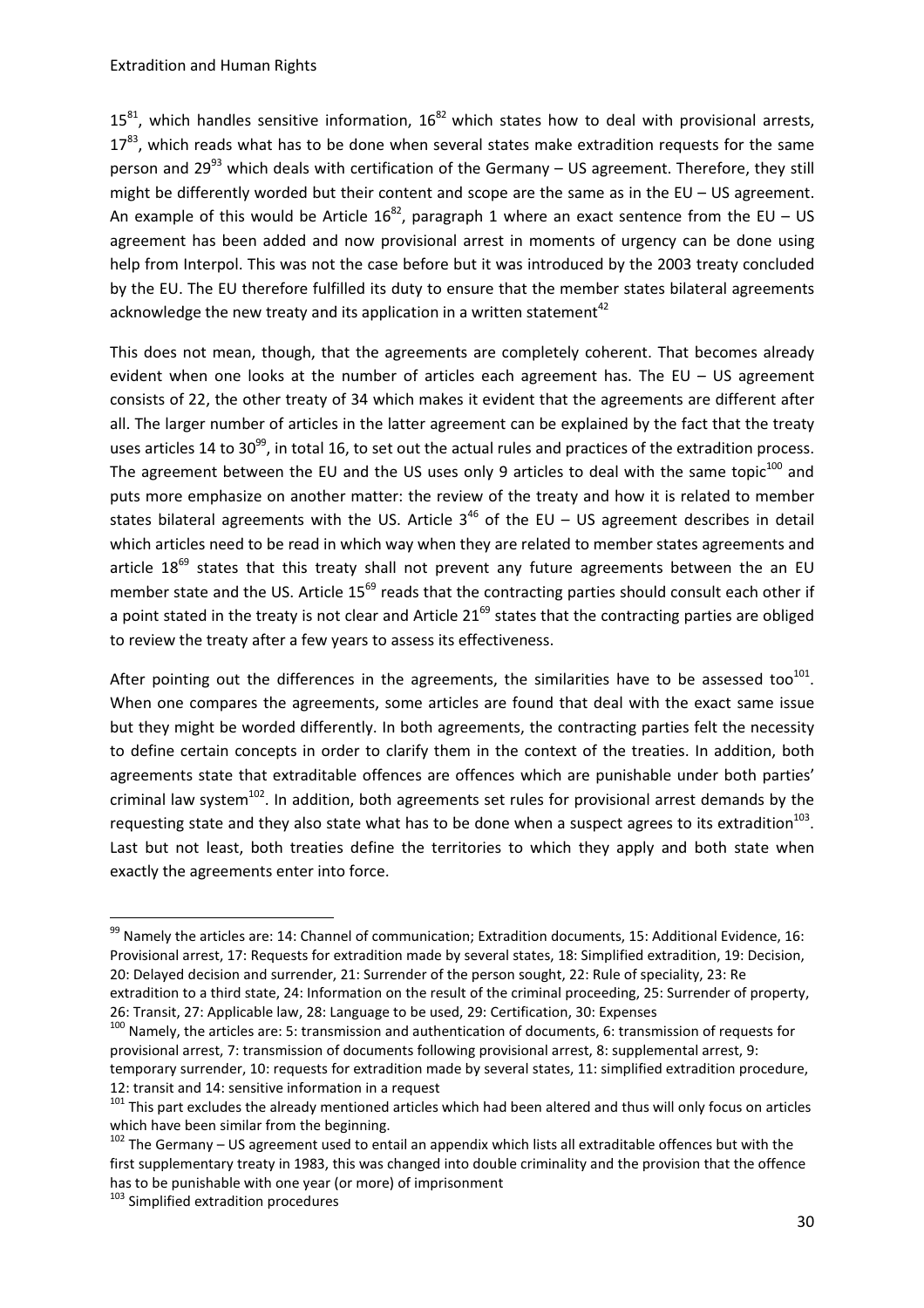All in all, it can be noticed that the agreements are not consistent in every single aspect but some issues have been in both agreements from the beginning and neither the member states nor the EU saw the necessity to amend them in the Germany – US agreement to make them even more alike. This has been done to only a few articles in order to satisfy Article  $3^{46}$  of the EU – US agreement. The differences described above can be explained by two simple reasons. First of all, EU law has primacy over member state law and as a result, the EU agreement has to state how this primacy works in the case of extradition and thus it also has to set out the rules which manage the relationship between the two treaties. Secondly, the EU agreement can rely on the detailed extradition procedures described in the member state agreement as they are responsible for the actual process of extradition. The EU does not extradite as it is not a sovereign state and thus the EU does not need such specific rules for it.

The largest difference between the agreements has not been mentioned so far: the fact that one treaty has a preamble at the beginning while the other one lacks it. The EU – US agreement has such a preamble which describes the goals and provisions of the agreement such as facilitating further and deeper cooperation in criminal law matters between the two contracting parties. This difference will be explained in detail in the next section as it is related with human rights and their relationship with extradition agreements.

### 3.3 The agreements and their coherence with Human Rights

This part deals with the question of how coherent the extradition agreements are with human rights and how they deal with the possibility of capital punishment in the US. As already mentioned above, this section will start with looking at the preamble of the two agreements in order to see whether human rights are effectively protected. As the description of the agreements already pointed out, neither agreement explicitly states that the agreement will act in accordance with human rights and/or make it its goal to protect them. The EU – US agreement, however, states that it will protect individual rights and the rule of law and in addition, it refers to the different legal systems under which it works and their guarantee to a fair trial for everyone.

An actual reference to human rights, though, is missing in the preamble of the EU – US agreement and in each treaty's actual text. As a result, this study will have a look at articles of the agreements which can be interpreted as "being in line with human rights<sup>104</sup>" or as being in clear violation of human rights.

The first articles which have to be mentioned are Article  $4^{59}$  of the EU – US agreement and Article  $12^{78}$  of the Germany – US agreement as they deal with extraditable offences. Both agreements state that only these offences are reason for extradition which are punishable under both jurisdictions which is known as double criminality. Double criminality "[...] essentially guarantees that the fugitive could be prosecuted for the same crime in her asylum state had the crime been committed there"<sup>105</sup>. In addition, the suspect will not be tried if the requesting (and often home state of the suspect) does not have a law which could be used for a similar trial there. This protects Article 7 of the ECHR: no

 $\overline{a}$ 

<sup>&</sup>lt;sup>104</sup> i.e. the chosen articles offer some protection of human rights by the way they are to be carried out

<sup>&</sup>lt;sup>105</sup> Shearer, I. A. (1971). Extradition in International Law. Manchester, Manchester University Press.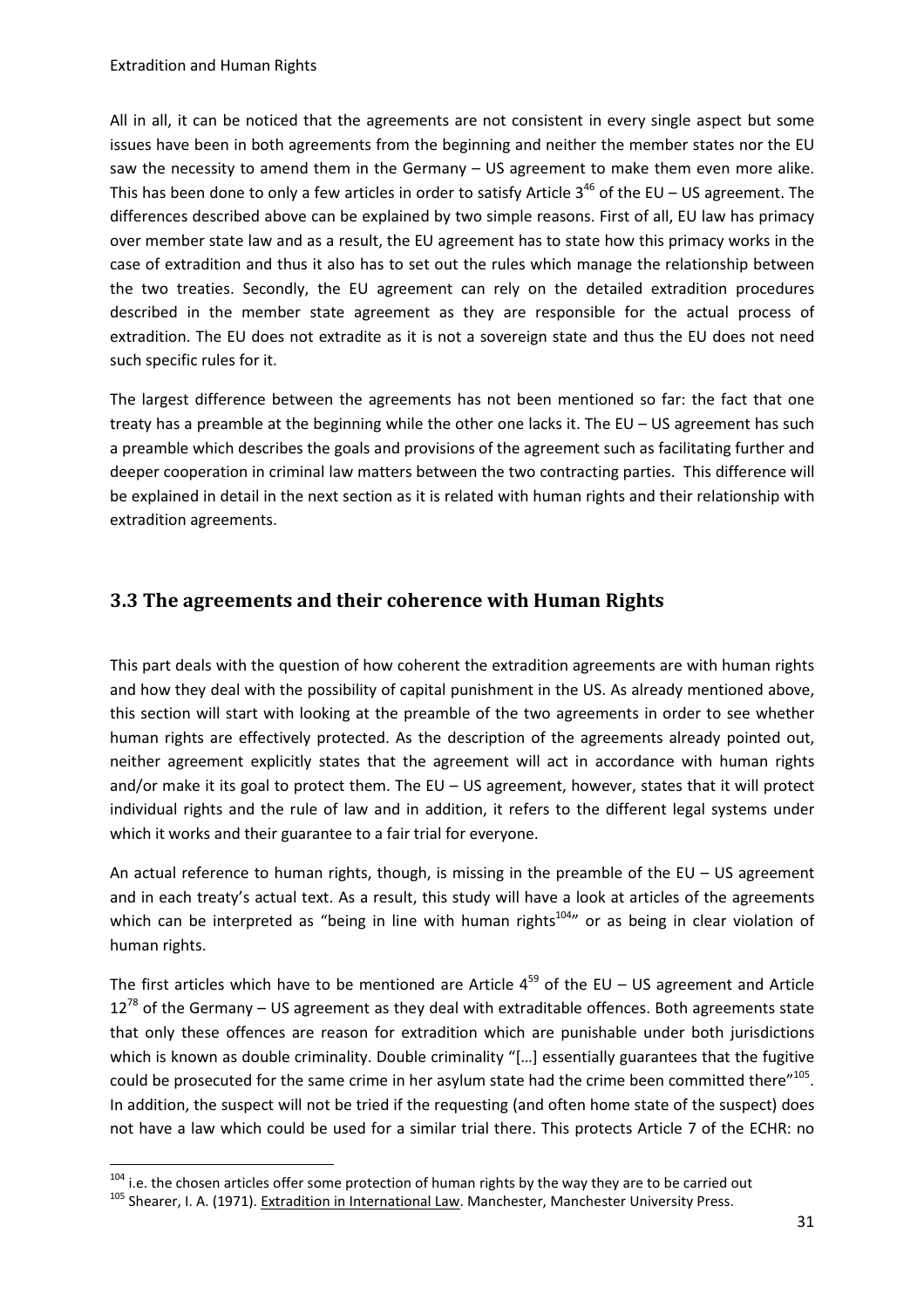punishment without law<sup>36</sup>. A third article which has to be taken into account is Article 24<sup>90</sup> of the Germany – US agreement which states that the requested state may ask for information about the trial and the punishment imposed on the suspect. This possibility can be used if a state is no longer sure about the human rights protection of the requested state. This possibility, however, is not stated so in the actual treaty text. In addition, it appears unfair to the already tried suspect if another suspect is not extradited because their trial was not in line human rights. Nevertheless, the article can be connected with articles  $3^{21}$ ,  $6^{34}$  and  $14^{37}$  of the ECHR and to articles  $4^{33}$ , 21<sup>38</sup> and 47<sup>35</sup> of the Charter of Fundamental Rights. These articles prohibit any kind of torture<sup>106</sup>, discrimination<sup>107</sup> and give suspects the right to a fair trial<sup>108</sup>. Thus, if torture, unfair trial or discrimination is imposed on suspects in the requesting state, the requested state can obtain information on that by using Article24 $^{90}$  of the Germany – US agreement and then decide to terminate extradition. By doing that, it protects the six mentioned articles of the ECHR and the Charter of Fundamental Rights. Another article which is in line with human rights is Article  $8^{75}$  of the Germany – US agreement which reads that no suspect may be tried twice for the same offence. This principle is called double jeopardy and even though this principle has many aspects to it, the plainest definition dates back 2,000 years: "[T]he laws forbid the same man to be tried twice on the same issue"<sup>109</sup>. It protects Article 50 of the Fundamental Rights Charter<sup>110</sup> and Protocol 7 Article 4 of the ECHR<sup>111</sup> which have not been mentioned as important but turned out to be after all. The articles state that no one shall be tried for an offence twice and Article 8 forbids this for suspects extradited between the US and Germany.

There is, however, also an article in the same agreement which seem not be in line with human rights concerns: Article  $7<sup>74</sup>$  which states that nationals of the requested state may only be extradited if the state thinks it is appropriate to do so. This is a violation of Article 14 ECHR which prohibits discrimination of any kind. Article  $7^{74}$ , however, allows a better treatment of a state's nationals than of foreigners residing or being in custody in the requested state. When one looks at the extradition agreements analyzed in this study, it is obvious that states hold wide discretion when it comes to extradition as they decide on the terms under which it is allowed, e.g. Germany and the US do not allow for extradition when the offence is of military nature. Nonetheless, this article discriminates non-nationals of the German Republic and the US and therefore violates the articles which prohibit any kind of discrimination. In addition, it also has to be mentioned that neither agreement states

l

<sup>&</sup>lt;sup>106</sup> See Article 3 ECHR and Article 4 of the Charter of Fundamental Rights

<sup>&</sup>lt;sup>107</sup>See Article 14 ECHR and Article 21 of the Charter of Fundamental Rights

 $108$  See Article 6 ECHR and Article 47 of the Charter of Fundamental Rights

<sup>109</sup> See "DEMOSTHENES 589 (Vance transl. 1962), quoted in United States v. Jenkins, 490 F.2d 868, 870-71 (2d Cir. 1973), aff'd, 420 U.S. 358 (1975). Cf. 4 BLACKSTONE, COMMENTARIES \*335: "[It is] a universal maxim of the common law of England, that no man is to be brought into jeopardy of his life, more than once for the same offense." From Westen P. & Drubel R. (1978). "Toward a General Theory of Double Jeopardy." The Supreme Couter Review 1978: 81-169.

<sup>&</sup>lt;sup>110</sup> See Article 50 of the Charter on Fundamental Rights: "Right not to be tried or punished twice in criminal proceedings for the same criminal offence: No one shall be liable to be tried or punished again in criminal proceedings for an offence for which he or she has already been finally acquitted or convicted within the Union in accordance with the law".

 $111$  See Protocol 7 Article 4 of the ECHR: "Right not to be tried or punished twice: 1. No one shall be liable to be tried or punished again in criminal proceedings under the jurisdiction of the same State for an offence for which he has already been finally acquitted or convicted in accordance with the law and penal procedure of that State. 2. The provisions of the preceding paragraph shall not prevent the reopening of the case in accordance with the law and penal procedure of the State concerned, if there is evidence of new or newly discovered facts, or if there has been a fundamental defect in the previous proceedings, which could affect the outcome of the case. 3. No derogation from this Article shall be made under Article 15 of the Convention".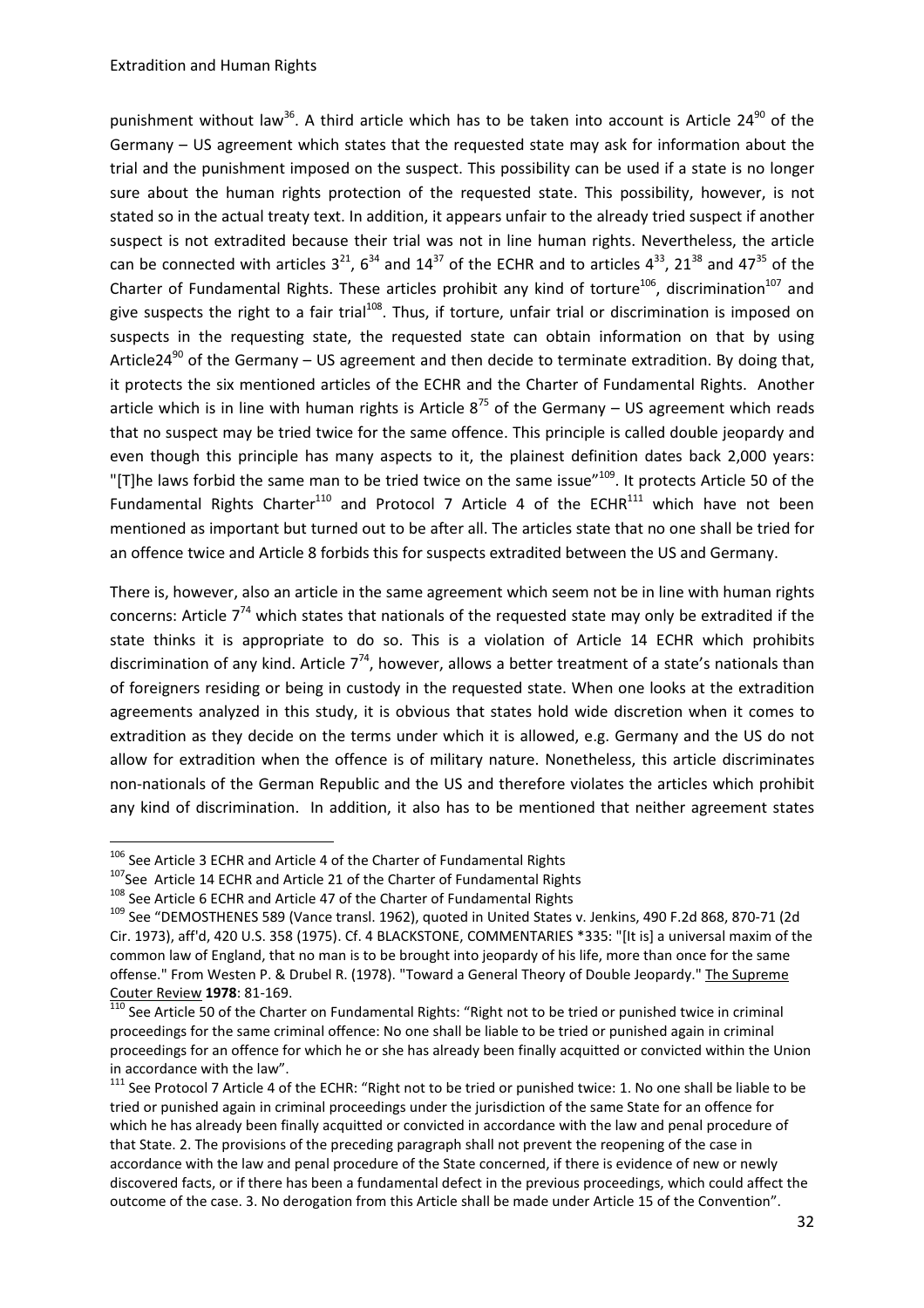human rights concerns as a reason to refuse extradition. It is true that some reasons are mentioned which prohibit extradition e.g. if the offence is of military nature, the Germany - US extradition agreement does not allow the surrender of a suspect but no such reason can be linked to the prohibition of discrimination, the fear that the suspect may face torture or inhuman treatment or an unfair trial.

A positive point which both agreements share is the fact that they both deal with the death penalty in the way described above<sup>112</sup>. That means neither agreement allows for the extradition of any suspect which might face capital punishment to the US unless the latter guarantees that the punishment will be either turned into a prison sentence or not imposed at all. This article spares the suspect from inhuman or degrading treatment and is in line with Protocol 6, Article 1 ECHR<sup>19</sup> which prohibits the death penalty for every state who ratified the Convention.

Concluding, it can be seen that the EU – US agreement is the only one who refers to a fair trial and individual rights in its provision but the article which makes double criminality a necessity is the only on that can be related to human rights concerns. The Germany – US agreement, on the other hand, does not refer to any kind of human or individual rights and their protection in the beginning or any other part of the treaty. Nevertheless, articles  $8^{75}$  and  $24^{90}$  can be understood as being supportive of human rights and their protection. Article  $8^{74}$  prohibits that a suspect gets extradited if they had been tried for the same offence before and this prohibition is an actual part of the ECHR as well as well Charter on Fundamental Rights. Article 24<sup>90</sup> gives the contracting parties the possibility to get information on the trial of an extradited suspect and therefore it offers the opportunity to check for either party's compliance with human rights. It has to be noted, however, that article  $7^{74}$  allows Germany and the US to discriminate foreigners as they have to be extradited while nationals of the state can be protected and refused to be extradited.

Nevertheless, it has to be noted as positively that both agreements are in line with the prohibition of the death penalty in Europe by not allowing any extradition to end in capital punishment as laid out by Article 13 of the EU – US agreement<sup>67</sup> and Article 12 of the Germany – US agreement<sup>78</sup>. In addition, it can always be the case that the requested state refuses extradition because of human rights violations in the requesting state. The possibility is given even if the agreements do not entail any such articles as the US and the EU member states are still sovereign states and therefore cannot be forced to extradite neither its nationals nor foreigners. The next section, however will not deal with detailed extradition cases. As this section concludes with the analysis of the two agreements' consistency with human rights after looking at their general consistency with each other and their legal relationship, the next part will deal with answering the above mentioned research questions.

# 4 Conclusion

l

The detailed analysis offered insight into four different aspects of the two extradition agreements: their legal relationship with each other, their consistency with each other and with human rights and their handling of capital punishment in the US. These aspects are all related to the aforementioned research question "To what extent are the agreements on extradition between the USA and Germany and between the USA and the EU consistent especially in relation to Human Rights?" and its sub-

 $112$  See 2 Determining the lawfulness of an extradition agreement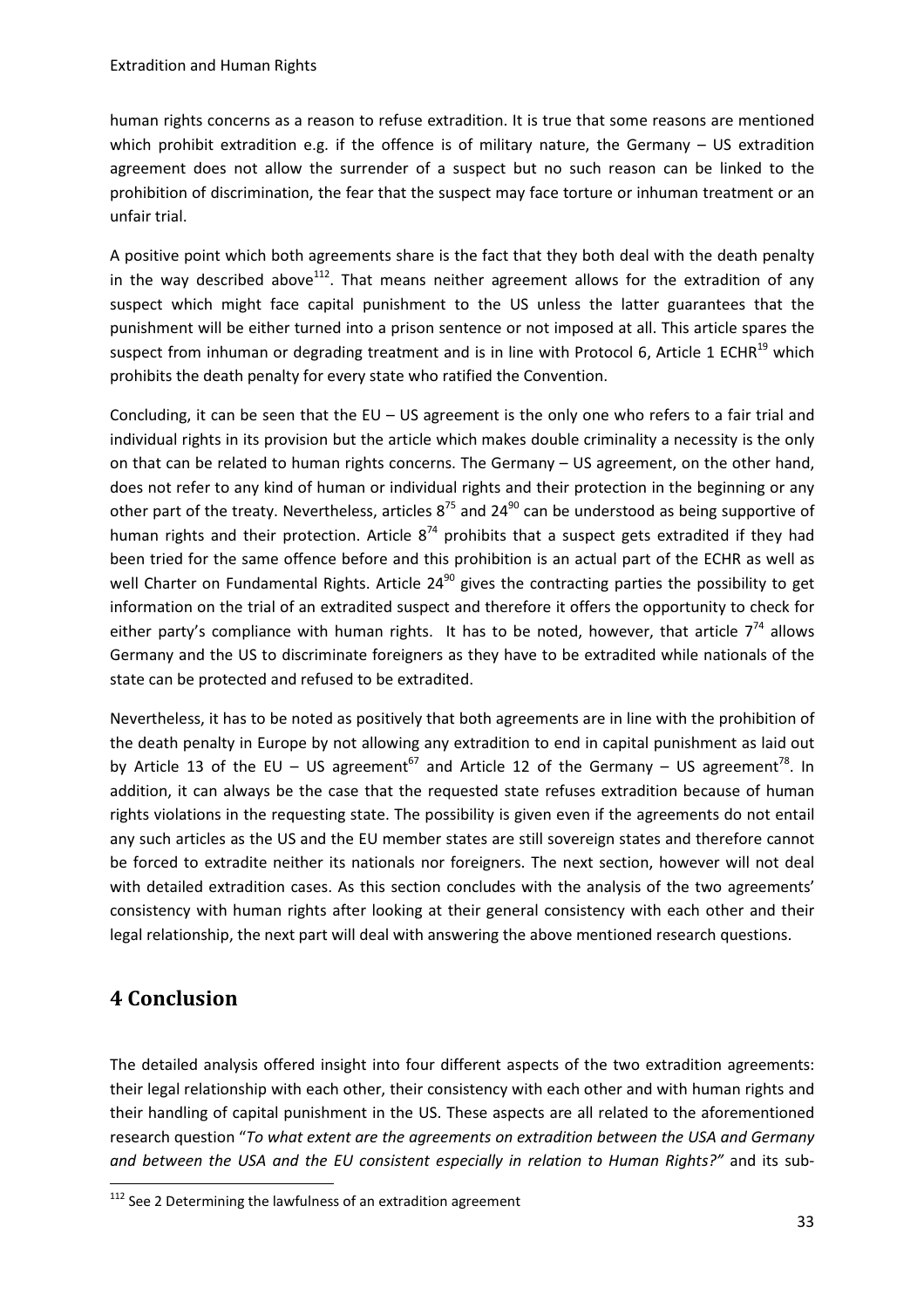questions "Do the different agreements mention the death penalty and if they do, how do they deal with the different opinions on the matter in the EU and the USA? What is the relationship between the agreements in light of current treaty framework?" The conclusion will now focus on answering these questions by recalling what has been discovered in the analysis.

The main question will be answered first and in order to understand the agreements consistency with each other, it is crucial to start by pointing out that extradition agreements always have certain similarities. If that were not the case, one would look at two agreements with different meanings. Therefore, it comes as no surprise that these two agreements share some similarities. First of all, both agreements include the principle of double criminality and thus state that every offence is punishable if it is punishable in both states and they both focus on the actual extradition procedures but with varying intensity. In addition, the two agreements also specifically state to which territories the agreements apply and when they enter into force. In addition, the Germany – US agreements has been altered by the second supplementary treaty which has come into force after the conclusion of the EU – US agreement. Germany and the US were forced to change certain subjects of their agreement in order to make it more coherent with the new agreement between the EU and the US and this has led to some new similarities between the agreements. For example, the article on provisional arrest in the Germany – US agreement has been altered in such a way that it now states that Interpol can be used to achieve a provisional arrest<sup>82</sup>. This sentence has been copied by the EU – US agreement $^{60}$  which entails the exact same sentence.

Despite these similarities, though, the agreements also have many differences. The most obvious one is the fact that the EU agreement with the US consists of only 22 articles while the Germany – US agreement has 34 articles. This however, does not say much and therefore, one has to look at the scope and emphasize of the two agreements in order to understand this difference. The agreement between the EU and the US mainly focuses on the relationship between the agreement and similar agreements between the US and EU member states. One article for example states that the conclusion of an extradition agreement by the EU does not mean that member states can no longer do that same<sup>69</sup>. As discussed above, the agreement also requires the EU to make its member states change their agreements if necessary and states how some articles of the agreement have to be interpreted in relation with member state agreements<sup>46</sup>. The agreement between the US and Germany puts more emphasize on describing the actual extradition procedure in detail and it lists explicit offences which are not ground for extradition<sup>73</sup>. The EU puts less emphasizes on these aspects of extradition as the Union cannot extradite anyone. This right is solely left to sovereign states.

All in all, it can be seen that the agreements are consistent with each other to the extent that they share similarities partly because they have to and partly because the  $EU - US$  agreement required some changes of the Germany – US agreement. The differences can be explained by the fact that the EU agreement with the US has to explicitly state where it stands in relation with member state agreements and as it does not declare the latter void, it does not have to state exact and precise extradition procedures as the member states have mostly figured those out in their own agreements.

When one looks at the two extradition agreements, it becomes evident that neither states human rights explicitly. It is true that the EU – US agreement mentions individual rights and the right to a fair trial but even there, actual human rights concerns are not entailed. As a result, it can be said that neither agreement is consistent with human rights at first sight since the Germany – US agreement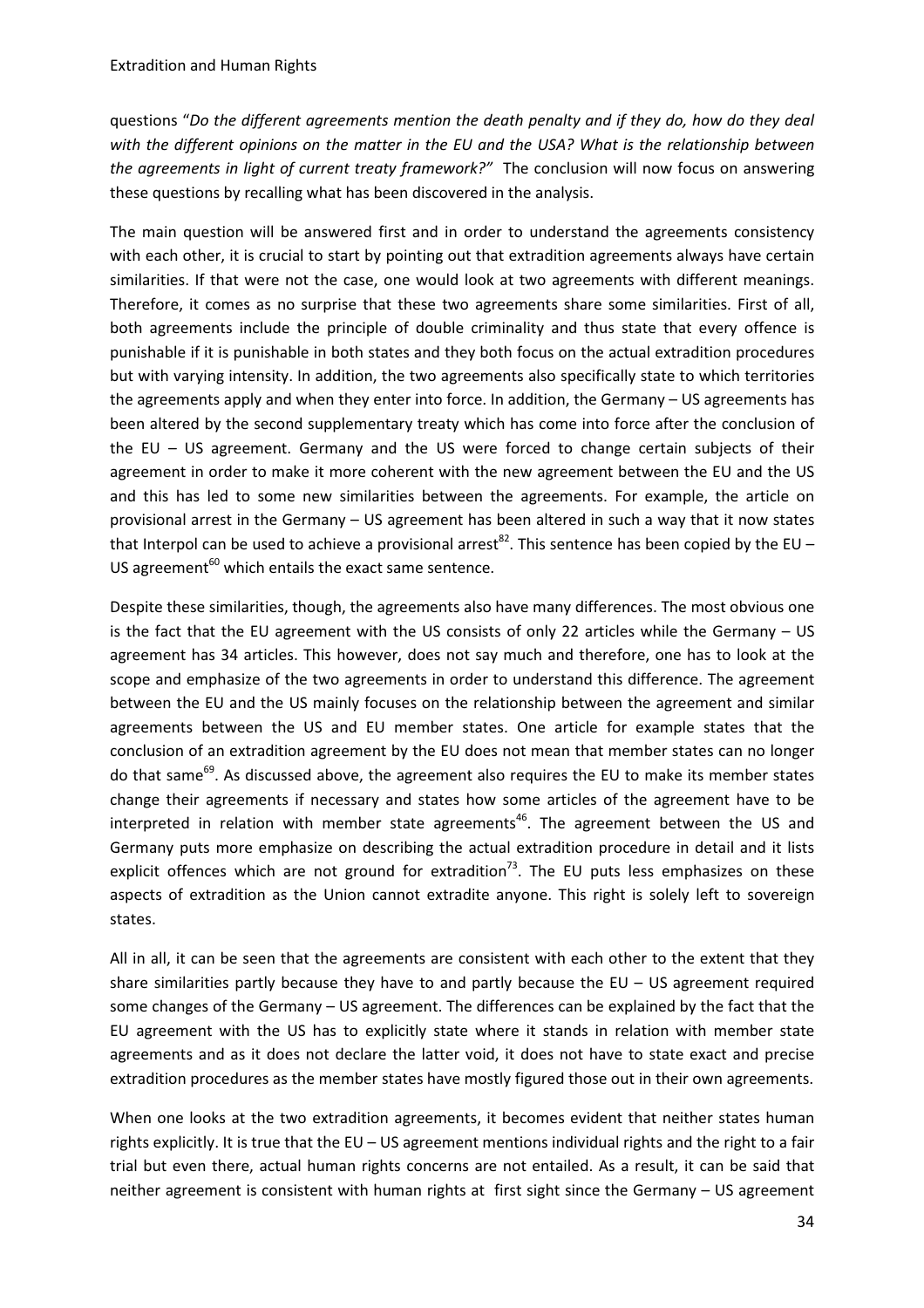l

does not make any reference to it at all and the mentioning of a fair trial in the EU – US agreement is not linked to human rights but to the "respective legal systems" of the contracting parties $^{113}$ . Nevertheless, after a more careful look at the agreements one can find certain articles that can be used in order to favor and protect human rights. Especially the Germany – US agreement entails articles that can be interpreted in a way that allows protecting the aforementioned human rights articles in the ECHR and the Charter on Fundamental Rights. An example would be Article 24 of the Germany – US agreement<sup>90</sup> which allows the requested state to ask for information about the trial of the extradited person. This offers the possibility to check whether a fair trial was given, whether discrimination influenced the trial and whether the suspect was subject to inhuman treatment. The same agreement, though, entails an article that is clearly violates the articles in the ECHR and the Charter on Fundamental Rights that prohibit discrimination. Article  $7<sup>74</sup>$  allows refusing the extradition of nationals if the requested state finds it inappropriate to surrender its own citizen. Both agreements have an article which makes double criminality requirement for extradition which makes it impossible that a suspect gets extradited if they are sought for an offence which is legal in the requested state and might even be a human right in that country<sup>59</sup>. As a result, both agreements are not consistent with human rights when one only looks for their protection and mentioning in the agreements. After a more careful analysis, though, it becomes evident that both agreements entail articles which can be used to protect human rights if the contracting parties wish to do so.

Both agreements use the same approach when it comes to dealing with capital punishment in the US. Neither the EU nor Germany allow extradition of a suspect who might face the death penalty unless the US guarantees that the punishment will be sentenced<sup>67,78</sup>. The system is not perfect since the US could simply disregard the guarantee after the extradition has been carried out. It has to be noted, though, that such a violation of a guarantee can have far reaching consequences for the relationship between the US and the EU and Germany and the US. Therefore, it is unlikely that such a guarantee, once given, will be broken again.

At last, it will be concluded how the agreements are related with each other given that Germany is a member state of the EU. It has already been noted before that the EU – US agreement requires that the EU moves the member states to change their agreements with the US so that they share the same provisions<sup>46</sup>. Nevertheless, the members states, and in this specific case Germany, keep the right to conclude extradition agreements with the US. Article  $3^{46}$  of the EU – US agreement even states how some of the articles in the agreement have to be interpreted when related to similar articles in the member states agreements. Therefore, it can be states that neither the EU takes away all competences from the member states nor do the member states have full power over their agreements on extradition with the EU since the latter concluded an extradition agreement with the US.

 $113$  See EU – US agreement preamble: "MINDFUL of the guarantees under their respective legal systems which provide for the right to a fair trial to an extradited person, including the right to adjudication by an impartial tribunal established pursuant to law"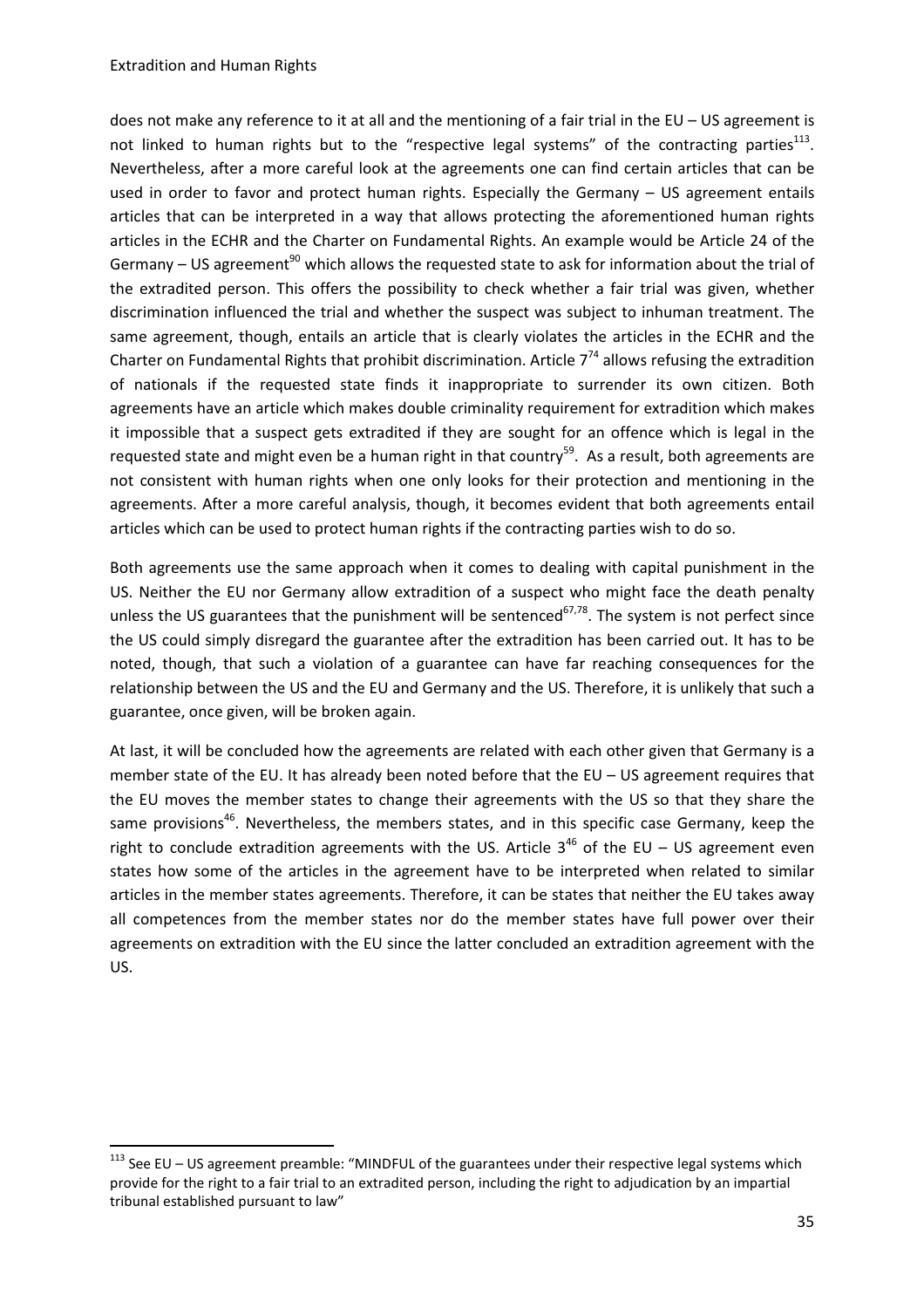Extradition and Human Rights

# 5 List of references

Andreas P. & Nadelmann A. (2006). Policing the Globe - Criminalization and Crime Control in International Relations. Oxford, Oxford University Press.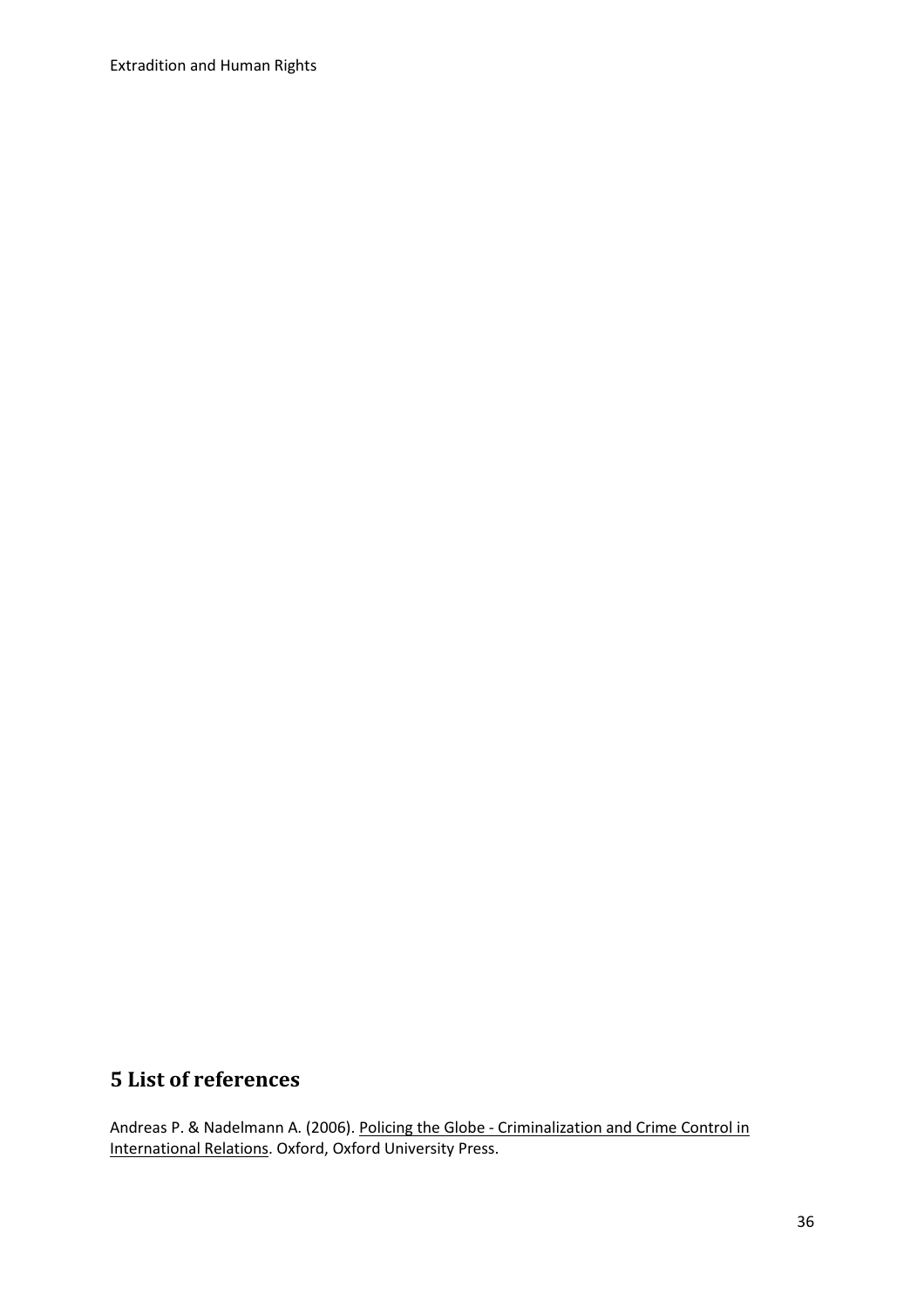Blakesly, C. L. (1981). "The Practice of Extradition from Antiquity to Modern France and the United States: A Brief History." 4.B.C. Int'l & Comp. L. Rev. 39 (1981).

Clapham, A. (2007). Human Rights - A Very Short Introduction. Oxford, Oxford University Press.

Council of Europe (2012). European Convention on Human Rights. E. C. o. H. Rights, Council of Europe Treaty Series. 5.

Council of the European Union (2002). Council Framework Decision of 13 June 2002 on the European arrest warrant and the surrender procedures between Member States. C. o. t. E. Union, Official Journal of the European Communities. L 190/1.

Delreux, T. (2006). "The European Union in international environmental negotiations: a legal perspective on the internal decision-making process." Int Environ Agreements 6: 231-248.

Dugard J. & van den Wyngaert C. (1998). "Reconciling Extradition with Human Rights." The American Journal of International Law 92(2): 187-212.

European Union (2000). Charter of Fundamental Rights of The Europea Union, Official Journal of the European Communities. 364/1.

European Union (2003). Agreement on extradition between the European Union and the United States of America, Official Journal of the European Union.

European Union External ActionsActions (2012). "The EU and human rights." Retrieved May 15th, 2012, from http://eeas.europa.eu/human\_rights/index\_en.htm.

European Union External Actions,. (2012). "EU policy on Death Penalty." Retrieved May 12th, 2012, from http://eeas.europa.eu/human\_rights/adp/index\_en.htm.

Federal Republic of Germany & the United States of America. (2003). Agreement on extradition between the European Union and the United States of America, Official Journal of the European Union. L 181/27.

Federal Republic of Germany & the United States of America.. (1979). Extradition Agreement with the Federal Republic of Germany Senate. 1978 U.S.T. LEXIS 323.

Federal Republic of Germany & the United States of America.. (2003). Second Supplementary Treaty to the Treaty between the United States of America and the Federal Republic of Germany Concerning Extradition

Fletcher M., et al (2008). EU Criminal Law and Justice. Cheltenham, Edward Elgar PublishingLimited.

Gui-ying, Y. (2007). "On the Non-Extradition of Nationals Principle in the Criminal Legal Globalization Era." Science of Law: Journal of Northwest University of Political Science and Law 2007 - 5.

Johnston, J. G. (2011). "Th e Risk of Torture as a Basis for Refusing Extradition and the Use of Diplomatic Assurances to Protect against Torture after 9/11." International Criminal Law Review 11: 1-48.

Lawyers Committee for Human Rights. (2000). "What Is A Fair Trial? A Basic Guide to Legal Standards and Practice." Lawyers Committee for Human Rights.

Lillich, R. B. (1991). "The Soering Case." The American Journal of International Law 85(1): 128-149. Monar, J. (2004). "The EU as an International Actor in the Domain of Justice and Home Affairs." European Foreign Affairs Review 9: 395-415.